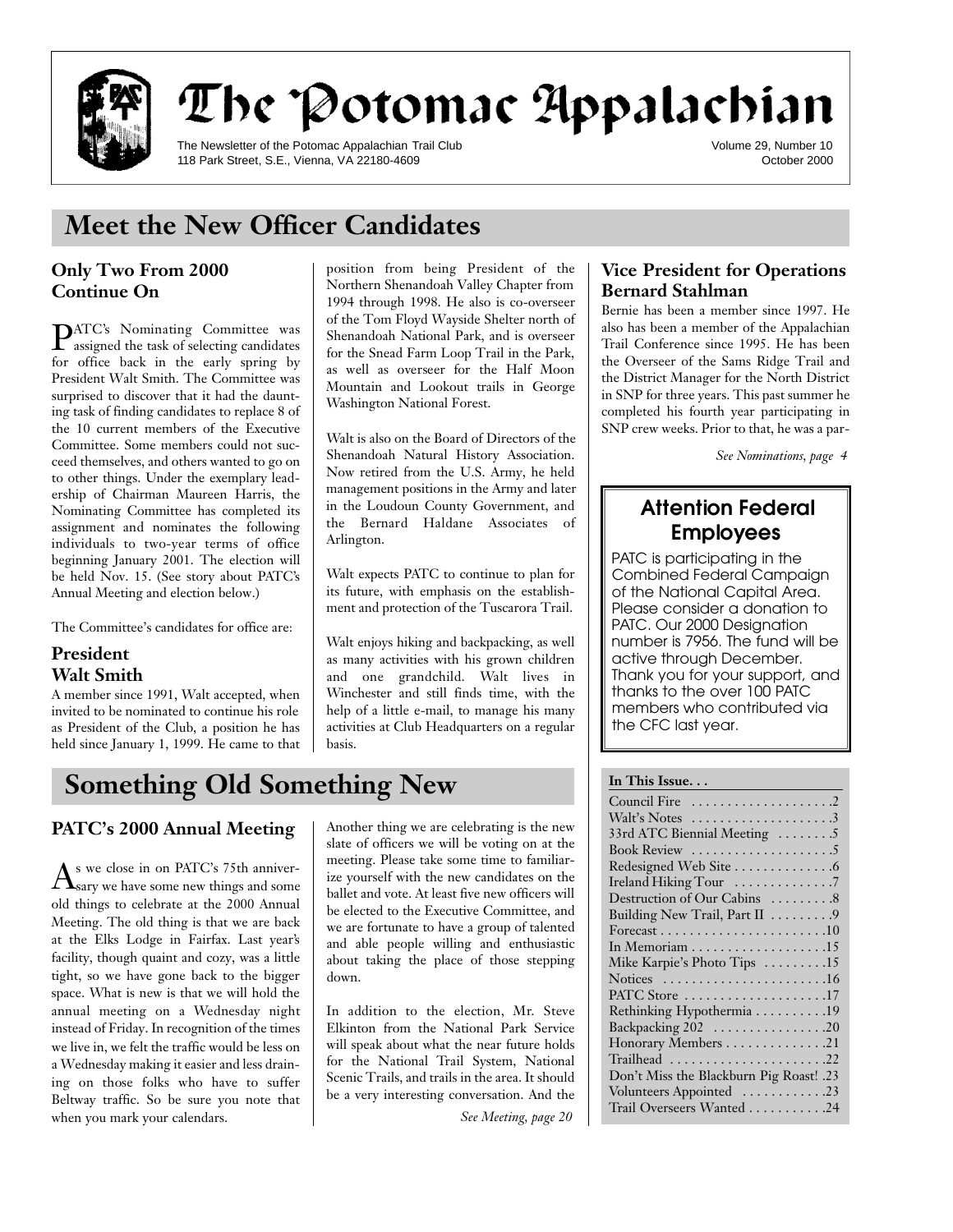#### **Council Members, Chairs and PA Staff**

#### **Officers**

**President:** Walt Smith, 703/242-0693 Ext. 40, wsmith@visuallink.com **VP Operations:** Tom Johnson **VP Volunteerism:** Mickey McDermott **Supervisor of Trails:** Pete Gatje E-mail: PJGatje@aol.com

**Supervisor of Corridor Management:** Tom Lupp

**General Secretary:** Warren Sharp **General Counsel:** Eric Olson **Membership Secretary:** Terry Cummings **Treasurer:** Dick Newcomer **Recording Secretary:** Gerhard Salinger

#### **Sections/Chapters**

**Mountaineering Section:** Greg Christopulos **SMRG:** Peter Pennington **Ski Touring Section:** Steve Brickel **North Chapter:** Steve Koeppen **N. Shenandoah Valley Chapter:** Martha Clark **S. Shenandoah Valley Chapter:** Michael Groah **Charlottesville Chapter:** John Shannon **West Virginia Chapter:** Judy Smoot

#### **Standing Committee Chairs**

**(Council Members) Blackburn Trail Center:** Chris Brunton **Cabins:** Mel Merritt **Cabin Construction:** Charlie Graf **Conservation:** Mary Margaret Sloan **Grants & Donations:** Jack Reeder **Endowment:** Donald Price **Finance:** Paul Dery **Hikes:** Tom Johnson, 410/647-8554, johnts3@juno.com **Internet Services:** Stephen Raia **Land Management:** Anita Canovas **Land Acquisition:** Phil Paschall & Eric Olson **Legal:** Eric Olson **Maps:** Dave Pierce **Maryland Appalachian Trail Management Committee:** Charlie Graf *Potomac Appalachian:* Bianca Menendez **Public Affairs:** Terry Cummings **Publications:** Aaron Watkins **Shelters:** Charlie Graf, 410/757-6053 **Trail Patrol:** Kumait Jawdat **Tuscarora Trail Land Management:** Lloyd MacAskill

#### **Special Committees/Ongoing Activities Archives & Library:** Carol Niedzialek **Cabin Reservations:** Darlene Wall **Deputy Supervisor of Trails:** Rick Rhoades **Firestone Tract Management:** Shirley Strong **Headquarters Facility:** Orron Kee **Information/Sales Desks:** Marguerite Schneeberger **Medical:** John McNamara **SNP Boundary Trailheads Study Group:** Kerry Snow & George Walters **Tuscarora Trail Shenandoah Valley Project:**

Phoebe Kilby & Larry Bradford **Vining Tract Management:** Howard Johnson

#### *Potomac Appalachian*

**Chief Editor:** Bianca Menendez jns-bianca@home.com **Contributing Editors:** Marion Lee, Kathy Murphy, Myrl Powell **Designer:** Linda Shannon-Beaver **Features Editor:** Joanne Erickson **Forecast Editor:** Joe O'Neill JJONeill@visi.net

## **Council Fire**

The Council held its regular meeting on<br>August 8, 2000 at the Club headquarhe Council held its regular meeting on ters. The meeting was attended by 20 Council members, 1 staff, and 1 Club member. The PATC membership stands at 6,899, with 89 new members registering in the last month.

#### **New Projects**

PATC is partnering with the American Hiking Society on two possible projects. A meeting was held with the Wilderness Society to propose the Tuscarora Tail as a study site to analyze a trail corridor from the point of view of the hiker. Issues include the width of the corridor to support the flora and fauna that might be seen by a hiker. In another project, PATC is a concurring sponsor of a letter to the National Forest Service commenting on a number of issues including increasing the prominence of volunteers and volunteer organization in setting policy for the forest. PATC is also interested in having the service support the Leave No Trace ethic. In addition the two organizations sponsored a hike for the House Trails Caucus along the Potomac Heritage National Scenic Trail. Several House staffers attended.

#### **Buildings and Lands**

The plans for the renovation of the headquarters building are almost complete. After consulting with a local architect to assure compliance with local regulations, the project should go to bid. The work on the membership and trail databases is almost complete. The office software has been improved. Future work will upgrade other Club databases.

The Council heard reports on construction of the Garvey Shelter, Tulip Tree Cabin, John's Rest, and Blackburn Trail Center and approved the reconstruction of the Hemlock Hills Shelter on the Tuscarora Trail in Pennsylvania near Colonel Denning State Park. All projects are moving along well.

The Council approved funds for an appraisal of the property adjacent to Blackburn Trail Center. Also approved was paying now the next two year's contribution to ATC for the purchase of property near Shannondale. The Council approved continuing a grant to Eric Nasar for pointing out land conservation opportunities in northern Virginia.

#### **Goals**

The Council discussed the revised fiveyear and 2001 goals, which will drive the budget setting process. The PATC website was discussed with the Webmaster making the case for making the site more interactive. Council members were asked to prioritize the major goals. The schedule for developing and approving the 2001 budget was set.

#### **Revised Map 10**

Map 10 for the Central District of the Shenandoah National Park is going to the cartographic contractor with about 75 changes. The map size is increased so that the profile will be on the front side. The map will now contain a synopsis of the Back Country regulations. ❏

> *—Gerhard Salinger Recording Secretary*

#### **HEADQUARTERS**<br>HOW TO GET IN CONTACT WITH US **FOR CABIN RESERVATIONS. FOR CABIN RESERVATIONS,**

**MEMBERSHIP INFORMATION, AND SALES Address:** 118 Park Street, S.E., Vienna, VA 22180 **Hours:** Monday through Thursday, 7 p.m. to 9 p.m. and Thursday and Friday 12 noon to 2 p.m. **Phone #: 703/242-0315<br>To receive an information packet: Extension 10** To leave a message for the Club President Walt Smith: Extension 40 **24-hr. Activities Tape #: 703/242-0965 Facsimile #: 703/242-0968 Club E-mail: Wrilev1226@aol.com Club E-mail:** Wriley1226@aol.com **World Wide Web URL:** http://www.patc.net

## **STAFF<br>DURING REGULAR BUSINESS HOURS**

D'ONING NEOGER IN BOOILIEGG HOURG<br>Wilson Riley (Ext. 11) F-mail: Wriley11 **Director of Administration:** Wilson Riley (Ext. 11) E-mail: Wriley1226@aol.com Business Manager: Regina Garnett (Ext. 15) E-mail: rgarnett@erols.com **Membership/Cabin Coordinator:** Pat Fankhauser (Ext. 17) E-mail: pfankh@erols.com **Membership/Cabin Coordinator:** Pat Fankhauser (Ext. 17) E-mail: pfankh@erols.com **Sales Coordinator:** Maureen Estes (Ext. 19) E-mail: patcsales@erols.com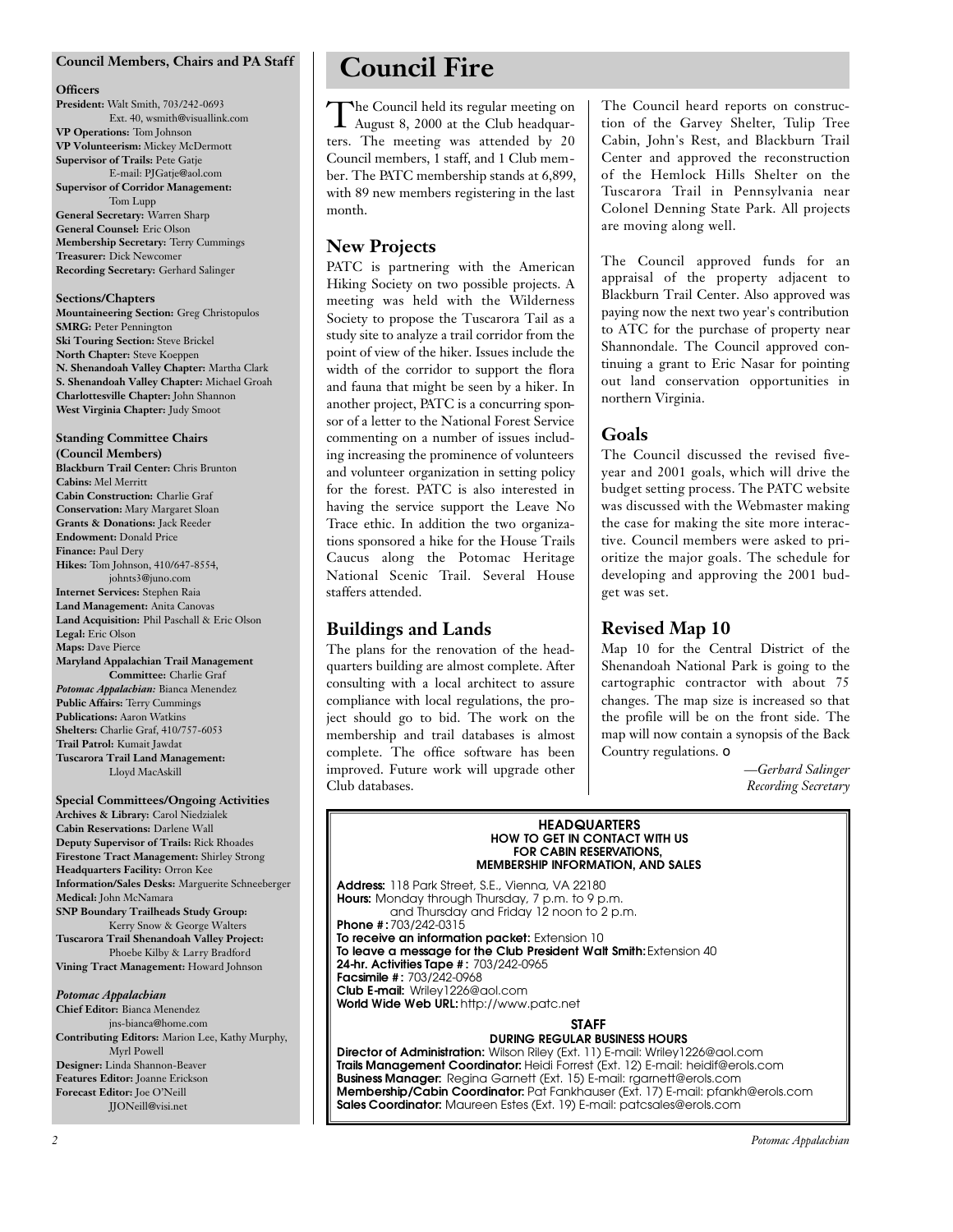## **Walt's Notes**

### **Your Vision for 2010? Should the Club Play More of an Active Role in Advocacy?**

Thope that you do not mind if I keep asking<br>you questions! However, the Futures you questions! However, the Futures Group is attempting to develop our Vision for 2010, and part of that effort involves defining our organizational culture and how that culture affects where we are headed. The group would like to know what is on your mind concerning the subject of culture and the future. This question is more involved than the question that I asked in the June PA: "Who are we?" That question was rather simply answered by indicating demographics and what you enjoy doing. It is not difficult to project the answer to that question. However, defining and projecting culture is more elusive. One action we may take, which may assist in determining our future culture, is to review our history, and our archivists, Carol Niedzialek and Paula Strain, have agreed to do that. We will review such subjects as when and how, as a Club, we became involved in building trails beyond the Appalachian Trail or when and for what purposes we purchased various properties, now approaching two thousand acres with an additional two thousand acres held in easements.

What are the other subjects that help define our organizational culture? One of course is hiking. It does seem logical that if we are maintaining hiking trails than we probably are going to use them. However, as Paula Strain has recently pointed out in a series of articles in the PA on the history of the subject, our hiking culture has changed over the years. "In the first generation of the Club, hikes were an equal partner with work trips. Then there was a period in which hiking was the most important activity of Club members. In the latest generation, hiking as a Club activity seems to depend largely on individual initiative." (page 7, July PA) Do you think that we are presently focusing sufficient attention on hiking? Should our vision for 2010 reflect more of the same?

#### **Advocacy for Trail Protection**

Another example related to culture can be made by citing the advocacy role undertaken when Myron Avery was President, from 1927 to 1940. The leadership of the Club was much more politically active around the Nation's Capitol than we have been in recent years, especially with regard to advocating the establishment of the Appalachian Trail. Should we be more active as an advo-



cate as we attempt to promote, protect, and maintain hiking trails in our area? Is advocacy in the political arena a good thing or a bad thing? How far do we go between being an educator and a nuisance? We alternatives do we have to consider as we advance our organizational agenda in order to protect the trails? The alternatives need to be considered relative to the time and attention that volunteers can give to various conservation efforts affecting trails and the degree to which we wish to allocate professional time in the budget. Results of the 1999 membership survey (see page 19, April PA) indicated that "conservation of trail lands" was the second most important thing that we do, right after trail maintenance. How do you feel about the degree of advocacy as an aspect of our culture? More of the same? Change course by 2010?

### **Which Trails and What Types?**

As the population and development increases in the area, will PATC need to maintain more trails in a larger operational area? The Club currently maintains all of the Tuscarora Trail and portions of the Appalachian, Potomac Heritage, and American Discovery trails, the major trails in our current area, in addition to many shorter trails. Our volunteer overseers work as far south as Rockfish Gap in Shenandoah National Park, near Interstate 64, and as far north as the end of the Tuscarora Trail near Harrisburg, Pennsylvania. You will also find volunteers working on trails in Rock Creek Park in the District and as far west as Great North Mountain in West Virginia. As the population increases, it appears that any new hiking trails that PATC may construct and maintain will be either (1) on public land in our current operational area, (2) in the flood plains (along rivers) or on the ridges, where development is prohibited by zoning or is not economically viable, or (3) outside our "normal" operational area, probably farther west in West Virginia and Pennsylvania.

In addition to growth, there is another aspect of change that affects our organizational culture and that is the increased demand for recreational trails for uses other than hiking. Indeed, I have observed that members of the Club not only hike and backpack, they also ride horses or mountain bikes. It appears that the Club may have to become more involved with other groups in sharing multi-use, non-motorized trails, if we desire to increase the number of trails for hiking in the immediate geographic area.

Well, we have much to consider as we attempt to paint the landscape picture for 2010. As always, I appreciate your comments. Please forward any remarks you care to make on the subject to the Club headquarters or to me directly via e-mail. I will also raise these questions at the annual meeting on November 15, and you may comment at that time. If you are especially interested in the subject, please feel free to join the Futures Group that meets as announced in the Forecast.

### **Future Finances**

Whatever our vision, it will cost money as well as volunteer time. Our financial resources come from many sources, one of which is the Combined Federal Campaign of the National Capital Area. If you have the opportunity, please consider designating PATC (Number 7956) for a payroll deduction. You may be sure that your donation will be going to a very good cause, toward one of those PATC goals that you feel is important!

Thanks, and see you on the trail,

Water

Mail delays frustrating you?<br>Can't wait to receive the next newsletter to see what's in the Forecast? Processes .<br>.

The website version of the<br>Forecast is usually updated after the newsletter is printed. The newsletter is also usually posted. faster than the postal service can get to your mailbox. Check out www.patc.net for the latest information on PATC activities. You can also call the activities. Tou can falso call the activities<br>tane at 703/242-0065  $t = 3703$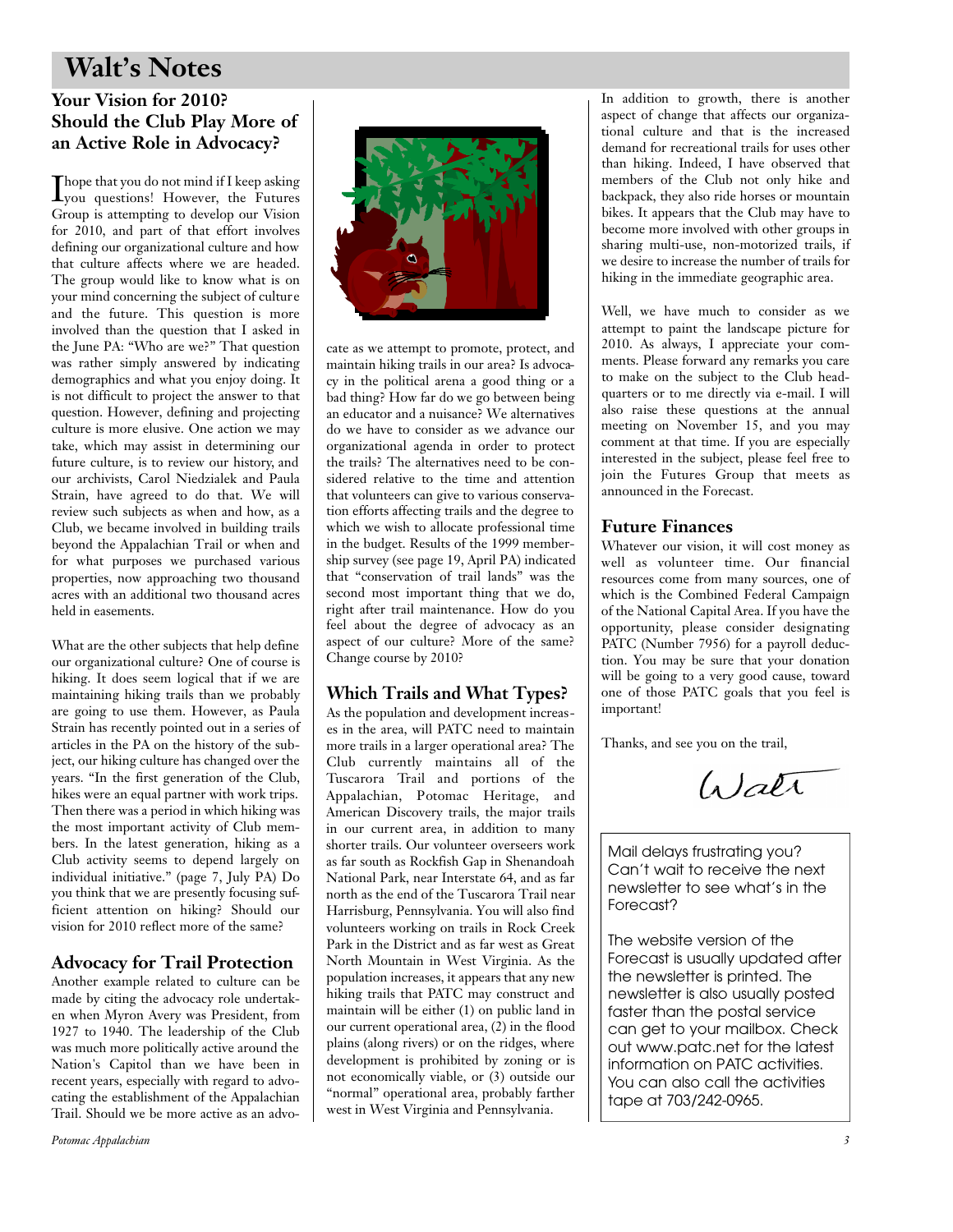*Nominations, from page 1*

ticipant of the Long Trail Patrol and the Konnarock Crew.

"Obviously, I enjoy not only working maintaining trails but also working with other volunteers, especially in teaching and motivating them to be top-notch trail maintainers," says Bernie. "My definition of dedication is having spent 14 weekends helping to clean up the spring 1998 ice storm damage in SNP."

Bernie's true love is hiking (no surprise, that!). He has done about 600 miles of the Appalachian Trail, as well as quite a bit of hiking in the western national parks. He is another retired U.S. Army officer and works full time with a small company that maintains federal facilities across the United States. Bernie lives in Laurel, Md.

### **Vice President for Volunteerism Joseph T. ("Mickey") McDermott**

Mickey, an incumbent Vice President, has been involved in other charitable institutions for years, including Project Children and the Appalachian Trail Conference. He also was a trainer for the Leave-No-Trace Program with the National Park Service and a backcountry skills trainer, certified in Wilderness First Aid and CPR. In addition, he is active in leading hiking and backcountry trips.

Mickey was Chairman of the Trail Patrol for two years. He also was a member of the Shenandoah Mountain Rescue Group.

Mickey's work history started in 1968 with enlistment as a U.S. Marine. In 1975, as a civilian, he became a professional auditor, working in various Defense Department offices and the Veterans Administration. In 1983, he became a member of the Office of Inspector General-Audit. In 1987, he moved across town to the General Accounting Office, where he is now Assistant Director.

#### **Supervisor of Trails Kerry Snow**

Kerry is well qualified for the job and came with high recommendations from everyone in the Trails community. He has an astonishing resume! He has been an Appalachian Trail Overseer since 1995 and a District Manager, Central Section, since 1996. He was also District Manager of Side Trails in the Central Section of SNP from 1996 until 1998.

Kerry has been a crew leader for the past four years and a crew leader for the SNP-PATC Summer Crew for the past three years. In addition, he has been the leader of the Blue and White Crew since 1996, an ATC Konnarock Crew volunteer for the past four years, and a crew leader for the SNP-PATC Summer Crew for the past three years.

Kerry organized and led the SNP Central District Overseers Workshop for the past two years. But there's more: he assisted with shelter and hut construction projects and has been Overseer of the Rock Spring Cabin since 1999. If this is not enough to impress you, he also was Trailhead Editor for the PA in 1998 and has continued to contribute various articles and book reviews to the newsletter.

Kerry is a native Washingtonian and has hiked in SNP since the late '60s. He is employed as a microbiologist at Walter Reed Army Medical Center in D.C., where he has worked since 1989. Kerry lives in Olney, Md., but Kerry's ancestors lived and worked in the part of SNP that is now Loft Mountain, so SNP is truly "in his blood."

#### **Supervisor of Corridor Management Tom Lupp**

Tom is an incumbent who has agreed to continue in his area of expertise for another two-year term. A regular Life Member since 1986, he has been active with trail construction and maintenance activities with PATC's North Chapter, serving as its Council representative during 1994-95.

Tom wrote the Guide to the North Half of the Tuscarora Trail, 1997, assisted with the South Half Guide, and collected field data for Tuscarora Maps J and K. Other activities include section-hiking the AT, caving, and sewing repairs for a local backpacking store.

When asked to continue on, Tom graciously responded, "I look forward to continuing working with the dedicated volunteers who help protect the trail by monitoring the corridor."

Tom is employed as an entomologist with the Maryland Department of Agriculture, Forest Pest Management Section. He lives in Thurmont, Md.

#### **General Secretary Jon Rindt**

The role of the PATC General Secretary was recently modified by Council, requiring different responsibilities from those of the past. Formerly, the GS was in charge of publication and accessories sales, managing staff, overseeing maintenance of the HQ building, and PATC recordkeeping. Now

the job has been reformatted to that of "just" being the chief overseer of PATC's building, lands, and facilities.

Jon has been a Shenandoah National Park Overseer for about three years and an Overseer of a section of the AT in northern Virginia for about a year. He has been the Co-Leader of the Cadillac Trail Crew for two years, as well as the Trailhead Editor for the PA for two years. Like Bernie, Jon recalls his most arduous volunteer job as that of participating in the SNP ice storm cleaning in 1998.

When asked to take on General Secretary responsibility, Jon told PA that he wanted to promote the goals and purposes of PATC, those of conserving natural resources in these times of increasing interest in outdoor activities. In accepting the nomination, he said, "I look forward to promoting these ideals and working with Club members while serving."

Jon is a U.S. Army retiree and is a registered professional engineer, making him a perfect candidate for facilities oversight. He also is a part-time instructor at the Falls Church branch of the University of Virginia. He lives in Front Royal, Va.

### **General Counsel Connie Bourne**

Connie is a relative newcomer to the Club but came highly recommended. The Nominating Committee was determined that it would find someone who was an experienced legal professional in nonprofits. This was not a task easily achieved. Committee members think, however, that they have succeeded.

Connie has done pro-bono legal work for the Fairfax County (Va.) Bar Association, Animal Shelters, and Habitat for Humanity. She was the Legal Chair of the Friends of the Senior Care and Activities Center in Montclair, N.J.

Connie works for ACE\*COMM Corp. in Gaithersburg, Md., as a Contract Manager. She lives with her husband and six-year-old daughter in Darnestown, Md. An avid hiker and environmentalist, Connie said she was "excited about the new challenge as PATC's Legal Counsel" and hopes that her fresh perspective can benefit the Club.

### **Membership Secretary Liles Creighton**

Liles is now retired from service with the Navy: 10 years as a midshipman and 32 years

*See Nominations, page 6*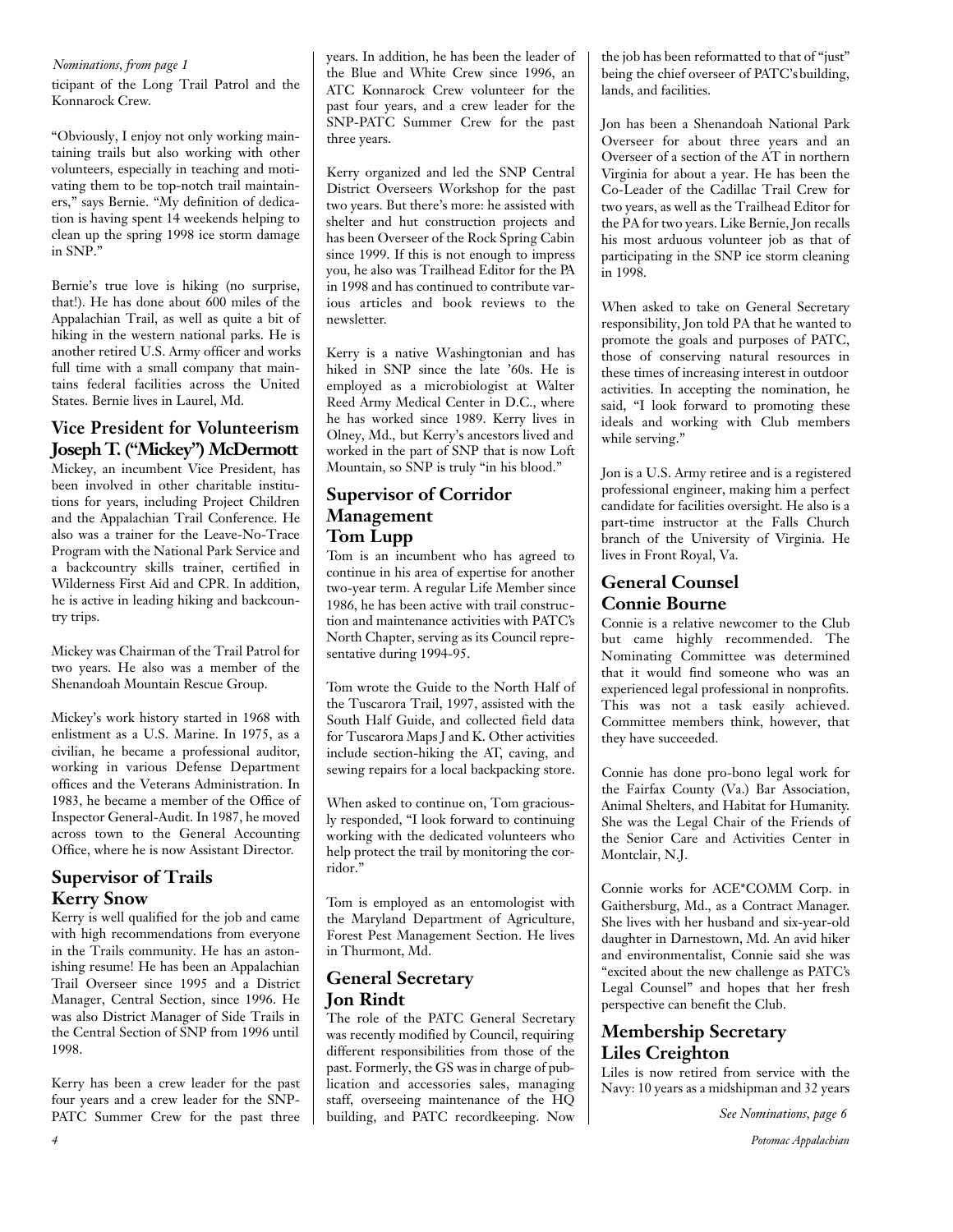## **33rd Appalachian Trail Conference Biennial Meeting**

### **July 14-21 Shippensburg University**

We need your help! Please contact Kris Kyler 717/558-8417 or kakyler@tycoelectronics.com to volunteer to lead or co-lead an excursion.

#### **Possible excursions: Saturday July 14, 2001**

- 1 Gettysburg National Cemetery
- 2 Morning Historic Tour of Chambersburg and a Matinee at Totem Pole Playhouse
- 3 Horseback Riding Horseshoe Trail

#### **Sunday July 15, 2001**

- 4 Antietam National Battlefield
- 5 Old Bedford Village
- 6 Canoeing/Kayaking
- 7 Orienteering–Pine Grove Furnace State Park

#### 8 Allenberry Playhouse Matinee

#### **Monday, July 16**

- 9 Hawk Mt. Sanctuary
- 10 Tour Pennsylvania Capitol and Whitaker Museum of Science and Arts Lunch at Strawberry Square
- 11 Lancaster–Amish Life Tour, Amish

Farm and House, Amish Experience Theatre

- 12 Eckleys Miners Village–Hazelton, 19th century mining village recreates Civil War History
- 13 Pennsylvania Railroad Museum
- **Tuesday July 17**
- 14 Altoona Railroad Museum and Horseshoe Curve
- 15 Horseback Riding–Horseshoe Trail
- 16 Corn Maze–Paradise?
- 17 Robesonia–Broad Top Railroad
- 18 American Philatelic Society State College, Columbus Chapel, and Boal Museum Mansion
- 19 Mid Atlantic Air Museum and the Hopewell Furnace National Historic Site
- 20 National Watch and Clock Museum– Columbia and Nissley Vineyards
- Winery–Bainbridge
- 21 Americana Museum Bird in Hand
- 22 Bicycling Tour Amish Farm

#### **Wednesday, July 18, 2001**

- 23 Johnstown Flood Museum and Johnstown Flood National Memorial
- 24 Bicycling Gettysburg National **Cemetery**
- 25 Tour Historic Chambersburg A.M. and

a Matinee at theTotem Pole Playhouse 26 Canoeing/ Kayaking

- 27 Ned Smith Museum, Millersburg
- 28 Landis Valley Farm Museum
- **Thursday, July 19, 2001**
- 29 Penn's Cave (all water cavern) and Wildlife Park
- 30 Ephrata Cloister
- 31 Fort Hunter and the John Harris Mansion
- 32 Indian Echo Caverns, Hummelstown, and the Susquehanna Ferry, or the Union Tunnel Canal Lebanon
- 33 Eckleys Miners Village Hazelton 19th century mining village–recreates Civil War Living History

#### **Other possibilities:**

- 34 Montour Preserve–Turbotville
- 35 Bellefonte Winery and tour of town
- 36 Fort Augusta–Sunbury
- 37 Cornwall Iron Furnace Lebanon
- 39 Amish Country Homestead and Farm and Amish Experience theatre
- 40 Army War College
- 41 Crystal Caves
- 42 Rodale Institute Experimental Farm
- 43 Pioneer Tunnel-Ashland, P.A.
- 44 Hershey

## **Book Review: Story line: Exploring the Literature of the Appalachian Trail**

Marshall, Ian. *Story line: Exploring the* Literature of the Appalachian Trail. Charlottesville, Va., University Press of Virginia, 1998. 284 pp. \$55; paper \$19.95

The title echoes Chatwin's Song lines<br>and the text has Chatwin's theme: he title echoes Chatwin's *Song lines* how man interprets the natural world. Chatwin writes of travel in the Australian Outback, Marshall of nature in the Appalachian Mountains and how other writers reacted to it.

Marshall is a section-hiker of the AT with the trail name of Evergreen. Beginning in the 1970s and expecting to complete the last 250 miles this year, he tells only casually and occasionally about his trail experiences because his attention, and ours, he hopes, should be focused on books that describe some aspect of the Appalachian Mountain experience. Only two of these books (Dillar's *A* Pilgrim at Tinker Creek and Ginsberg's *Howl and Other Poems*) are of the same

era as the AT. He interprets the reaction of Governor Spotswood's crossing of the Appalachians at Swift Run Gap; he finds a reason why Bartram turned back from exploring the western Great Smokies; and he explains



how Hawthorne, in some short stories, and Robert Frost in his poems, used both man and nature to reflect on both.

Some of this is post-deconstructionist literary criticism, which will be hard going for those of us who read more for pleasure than philosophic problem solving. Other parts, such as the tenday discussion through Maine's Hundred-Mile Wilderness, on Thoreau as a leading nature writer, will interest even the least philosophic.

Should you buy it? You will be dissuaded if I warn of terms only a professor of English (Pennsylvania State at Altoona) would use: geopiety, ecofeminism, ecocriticism, and the barely familiar, synecdoche. You will want to buy if I mention that the Bear Mountain to Katahdin chapters don't have any of those terms and should interest most readers. Also, that all chapters have bits of unexpected delight, such as the comparison of the similar pleasures of reading and backpacking on p. 280.

It's your call. *Story line* is a unique contribution to the expanding literature of the Appalachian Trail. ❏

*—Paula M. Strain*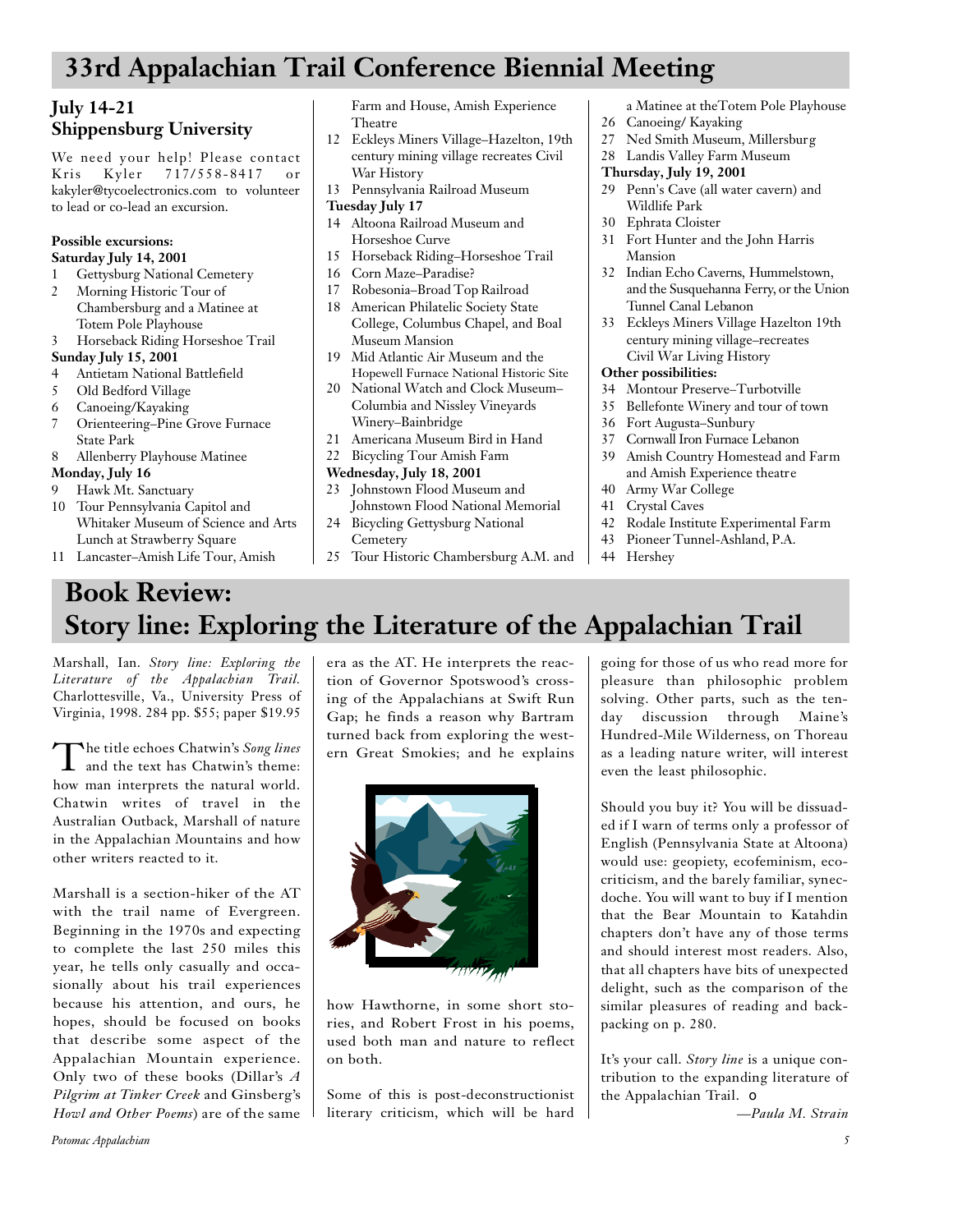## **Redesigned PATC Website**

Heart you checked out the redesigned<br>PATC website? Shown there is all of the PATC website? Shown there is all of the "old" information in an updated format, straightforward links to new stuff, and invaluable contacts for upcoming events. www.patc.net is full of scheduled activities and insight into the experiences of other members. It is a great point of immersion into the PATC world even if you can't put on your hiking boots and hit the trail at that moment.

Andy Hiltz first saw the need for a PATC presence on the worldwide web and took the initiative to build it. Since 1995 he has put an unknown (but huge) number of hours into contributing hard facts, personal experience, and advice. Last year Andy began working with Boldface Design in donating hours to create a new, more graphic, and well-organized site.

In December Steve Raia joined the project and took on the position of webmaster.

Steve has taken the previous collection of links and the graphics generated by Kat at Boldface and created a very user-friendly site. Being a hobbyist photographer led him to build a website of his own, and PATC has benefited from his experience. He

### *www.patc.net is full of scheduled activities and insight into the experiences of other members.*

redesigned the site and ran it under another name for testing and feedback for about a month to make improvements and respond to changes suggested by the other involved members. Steve has volunteered over 500 hours to give us the professional look and workability we see now. In a never-ending cycle of updates, he puts in about 10 hours a week to keep things current. He continues to work with Andy and numerous others (who put 100+ hours in the new design as well) to add features. Update information is passed to Steve through volunteers like Kumait Jawdat, and Joe O'Neill who contributes the Forecast for the PA in electronic format.

The site sustains about 4,000 visits per day. The most popular pages are the PA, the Forecast, the Shenandoah Park page, Membership, and the Online Store. A secure site for online membership registration is a priority for the future. Upcoming additions include more historic information and acknowledgement of achievements. The Club's 75th anniversary will also warrant attention on the website.

Please give feedback through the webmaster link and let them know what you think! ❏ *—Kathy Murphy*

#### *Nominations, from page 4*

as a civil servant. Soon after retirement in 1994, Liles became involved in PATC's Trails Committee.

Liles has worked on trail crews led by Pete Gatje and Rick Canter and became a regular member of the Cadillac Crew. He took on an overseership on the AT, then became the District Manager of Trails in suburban Maryland. He works on the Signs Committee and maintains the Club's tools at Headquarters' Tool Room.

On accepting the request to be a nominee for the office, Liles said, "Becoming the Membership Secretary is a new challenge, and I'm honored to serve the Club in this capacity."

Liles, his wife Kelly, and their dog live in Annapolis, Md.

### **Treasurer Gerhard Salinger**

Gerhard, a member of PATC since 1992, is current Recording Secretary but has agreed to fill the very big shoes of Dick Newcomer, who cannot succeed himself as Club Treasurer. For the past two years, Gerhard also served by appointment of the President on the Futures Group, helping formulate the five-year goals for PATC that now have been refined and adopted by Council.

Gerhard and his wife, Evelyn, live in Fairfax, Va., and are Co-Overseers on a section of the Bull Run-Occoquan Trail. Gerhard started as a volunteer for PATC on the Sales Desk and is still a substitute. He chaired the Hikes Committee for the biennial meeting of the Appalachian Trail Conference hosted by PATC in 1995.

Before moving to Washington, Gerhard was active in the Adirondack Mountain Club in New York.

Gerhard, formerly a professor at Rensselaer Polytechnic Institute, now is a program officer at the National Science Foundation with major interests in secondary school and two-year college scientific and technical education. His major outside interests are music and hiking. He and Evelyn have almost completed section-hiking the Appalachian Trail.

"With a membership of about 7,000 people and the rapidly changing environment of Northern Virginia," Gerhard maintains, "it is important for PATC to have a comprehensive and realistic vision of its role and work to make it happen." He's staying on for just that reason.

#### **Recording Secretary George Meek**

George spent this past summer hiking the Appalachian Trail, beginning at Springer Mountain (Trail name: "Poet"). Due to his hiking schedule, it was difficult to pin him down for a biography. He is possibly the first known "volunteer" for an Executive Committee position in many years and as such his offer to serve as Recording Secretary was promptly accepted by the Nominating Committee.

One reason George's bid was accepted was his prior experience as a Recording Secretary for the National PTA and for the Lyon Village Civic Association in Arlington, Va. In addition to this, his retirement from the Voice of America last June gives PATC his 41 years of experience as a journalist, editor, and speechwriter, all of which could be of useful to us. His hobby, besides hiking, is writing poetry. He lives in Arlington, Va.

George is also a Life Member of PATC, and last October he became an Overseer of a trail in SNP. He is a member of the Appalachian Trail Conference.

For those of you wishing to see more of the "Poet's" work, visit him at his Web site: http://meekconsulting.com/poet. Who knows? Maybe Council's Minutes will end up with a small poem summarizing that night's work! Wouldn't that be nice? ❏

*—Jack Reeder*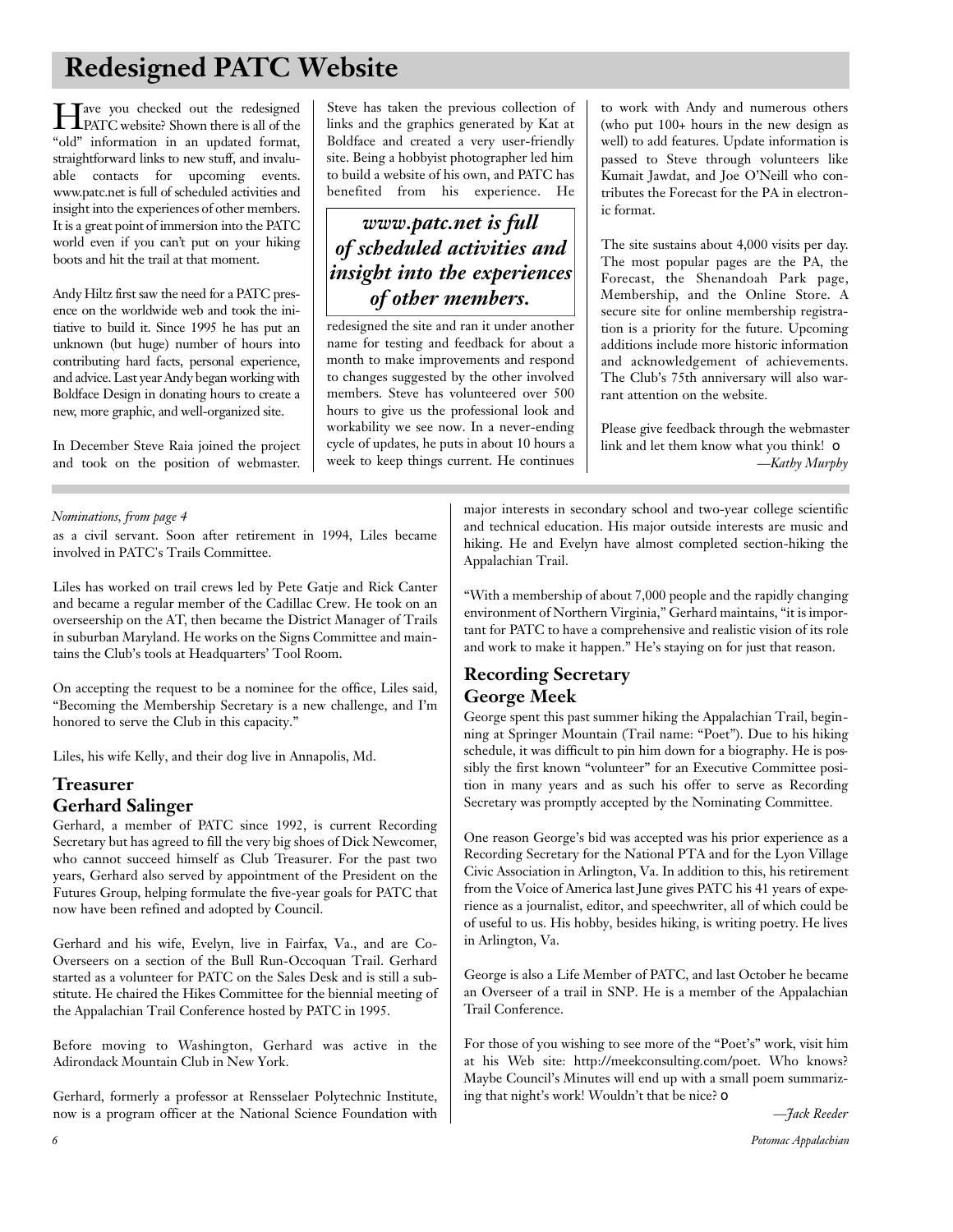## **PATC Ireland Hiking Tour - April 27 Through May 7**

#### **Join us!**

Join fellow PATC hikers on a vibrant and informative tour of western Ireland. We will be hiking in the Connemara and Burren (pronounced "burn") regions in Counties Clare and Galway and the Aran Islands. Ireland is a hiker's paradise, offering spectacular treks in ancient and unspoiled landscapes. We will walk rugged mountains, tread softly on orchid rich bogs, visit remote islands, and explore mythic landscapes. Our guides are expert hikers and great talkers with an in-depth knowledge of Ireland's history and culture. A detail of Hikes follows.

### **Inishboffin – Island of the White Cow Hike**

A ferry/boat trip takes us to an island with an exquisite landscape of heather hills and white sandy beaches 6 miles off the north west coast of Connemara with a beautiful natural harbor guarded by a 17th century star shaped fort. The island is famed for it's magnificent scenery, relaxed lifestyle and traditional music. Grace O'Malley, a famous pirate queen used this island as a base in the 16th century, and it was a haven for smugglers and wreckers in the 18th century. This is a 6- 8 mile walk on hills, low cliffs and sandy beaches.

### **Twelve Bens Mountains Hike**

Described as resembling the Alps in miniature, we will be climbing Binn Glann Uisce, Binn Babhair and possibly Binn Leitri (average height 2,000 ft). Distance of about 6 miles, this is a tight circuit rising from blanket bog, some bare rock and scree in places. It provides a huge panorama of wild mountain bogs and sea, passing waterfalls en route to the summit and is a great introduction to mountain hiking in Ireland. There are no trails as such in the mountains here, and walking distance can be less than one might expect due to the boggy nature of the ground.

### **Killary Harbour and Kylemore Valley Hike**

Killary Harbour is a 10-mile long fjord (Ireland's only fjord) knifing through the highest mountains in the west. This 6-mile walk takes us along a 19th Century Famine Relief Road 60 feet above sea level beneath the massive bulk of Mweelrea, the region's highest mountain. In the afternoon we visit Kylemore Abbey on idyllic Kylemore Lake. The Abbey, built in the 1860s as Kylemore Castle, is a neo-Gothic mansion, built by a direct descendant of Patrick Henry, and is now run by Benedictine nuns. We trek to a statue above the Abbey on a beautiful trail through the Kylemore woods and view the mountains of Connemara National Park as well as a magnificent view of the abbey.

### **Aran Islands Hike**

We boat/ferry to the Inishmore, a Gaelic-speaking island and the largest of the islands that lies at the mouth of Galway Bay. Here we walk through a dramatic landscape studded with the finest Celtic forts in Europe, walk on narrow tracks through a range of tiny fields and along dramatic cliffs to view Poill na bPeist, the hollow of the serpent. This is one of the geological wonders of Europe's Atlantic Coast. It is a natural sea-carved pool surrounded by an amphitheater of cliffs. We will explore Dun Aenghus, a magnificent cliff edge fortress built in 1000 BC. This is a 6-mile hike. The rocky crags on this island provide a rich habitat for over 400 wild plants and flowers and the island is home to gannets, otters, dolphins, and whales.

### **Burren Hike**

We will stay in Galway City while hiking the Burren Region. Hiking in the Burren, meaning great rock, we come into an area described by geologists as karst—bare carboniferous limestone. Below the scarred surface of the Burren is the most remarkable assemblage of



*Dramatic Cliffs of Moher — Western Ireland*

diverse type of flora in Ireland, spectacular caves, streams, potholes, and 'turloughs' (seasonal lakes). Especially during spring, flowers of arctic, alpine, and Mediterranean origin can be seen. We will walk slowly on quiet green roads and on open karst hillsides through the Burren National Park, a fairytale world of limestone hills, each crowned by 5,000-year-old megalithic tombs. Enroute we stop in Coole Park (an historic park where the giants of Irish literature— Yeats, Gogarty, Russell— took time out.) Being now the estate of Lady Gregory, we will stay for coffee and see the famous autograph tree.

### **Cliffs of Moher & the Burren Archaeological Field Trip**

In the morning we visit the Cliffs of Moher, awesome cliffs dropping seven hundred feet into the Atlantic Ocean. We will have a two-mile hike viewing colonies of fulmar, choughs, and puffins, along with the spectacular seascape towering above the Atlantic. This will be followed by an archaeological field trip into the heart of the Burren, seeing tombs, medieval castles, ancient fairy forts and ruined abbeys.

#### **The Burren Way Hike**

The Burren Way winds northward on quiet lanes and green roads from Ballinlacken Castle to Formoil. Along our 10-mile trek we will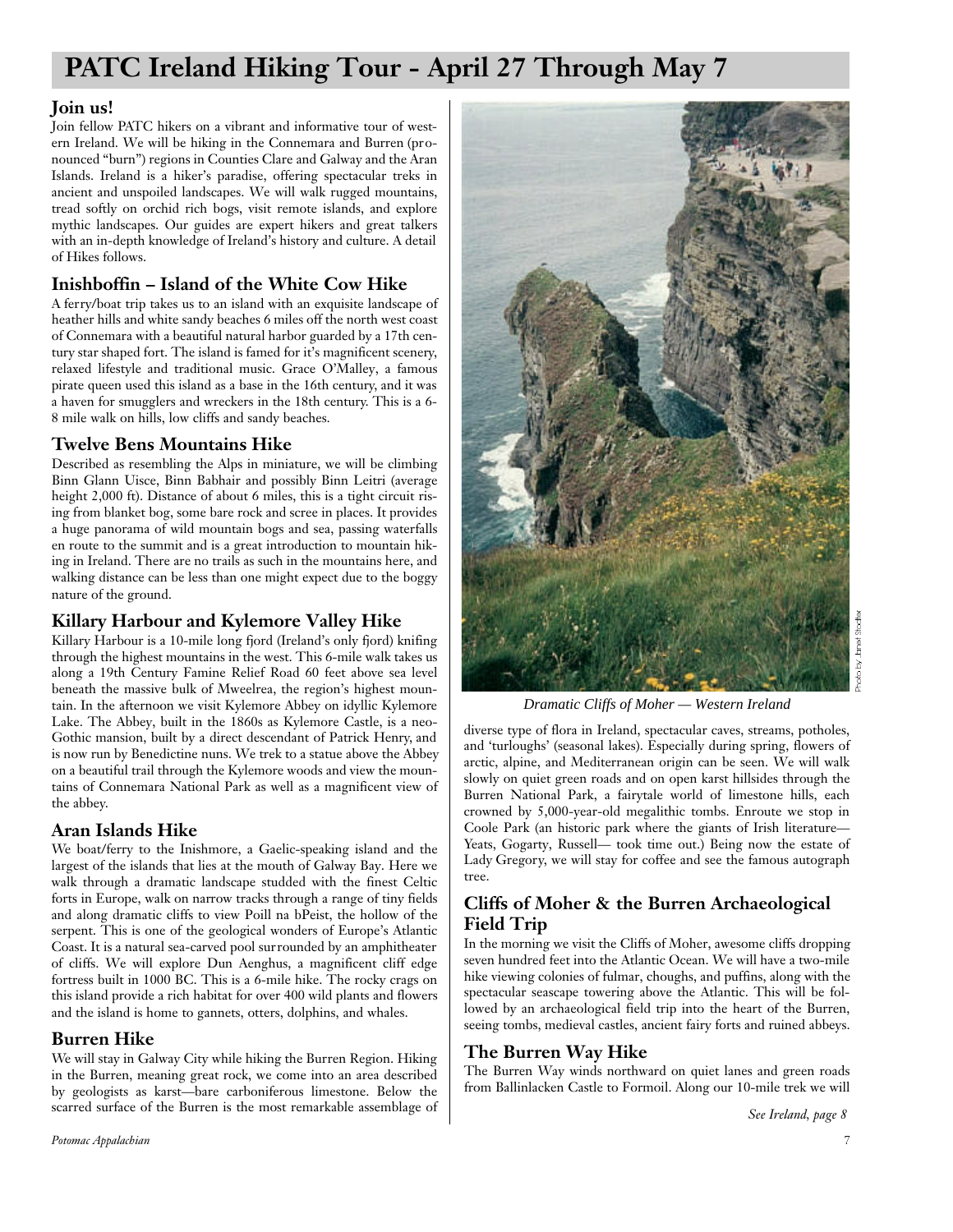#### *Ireland, from page 7*

see numerous fairy forts scattered along the beautiful hills of northwest Clare. Our route runs along the boundary between bog covered hills and bare limestone, rich in spring flowers. It provides a tremendous panorama of the Aran Islands, Blackhead, Galway Bay and the mountains of Connemara beyond. Our descent will take us along the gorgeous Caher river valley, with its green fields fringed by naked rock.

#### **Trip Overview**

After arriving in Ireland early on April 28 and bussing to Clifden, you will have the opportunity to relax upon arrival or possibly take an unguided hike (or rent a bike) on the Sky Road. You could also choose to see Clifden Castle and some dizzying cliffs along the coast outside of town. We will stay in Clifden for several nights of lodging,

Staying in Galway City for the later portion of the trip to explore the Burren, you will have a free day and several nights to explore this delightful Gaelic center with its narrow streets, old stone and wooden shop-fronts, restaurants, and bustling pubs. Other attractions include visiting the Galway Cathedral, the Druid Theater (one of the best in Ireland), and numerous other sites, as you desire.

#### **Notes From the Trip Leader**

I have traveled extensively in Western and Central Europe and have also lived in Europe and Greenland for a year. I have traveled in Ireland and found the countryside breathtaking. Additionally I have joined the PATC for the Dolomites hiking trip in 1999, other hiking trips to Spain, the Canadian Rockies, and led a local hike. I have also planned numerous European trips and often traveled independently in Europe with friends. I look forward to leading this trip.

The trip cost of \$1,600-\$1,800 is tentative pending final confirmation. It includes roundtrip airfare (BWI direct to Shannon, Ireland), ground transfers, 7 hikes with experienced guides to include sack lunch, free days as noted above, 9 nights accommodations with breakfast included, 7 evening meals, transfers to and from hiking locations, and two illustrated presentations on the archaeology and history of the area. Please call Joan Burg 703/960-1026, e-mail joanburg@gis.net, or write Trip Leader, 5904 Mount Eagle Drive #1215, Alexandria VA 22303-2540, for more information. Send your initial deposit of \$300 to the trip leader ASAP to reserve your space. Hope to hear from you soon. ❏

*—Joan Burg*



*Gothic Kylemore Abbey with view of Connemara National Park*



*Western Ireland Countryside*

## **Stop the Destruction of Our Cabins**

To all PATC members and cabin renters,<br>this is an open letter that I feel is long o all PATC members and cabin renters, overdue. During the span of 30 days from Mother's Day to Father's Day this year, I found new evidence of graffiti on the interior walls and ceilings of Anna Michener Cabin. This 30-day span has seen an approximate 15% increase in the number of names and dates carved into the walls, bunks, and rafters. I cannot imagine why some people feel the need to deface property or cut a hole through a wall to see the other side.

All of us work hard and with much care to give our fellow Club members and renters a clean, safe, and pleasant experience. I am sure I speak for all cabin and some shelter overseers when I say that it just disgusts me to see the total disrespect some have for what the Club and its overseers do. I would not even begin to think of doing that type of damage to anyone else's property, and I do not want anyone doing that to mine.

*With approximately 7,000 members and only a handful helping maintain these buildings, we the caretakers have our work cut out for us.*

A small amount of this is to be expected, but it is starting to get out of hand. Some of our cabins are members-only, and some are not,

and the problem cannot be attributed solely to non-members-only cabins. With approximately 7,000 members and only a handful helping maintain these buildings, we the caretakers have our work cut out for us. If our members are really interested in our rental properties, then maybe they should get involved and join us in cleaning up the mess that our renters have made for us. ❏

*—Timothy Young Caretaker and Overseer Anna Michener Cabin*

*Ed. Note: If you're interested in building, restoring, or maintaining cabins and shelters, please contact Mel Merritt, Cabins, MeritMktg@aol.com, or Charlie Graf, Cabins Construction and Shelters, 410/757-6053.*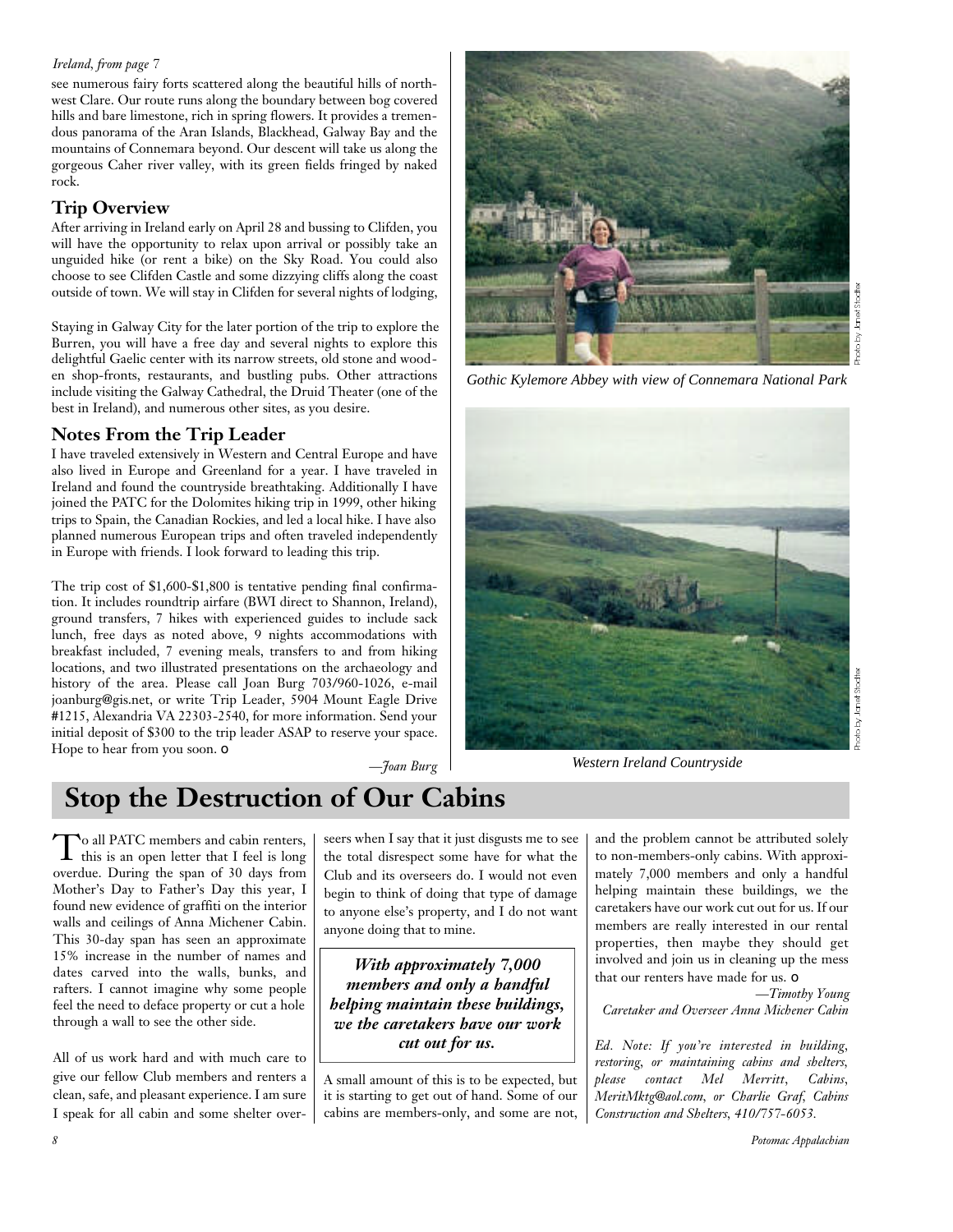## **Building New Trail**

This is the second of three articles<br>describing how the Cadillac and his is the second of three articles Massanutten Crews build a new section of trail.

In Part 1, we saw how both crews begin the process of building a new section of sidehill tread—how they aim for an 8 percent average grade, how they lay out the path with switchbacks and build a three-foot-wide, outsloped tread. We saw what happens as a full year of summer sun, fall rains, winter freeze-thaw, and spring rains affects the tread. Then we saw what the trail traffic does to the tread during each of those seasons.

#### **Part 2: Constructing The Tread**

A carefully constructed new section of sidehill tread is already deteriorating after only one year of weather and moderate traffic. A hiker-only trail will show minor deterioration, but a trail with heavy horse and bike traffic may be developing into a gutter along the hillside.

The damage is started by the trail traffic and aggravated by runoff that erodes the tread by flowing downtrail instead of passing over the trail's edge onto the downslope. Both crews plan ahead for this situation by installing water-control measures all along the trail, perhaps every hundred feet. When the trail is brand new, water-control measures may not be needed, but it doesn't take long before they become a requirement.

Water-control measures are of two types: waterbars and grade dips.

#### **Waterbars**

A waterbar is a shallow ditch that is dug diagonally across the tread surface, deeper on the downslope side of the tread. The

PATC<br>Annual , ..........<br>Maating  $\ldots$ Wednesday,<br>November 15 november 15<br>Adap Fairfav Elks Lodge, Fairfax, Va.

See the Forecast for details



tread is heavily outsloped on the uptrail side of the ditch, so that any water that is flowing along the tread is diverted toward the downslope even before reaching the ditch. The ditch is extended off the trail far enough to ensure that water will exit onto the downslope.

A couple of feet downtrail from the ditch, a barrier is placed across the tread on a diagonal parallel to the ditch. The barrier backs up the ditch and serves as a line of last resort to divert water off the trail when the ditch has clogged.

The ditch portion of a waterbar will collect twigs, leaves, pebbles, and silt. It may eventually clog to the point that water flowing down the trail tread goes over or around the barrier. Thus, most waterbars require maintenance on a yearly basis.

*See Building Trail, page 14*

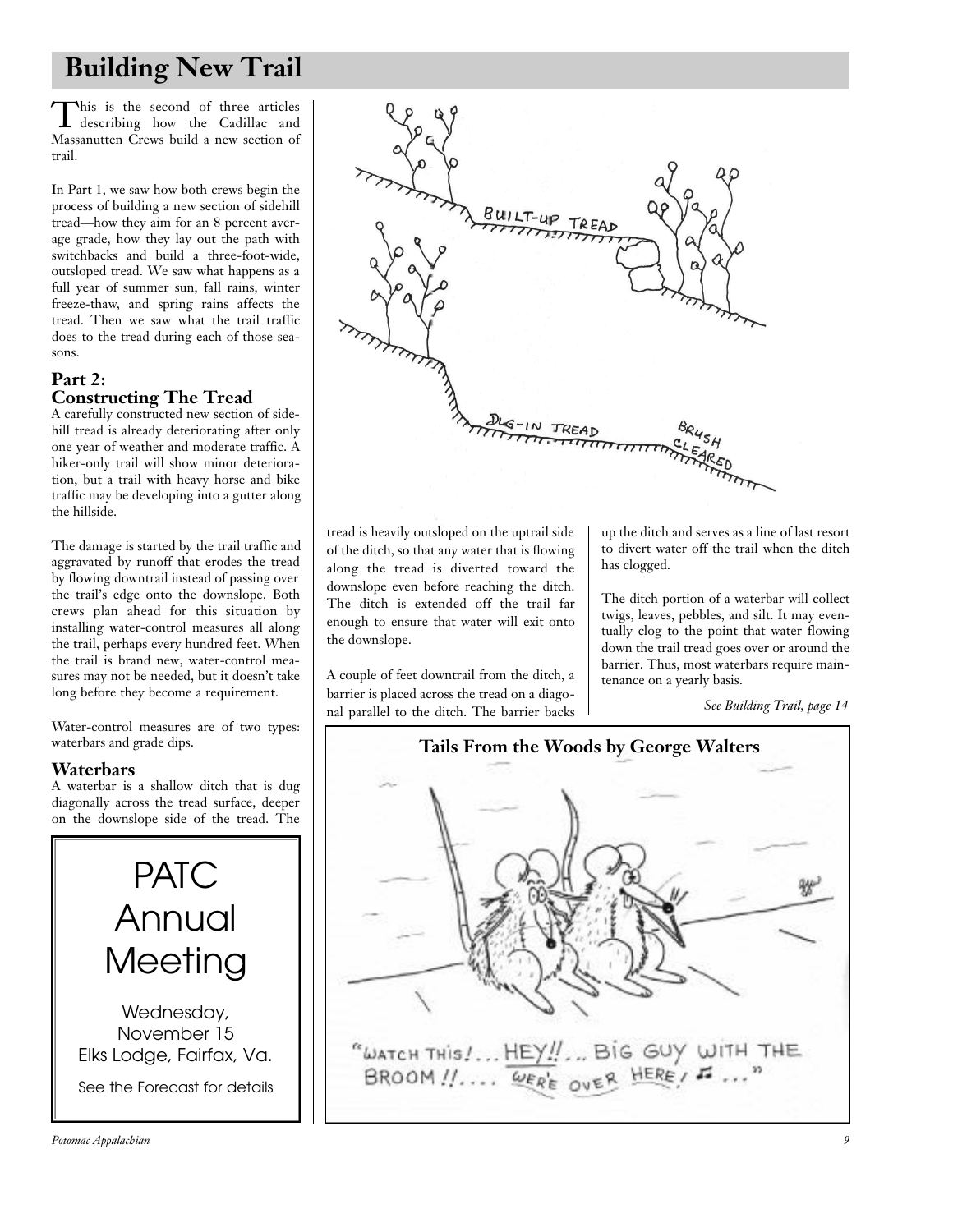**Charlottesville Chapter**<br>The Charlottesville Chapter hikes every Saturday, summer winter and in between. Hikes are about 8 miles. Trail maintenance is usually done on the last Saturday of the month. Meet at Sprint parking lot, 2307 Hydraulic Road at 9 a.m. with food and water for the day. We hike trails in the Southern, Central and occasionally Northern Districts of Shenandoah National Park, and in George Washington National Forest. INFO: Jere Bidwell 804/295-2143, John Shannon 804/293-2953 or Lois 804/270-2110/305/111011110111301/270-2700-01-2010<br>March 11004/070-7104  $M<sub>3</sub>$  and  $M<sub>3</sub>$  and  $M<sub>3</sub>$  and  $M<sub>3</sub>$ .

**North Chapter**<br>The North Chapter of PATC conducts monthly trail work trips on the Marvland and Pennsylvania sections of the Appalachian Trail (AT) and on the Pennsylvania sections of the Tuscarora Trail. We also lead hikes on these and other trails. Maryland AT work trips are generally held on the first and third Saturdays-contact Mark Mitchell (mdtrail@yahoo.com), 301/461-7048 for information. Pennsylvania work trips are generally held on the AT on the first Saturday and on the Tuscarora on the third Saturday-contact Charlie Irvin, 301/447-2848 or Pete Brown (peter.brown4@worldnet.att.net) 410/343-1140. Pennsylvania AT work trips also include an optional Saturday night stay at the Gypsy Spring cabin. Dinner, breakfast, and camaraderie available. For information on upcoming hikes, contact Chris Firme (bncfirme@innernet.net) 717/765-4833. For general chapter information contact chapter president Steve Koeppen (patcnorth@mail.com) 410/756-2916 or visit the North Chapter home  $\frac{1}{2}$ page (www.patc.net/chapters/north).

## **Meetings KEY to Forecast Activities**

All events are marked for easy identifi-<br>cation. Late changes or cancellations are listed on the weekly information tape (703/242-0965), which is updated on Sunday evening for the following seven days. The Forecast can also be seven days. The Forecast can also be found on PATC's web site at www.patc.net.

- $\pmb{\eta}$
- Hiking Trips Ń.
- 5R) **Trail Work Trips**
- Cabin/Shelter Work Trips Cabin, Shelter Work Impo
- Special Events
- $\blacksquare$ Meetings

*Note to all hike leaders:* Please ask nonmembers on your hike if they would like to join PATC, then get names and addresses so a Club volunteer can send them information unteer can send morn information packets. Thanks!

### **Chapters**

## **Northern Shenandoah Valley Chapter**<br>The Northern Shenandoah Valley Chapter spon-

sors hikes in national and state parks and forests in the Shenandoah Valley vicinity, open to the public, on a monthly basis except during the winter. Hikes are posted in the Forecast. Other activities are in the NSV Chapter Newsletter. For further information contact Martha Clark (mclark@visallink.com) 540/665-2101.  $(m_n)$  is also the communication  $(n_0)$  or  $(n_0)$  does  $\pm 1$  of  $n_0$ 

## **Southern Shenandoah Valley Chapter**<br>See Forecast (or our link from PATC website) for

work trips and hiking events sponsored by the Southern Shenandoah Valley Chapter, Hikers from the DC area should allow about 3 hours to get to our region. INFO: in Harrisonburg, call Alvin 540/434-6244 or Lynn 540/234-6273; in Waynesboro, call Michael 540/943-8695; in way not bot of the state form of the state of the state of the state of the state of the state of the state of the state of the state of the state of the state of the state of the state of the state of the state of the sta  $S$  staunton, call Done 640/888-4526.

West Virginia Chapter<br>Chapter meeting at Highacre on the first Wednesday of the month. See Forecast for upcoming activities. For information about the chapter or to receive the newsletter. contact Judy Smoot at 540/667-2036 or wynatc@homail.com. www.patcon.com.com.

**Ski Touring Section**<br>The Ski Touring Section has served since 1974 to introduce Washinaton area residents to crosscountry skiing and to provide cross-country skiing opportunities to experienced skiers. The Section sponsors winter weekend ski trips for all levels of skiers to nearby mountains in Maryland, West Virginia and Pennsylvania, as well as periodic social events year round. INFO: Steve Brickel 301/946-2520 or sbrickel@aol.com. 301/946-2520 or sphendid denoting

**Mountaineering Section**<br>We're a diverse group of local Washington, DC area climbers. Young and old, male and female, crag rat, sport climber, and alpinist, active and armchair types - we all enjoy climbing in its many varieties. We also share common interest n promoting safe climbing, conserving the outdoors, developing new climbers' skills, representing the Washington area climbing community, and having fun! We provide instruction for those wanting to learn the basics - we're not a school, but we can get you started. We go climbing, either locally or further afield, nearly every weekend. In the winter we organize trips to the Ice Festivals in the Adirondacks and the White Mountains for beainning and advanced ice climbers. For further information contact Greg Christopulos at mation contact Greg Christopulos at greg.christopulos@do.treas.gov.

**PATC Midweek Hikes** pace; and the Easy Hikers hike 5-8 miles on trails with little elevation change. See below for scheduled trips; check the weekly tape (703/242-0965) uled trips; check the weekly tape (703/242-0763)<br>-- Thomas James Citatan (800-0006-000-000-000-001-1 on Thursday or Friday for any changes or addi- $\cdots$ 

**Other Clubs' Hikes**<br>Capital and Wanderbirds hike on Sundays, traveling by bus and leaving from downtown, with suburban stops as well. Center Club, Northern Virginia Hiking Club and Sierra Clubs hike on both Saturdays and Sundays using carpools, which often leave from a suburban Metro stop. Schedules are available at PATC Headquarters Schedules are available at PATC Headquarters and are published in area newspapers on Fridays.

**Meetings** S.E., Vienna, VA unless otherwise noted, S.E., Vienna, VA unless otherwise noted.

**Trail Patrol - First Tuesday** trail ambassadors to the hiking public. They provide a visible, reassuring presence on the trails, educating the public on good hiking practices, minimum impact hiking and camping ethics. Patrol members are trained in land naviaation, emergency procedures, radio communications and personal e quipment. All patrol volunteers are also expected to become certified in a recognized basic first aid course. Some equipment and uniform items are provided upon completion of training. INFO: Kumait Jawdat 202/328-8137 or see PATC's

INFO: Kumait Sumaut 202/328-8137 or see PAT C 's website (www.patelleer/volunteer/trailpatrol).

## **New Members (PATC) - First Wednesday**<br>7:30 p.m. Curious about the Club? Want to learn

more? The best way is to attend a new Members meeting (but you don't have to be new to qualify). Attend the meeting and find the mysteries of PATC revealed in full. Refreshments will be served. Directions to PATC: Take Rt. 23 into Vienna, Va. and turn east on Park St. (Rt.675) to 118 Park St. on your left. t un roust on run en park st. (FOI) to 118 run and the st. pour left.<br>INFO: Team : Ourses le se (TOI) (DOnate streake a seco) INFO: Terry Cummings (TCIVIPER Independence)  $\frac{1}{100}$ 

## **Shenandoah Mountain Rescue Group**<br>(New Members meeting) - Second Monday

7:30 p.m. New members meeting. 7:30 p.m. New members meeting.<br>INFO: 01:4DC Operations 702:055 502 INFO: SMAC Operations 703/255-5034, informations #5.

**PATC Council - Second Tuesday**<br>7:00 p.m. sharp. The PATC Council meets the second Tuesday of every month to conduct business of the Club. All members are welcome. of the Club. All members are welcome. INFO: Wilson Riley (Willey Catchcom) 703/242-0693 x11.1.

**Mountaineering Section - Second Wednesday**<br>8:00 p.m. Second Wednesday of every month. INFO: Greg Christopulos (greg.christopulos@do.treas.gov) or see PATC's (grogionistopatose aomoasigov) or see PAT c s website (www.patc.net/chapters/mmt\_sect).

**The Futures Group — Third Tuesday** mend to membership changes to PATC organization, constitution, and bylaws in order to meet challenges of the new century. PATC members welcomed. INFO: Gerhard Salinger (evger@erols.com) or Walt Smith (wsmith@visuallink.com). Co-Chairs. (wsmith@visuallink.com), Co-Chairs.

## **Shenandoah Mountain Rescue Group**

7:30 p.m. Meet in conference room. INFO: Martin Juenge 7:30 p.m. moon in conference room. In the children room (30)<br>And up none @malpa\_a.a.ma) 702/0EE E02 4 than names # E (mjuenge@rpihq.com) 703/255-5034 then press #5.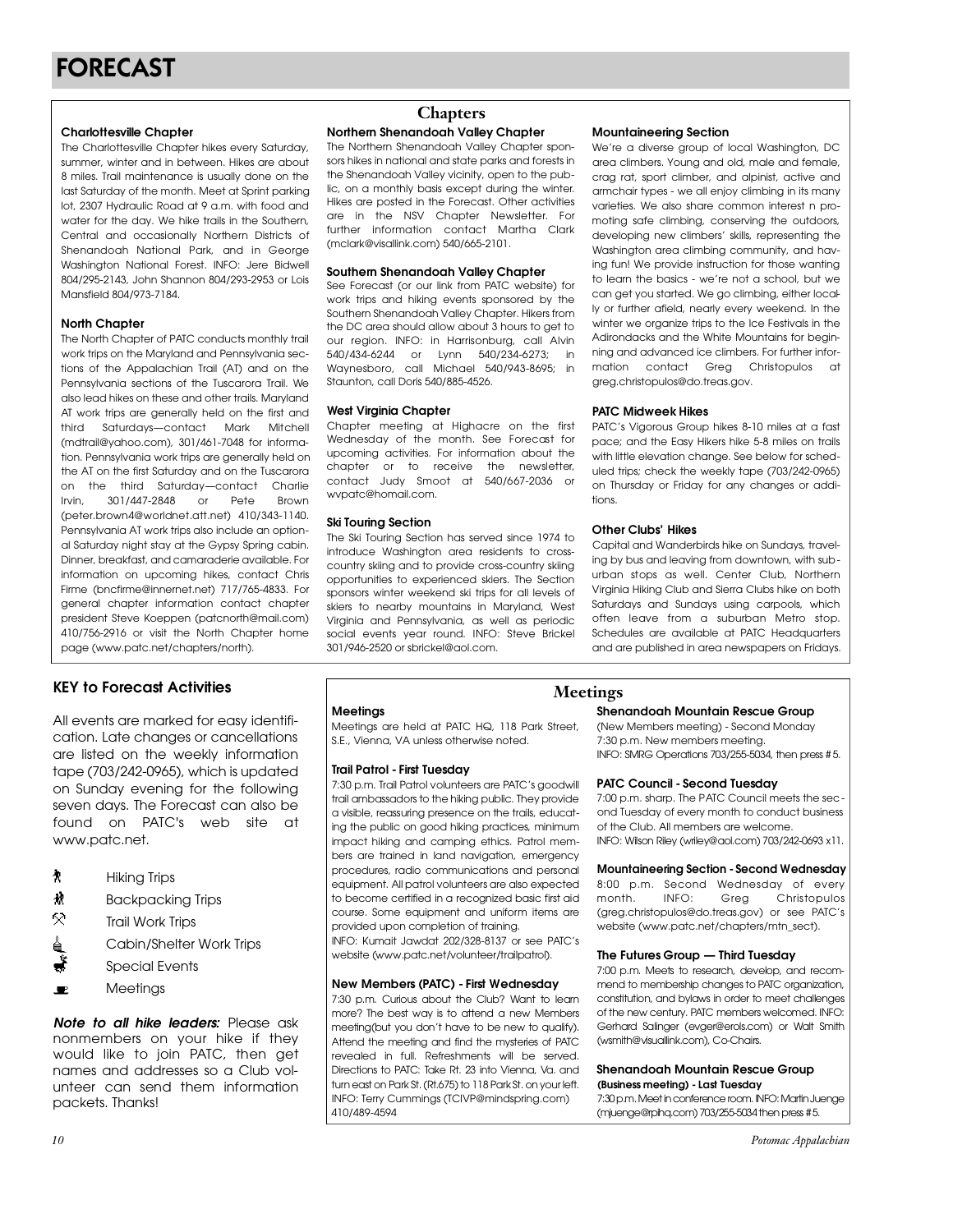

## **October**

#### **1 (Sunday) Headquarters**, Vienna, VA

5:00 p.m. All items for the next issue of the PATC newsletter must be submitted on disk if possible to headquarters, or via e-mail or e-mail attachment to ins-bianca@home.com. Allow one week for to jns-biancaehome.com. Allow one week for postal service delivery.

**3 (Tuesday) MEETING - Trail Patrol, 7:30 p.m.**

**EXAMPLE TINIC A MEETING - New Members (PATC), 7:30 p.m.**

#### **4 (Wednesday) Sugarloaf Mountain, MD**

Sugarloaf Mountain 4 to 5 mile hike. Bring lunch. To reserve or offer a ride from Shady Grove Metro, please call hike leader. Otherwise, arrive on your pwn by 10:15 a.m. at the base of

Sugarloaf Mtn. I-270 north to exit #18, Rte.121 east. Turn right off exit ramp, following signs towards Little Bennett Park. Take first left, onto Frederick Rd./Route 355, staying on it bypassing the camping entrance to Little Bennett Park off on the right. Take the first left on Comus Rd. Go straight a good ways to Sugarloaf. Only car poolers, and those with specific questions need to call. INFO: Margaret Chapman 301/977-8988 or INFO: Marg a ret Chapman 301/977-8988 or  $301/307/727/001$ 

#### **5 - 9 (Thursday - Monday) Central District, Shenandoah National Park, VA**

The ATC Mid Atlantic Crew will bring its rock work expertise to the AT in the Central District of Shenandoah, over the long Columbus Day weekend. The project will involve the rebuilding of a series of tight, cribbed switchbacks near the Pocosin Cabin, and will include winch rigging, rock shaping, and the construction of large rock steps. The project will provide an excellent opportunity for PATC volunteers to learn new skills and to  $t$  meet other trail workers from around the country. meet once was member to the come the crew with the Blue & White Crew will welcome the crew with a pot luck dinner on Saturday night. Join us for the evening or the weekend, or come out for the day (any day from Thursday through Monday). INFO: Kerry Snow (KerrySnow@prodigy.net) 301/570-0596 or 202/782-8175.  $301/370$  or  $3076$  or 202/782-8176.

#### **7 (Saturday)** Appalachian Trail, MD

This is a beautiful time of year to be in the woods. Join us for a social, fun and challenging work event. Bring water, lunch, gloves, and boots. Don't miss out. INFO: Mark Mitchell Don't miss out. Info: Mark Mitchell<br>(mdtrail@vaboo.com) 2017441 7040  $(mamame)$ ahoo.com) 301/461-7048.

#### **7 (Saturday) Cabin John Park, MD**

Join the Maryland Metrolites for a work trip in Cabin John Park, Montgomery County. We meet at 9:00 a.m. at the Nature Center parking lot off Democracy Blvd. Bring lunch, gloves, water, and Democracy Blvd. Bring lunch, gloves, water, and high spirits. In Or Liles Creighton 410/573-0067.

## **7 (Saturday)**

#### **George Washington National Forest, VA**

Ready for a Massanutten experience? This is another of a series on the Massanutten Mountain anomer or a sense on mo massanumen mountain.<br>traile, Thie hilro will involve the Sianal Kneb Trail trails. This hike will involve the Signal Knob Trail

*Potomac Appalachian*

which connects to Massanutten West for a total of<br>10.2 miles. There will be views of Woodstock and the valley to the north and south from Signal Knob. Moderately strenuous with a 1000 foot elevation gain. INFO: Susan Bly (sbly@shepherd.edu) vation gain. Info: Susan Biy (sbiyeshepherdi.edu)<br>2017-08-2210 7:00 - 0:20 p.m.  $304/258/300$   $7.00$   $7.00$   $p$   $m$ .

#### **7 - 8 (Saturday - Sunday) Appalachian Trail, PA**

Meet at US 30 and PA 233 at the parking lot of Caledonia State Park. Departure 9:00 a.m. sharp. INFO: Charlie Irvin 301/447-2848.  $\overline{a}$  is characterized in  $\overline{a}$  and  $\overline{a}$ 

#### 7 - 8 (Saturday - Sunday)<br><u>1</u> - & CABIN WORK TRIP - Tulip Tree Cabin **Shaver Hollow, VA**

Tulip Tree Cabin work trips are still taking place in spite of the absence of forecast articles for the past three months. There has been no lack of work trips, just my missing of Potomac Appalachian deadlines. We are still working on the roof, probably installing the double crimped standing seam tern (tin plated steel), or maybe painting the roof a beautiful forest green. We may be installing the chinking and daubing too, plus a multitude of other more common carpentry tasks. Even though we may be doing common carpentry tasks we are still are using hand tools exclusivetry tasks we are still are asing hand tools exclusive-<br>Li-INFO: Charlie Craf 410/757-4059  $l$ , in the Grafing Graf 410/757-6063.

#### 7 - 8 (Saturday - Sunday)<br><u>Å</u> SHELTER WORK TRIP - Ed Garvey Shelter **Weverton Cliffs, MD**

The logs for the shelter are almost in place and the privy pit is dug, but there is still lots of work to be done. Whether you want to task your muscles or take one of the not-so-strenuous jobs, we can use your help. Prior experience in construction helpful but not necessary; you can learn it all as we move along. Come for a day or the weekend. For information on the day or the weekend. For information on the shelter see: www.patc.net/volunteer/garvey/ and to peruse the journal see:<br>www.trailjournals.com/edgarveyshelter/. INFO: Frank Turk (frankturk@aol.com) 301/249-8243(h) or 202/651-5847(w). 202/651-5847(w).

#### **7 - 9 (Saturday - Monday) Cranberry Wilderness, WV**

Take advantage of this 3-day weekend and join us for a moderate backpack in this unique wilderness area. Fall colors peak and weather turns cooler earlier in this region. Would prefer early Friday afternoon departure for this further destination. INFO: John Koutze or Kathy McDermott  $\frac{1}{100}$ .  $\frac{1}{100}$ .  $\frac{1}{100}$ .  $\frac{1}{100}$ . Mathy McDerm of the third  $\frac{1}{100}$ .  $70,000$ 

**9 (Monday) MEETING - New members (Shenandoah Mountain Rescue Group), 7:30 p.m.**

**10 (Tuesday) MEETING - PATC Council, 7:00 p.m. sharp.**

### **11 (Wednesday) MEETING - Mountaineering Section, 8:00 p.m.**

#### **11 (Wednesday) Difficult Run/Great Falls, VA**

For an approximately 5-mile hike meet at 10:15 a.m. at parking lot on Georgetown Pike (193). From Beltway (495) exit 13W go about 3 miles on Georgetown Pike west to parking lot on your left. Bring lunch and water. INFO: Irene Kamm 703/780-8568.  $703/7800$ 

#### **14 (Saturday) Rock Creek Park, Washington, DC**

8:15-11:30 a.m. Rock Creek park is a wonderful place to hike  $-$  or do trail work as we will do  $-$  in the fall. Come check out the beauty of the big D.C. trees. Meet at the Rock Creek Nature Center. INFO: Mark Anderson (mhacca@starpower.net) 202/462-7718 or Ranger Ken Ferebee 202/402/492/491  $202/420$  0004  $\pi$ 01.

#### **14 (Saturday) Spy Rock. AT sw of Charlottesville. VA**

It's a long ride but worth it if you have not been to Spy Rock. The outcrop offers a 360 degree view of the Central Blue Ridge. The moderately strenuous 3.9 miles to the top will give a look at the fall leaves without the crowds. Will arrange for a shuttle for the ride down. INFO: Judy Smoot the for the ride down. Information sample. (jasmoot@hotmail.com) 540/667-2036.

#### **14 - 15 (Saturday - Sunday) Vinina Tract. Stanardsville, VA**

Thank goodness it's finally cooled down! Join the Cadillac Crew for a weekend of clearing and weed control on the Vining tract. We'll also be working on our pet project of uncovering the Cliff Trail. Bring a lunch and water for Saturday noon. Community dinner on Saturday night. Overnight at local cabin. INFO: Fran Keenan (oudoorsnow@cox.rr.com) 703/938-3973 or Jon ( ou do on now  $\epsilon$  continuonly  $\epsilon$  *roof*  $\epsilon$  or  $\epsilon$  or  $\epsilon$  or  $\epsilon$  or  $\epsilon$  or  $\epsilon$  or  $\epsilon$  or  $\epsilon$  or  $\epsilon$  or  $\epsilon$  or  $\epsilon$  or  $\epsilon$  or  $\epsilon$  or  $\epsilon$  or  $\epsilon$  or  $\epsilon$  or  $\epsilon$  or  $\epsilon$  or  $\epsilon$  or  $\epsilon$  or  $\epsilon$  or  $\epsilon$  or Rindt (jkrindt@erols.com) 540/635-6351.

#### **14 - 15 (Saturday - Sunday) Weverton Cliffs, MD**

Please see 10/7-8 for details. INFO: Frank Turk (frankturk@aol.com) 301/249-8243(h) or  $\frac{1}{200}$ /251  $\frac{1}{200}$   $\frac{1}{200}$   $\frac{1}{200}$ 202/651-5847(w).

#### **16 (Monday) Maryland Heights at Harpers Ferry, WV**

Put your baby or toddler in a front or back carrier and join us for a rugged 5-mile hike with some beautiful views. Hike will be followed by 'run around and explore time' for the kid walkers on the C&O Canal towpath. Bring lunch and lots of the Cac Canal towpath. Bing lunch and lots of water. Besigned for the under 5 crowd — all ages<br>Welcome — INIEO: — Lauren — Lana welcome. Information Lauren Lang (LEvansAT94@aol.com) 703/631-9278.

**18 MEETING MEETING - The Futures Group, 7:00 p.m.**

### **18 (Wednesday) Headquarters, Vienna, VA**

7:30 - 10:00 p.m. The Trail Patrol presents the first of two classroom sessions for the Backpacking 202 course (see ad on page 20). The course provides the necessary skills for an early winter backpackthe necessary skills for an early winter backpacking trip. INFO: Larry Marcoux 703/968-4771.

#### **18 (Wednesday) Prince William Forest Park VA**

About 5 miles. Meet at 10:15 a.m. at Turkey Run Education Center in the park. From the Beltway, take I-95 south 19.8 miles to exit 150B, route 619 west. Second right into park entrance. First left on Park Scenic Drive. Pass parking areas A, B, and C. After 1.8 miles on Park Scenic Drive, take left fork toward Turkey Run for half mile to right turn on Turkey Run Road. Half mile to parking at Turkey Run Education Center. Bring lunch. INFO: John or Suzanne Kominski 703/751-3026. Suzanne Kominski 703/751-3026.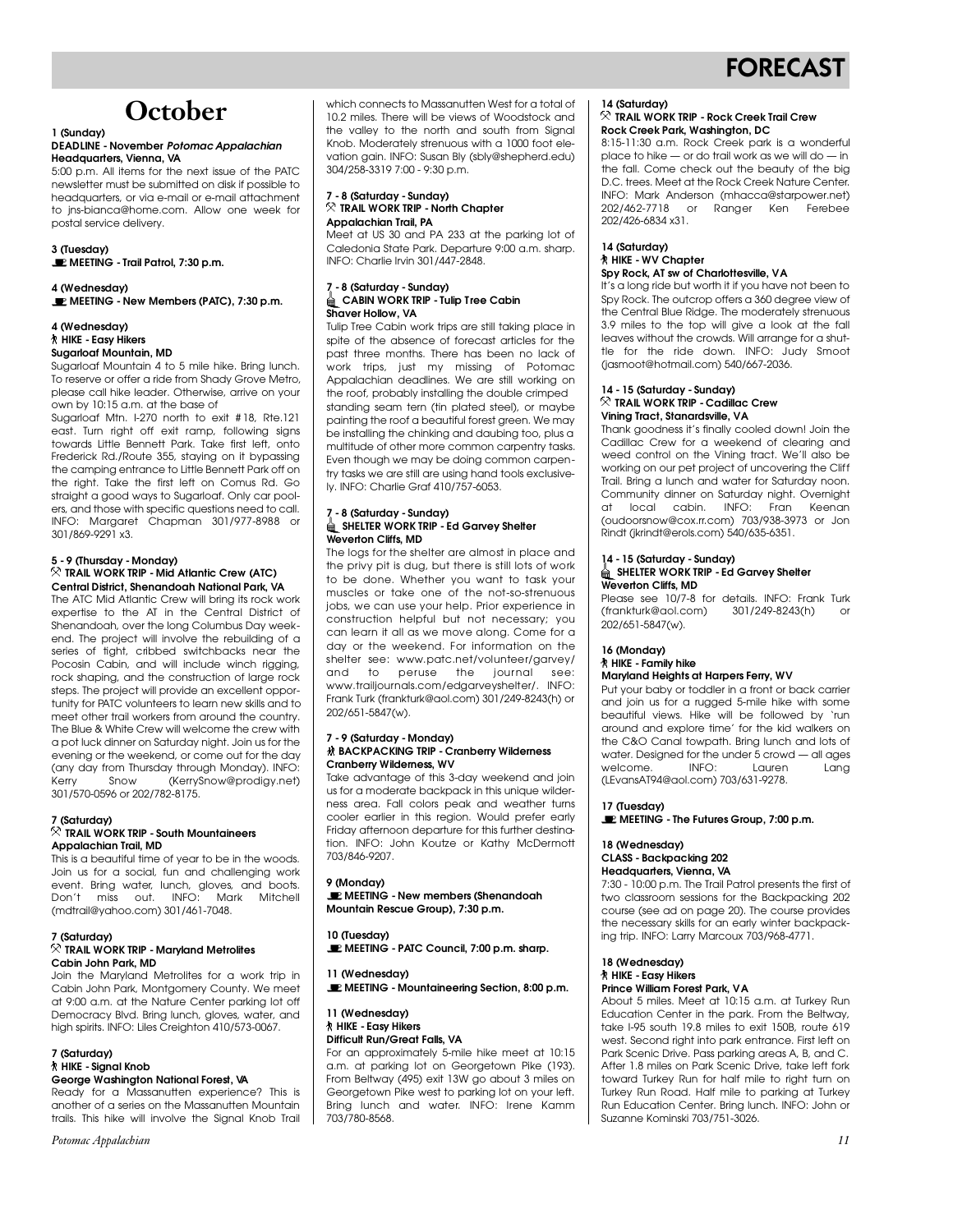## FORECAST

#### **21 (Saturday) Shenandoah County, VA**

**Shenandoan County, V**<br>Great North Mountain a Great North Mountain on the VA/WV state line. Recreation Area at  $9:00 \text{ }\alpha$ m, to work on the Mill Mountain Trail and other trails on the mountain near Big Schloss. This popular area offers fine panoramic views of Trout Run Valley from the mountain crest. We will remove or break up rocks in the tread, build or clean and repair water bars, and remove brush and weeds. This is the last trip on Saturday until after the hunting seasons. Trips will be on the third Sunday of the month beginning in November. RSVP/INFO: Hop Long ning in November. Reviging the nop Long.<br>Imaranmal@botmail.com\301/049.6177  $(mg, g, m, \alpha$  and mail.com/y 301/942-6177.

### **21 (Saturday) Appalachian Trail, MD**

Who would be a fool not to go outside in peak autumn foliage!? Join the South Mountaineers for a fun and dirt-filled event. We do all kinds of work, depending on what is needed. Bring water, lunch, gloves, boots, and spunk. INFO: Mark Mitchell gioves, boots, and spunk. Informally Mitchell<br>(mdtrail@vaboo.com) 301/461-7048  $(mamame)$ ahoo.com) 301/461-7048.

#### **21 (Saturday) Newark** DE

A moderately paced 13-mile hike from Elk Neck State Forest, PA northeast to Newark, DE. A car shuttle is required. Mason-Dixon trail maps 8 and 9. INFO: Jack Thorsen 703/339-6716 or William INFO: Jack Thorsen 733/337-5716 or William 1.000 and 1.10,000 1.127.

#### **21 (Saturday) Old Raa Circuit**

Hike with the Trail Patrol and learn what the PATC's goodwill ambassadors do. These adventurous, dedicated men and women monitor the Club's nearly 1,000 miles of trails, helping people, instructing them in safe hiking practices, and reporting on the conditions of the trails. The hike of 7.1 miles, with 2200 feet elevation change, provides amazina views and some fun

rock scrambles. It also provides excellent opportunities to learn about how we do what we do. Meet at PATC HQ at 8:30 a.m. INFO: Ben Fernandez (adkbenny@bellatlantic.net) F emandez (adkbenn) e bellatlantic.net)<br>703/999-89/10  $703/2226$ 

#### **21 (Saturday) Shenandoah County, VA**

Great North Mountain on the VA/WV state line. Join the Stonewall Brigade at Wolf Gap Term the Stonewall Brigade at The Stop Tibbet Knob Trail and other trails on the mountain near Big Schloss. This popular area offers fine panoramic views of Trout Run Valley from the panoramic views when will remove or break up rocks in the tread, build or clean and repair water bars. and remove brush and weeds. This is the last trip on Saturday until after the hunting seasons. Trips will be on the third Sunday of the month beginning in December. RSVP/INFO: Hop Long ning in Becember. Revision reception in the Long.  $(mg, g, m, \alpha$  and mail.com  $g, g, m$ 

#### **21 - 22 (Saturday - Sunday)** Pedlar District, GWNF, VA

Join Bob Pickett on two day hikes and spend the night camping at the trailheads. We'll do the seven-mile Henry Lanum Trail (formerly the Pompey and Mt. Pleasant Trail) on Saturday and the 8-mile Hotel Trail on Sunday. Both trails are relatively easy, with moderate ascents and no subamery easy, with moderate ascents and no sub-<br>stantial crook crossings - Saturday ovening - wo'll stantial creek crossings. Saturday evening, we'll<br>camp off trail in an abandonod field by a spring Reservations/INFO: Bob Pickett 301/681-1511. Reservations/INFO: Bob Pickett 301/681-1511.

## **21 - 22 (Saturday - Sunday)**

**Central District, Shenandoah National Park, VA** Tired of the emotional drain caused by your ecotour? Somewhat soured on that diaital cell phone that gives the world (i.e. boss, creditors, marketers, etc.) access to you 24/7 over a variety of media? Don't wanna see one more brake light, or make one more decision? Then come on out for a weekend in Shenandoah National Park. Make new friends, as you meet our regulars: Mr. Pulaski, Ms. McLeod, and others. Listen to stories by Dave, a former FBI Agent. Sit quietly on the porch of a rustic cabin, sipping whatever you've put in that cup, and sipping midition you've put in that cup, and just watching the sky. BYOB, we supply the f o o d . I N F O : D o n W h i t e  $(mm$  can enormal woon  $j$  so  $n \in \mathbb{N}$   $\rightarrow$   $n$  so  $n \in \mathbb{N}$ .

#### **21 - 22 (Saturday - Sunday) Weverton Cliffs, MD**

Please see 10/7-8 for details. INFO: Frank Turk (frankturk@aol.com) 301/249-8243(h) or  $\frac{1}{200}$  / fram kind above  $\frac{1}{200}$  ,  $\frac{1}{24}$  ,  $\frac{1}{200}$  ,  $\frac{1}{24}$  ,  $\frac{1}{200}$  ,  $\frac{1}{24}$  ,  $\frac{1}{24}$  ,  $\frac{1}{24}$  ,  $\frac{1}{24}$  ,  $\frac{1}{24}$  ,  $\frac{1}{24}$  ,  $\frac{1}{24}$  ,  $\frac{1}{24}$  ,  $\frac{1}{24}$  ,  $\frac{1}{$ 202/651-5847(w).

#### **21 - 22 (Saturday - Sunday) Shaver Hollow, VA**

It really looks like a cabin now. The roof is close to being done and work is progressing on the chinking, filling in the gable ends, completing the majestic winding stairway, and many other interesting tasks. There is plenty of time for you to get experience in building with primitive hand tools. experience in ballaring with primitive hand tools.<br>INEO: Charlie Craf 410/757 6053  $\overline{a}$  in the Grafing Graf  $\overline{a}$  110/757-6055.

#### **23 (Monday) Sky Meadows State Park, VA**

Put your baby or toddler in a front or back carrier and join us for a rugged 5.5-mile hike with some and joint us for a rugged some that we have a run of the walking can<br>beautiful views. Kids who are walking can walkylanychers the last 1/2 mile or so. Info:<br>Lauren Lang (LEvans AT04@aoLeom) Lauren Lang (LEvansAT94@aol.com)<br>703/631-9278.  $703/881/227$ 

#### **24 (Tuesday) REI, College Park, MD**

7:30 p.m. Reaching the summit of the highest mountain in the lower 48 was a real challenge for Debra Barclay, but with good planning, preparation, focus and determination, she finally stood on the summit. You can, too! Debra will present slides of her climb and discuss gear, planning, ways and means, and the experience of being "on top" for the first time, and her unique commitment to outdoor endeavors. Come on in and find out how to plan and fuel your outdoor adventures! INFO: REI  $301/982 - 9681.$  $301/252/301.$ 

#### **25 (Wednesday) Headquarters, Vienna, VA**

7:30 - 10:00 p.m. The Trail Patrol presents the second of two classroom sessions for the Backpacking 202 course (see ad on page 20). The course provides the necessary skills for an early winter backpacking trip. INFO: Larry ban, winter backpacking mp. Info: Lan,<br>Marcoux 703/068 4771  $M_{\odot}$  and  $M_{\odot}$  703/968-4771.

#### **25 (Wednesday) REI, Baileys Crossroads, VA**

7:30 p.m. Viewed from Lone Pine, CA, Mount The plant there were extremented from the pine nearly three miles above sea level. And as you nearly three milles above sea level. A that as you<br>aat closar it just aats battarl From the trailboad at get closer, it just gets better! From the trailhead at whitney Portal to Tooborg Lake, you gain 4,200<br>foot in loss than 5 miles. Then it acts stoop. Come feet in less than 5 miles. Then it gets steep. Come

along with local climber Mike McKenna, for a visu-<br>al climb of Whitney by the East Buttress Route, to the summit at 14,496 feet, the highest point in the lower 48. Mike will also discuss planning, gear and lower for this will also discuss planning, goal and ways and means for your own high adventures.<br>INEO: DEI 703/370 0400  $\sum_{i=1}^{n} \frac{1}{i} \sum_{i=1}^{n} \frac{1}{i} \sum_{i=1}^{n} \frac{1}{i} \sum_{i=1}^{n} \frac{1}{i} \sum_{i=1}^{n} \frac{1}{i} \sum_{i=1}^{n} \frac{1}{i} \sum_{i=1}^{n} \frac{1}{i} \sum_{i=1}^{n} \frac{1}{i} \sum_{i=1}^{n} \frac{1}{i} \sum_{i=1}^{n} \frac{1}{i} \sum_{i=1}^{n} \frac{1}{i} \sum_{i=1}^{n} \frac{1}{i} \sum_{i=1}^{n} \frac{1}{i$ 

## **25 (Wednesday)**

**Great Falls**, MD

The Easy Hikers will hike 5-6 moderate miles on the Goldmine Trail at Great Falls, MD returning via the C&O Canal Towpath. Meet in the parking area on MacArthur Blvd. opposite the Old Angler's Inn at 10:15 a.m. Bring lunch and water. INFO: Shirley 15:15 amin' Bring Tanon and water. In the Shame,  $R_{\text{max}}$  703/836-0147.

#### **27 - 28 (Friday - Saturday) Tuscarora Trail PA**

We will work in and around Cowans Gap State Park and will be staying overnight on Friday and Saturday at a cabin in the park. Reservations are saturaay at a cabin in the park. Reservations are required. In the charlie Irvin 301/447-2848.

#### **28 (Saturday) Rock Creek Park, Washington, DC**

8:15-11:30 a.m. This is the final trip of the year and it's usually blessed with some fall colors in the giant canopy of Rock Creek Park. Help us get 40 miles of hiking trails ready for the winter (don't worry we won't tackle them all today). Meet at the Rock Creek Nature Center. INFO: Mark the Rock Creek Nature Center. In the Marking or Ranger Ken Ferebee 202/426-6834 x31. or Ranger Rann drobbed 202/426-6884 x31.

#### **28 (Saturday) George Washington National Forest, VA**

8:30 a.m. - 3:00 p.m. REI's resident nature photographer, Ed Neville, will lead this foray into mountain landscape photography. The setting will be the area around Big Schloss, on Great North Mountain in the George Washington National Forest. The class fee is \$75, and includes film and development. Registration/INFO: REI 301/982-9681 development. Registration, INFO: REI 301/982-9681<br>or 703/370-0400  $\frac{3}{2}$ 

#### **28 (Saturday) George Washington National Forest, VA**

Second in the Massanutten West series will finish Second in the Massachuse in the Massachuset series will be hiking along a ridge top for 12.6 miles from the top of Massanutten Mountain to Edinburg Gap. Maybe we'll see some hang gliders out at Powell Mountain. 100 foot elevation gain; easy hiking. INFO: Susan Bly foot elevation gain; easy hiking. INFO: Susan Bly  $(65)$  calculational 304/258-3317-7:00 - 7:00 p.m.m.

#### **28 (Saturday) Don Hubbard memorial service Bethesda, MD**

There will be a memorial service for Don Hubbard on Saturday, October 28, 2:00 -5:00 p.m. at the Cedar Lane Unitarian Church, 9601 Cedar Lane, Bethesda MD. INFO: Greg Christopulos 703/876-0957. 703/876-0957.

#### **28 - 29 (Saturday - Sunday) South District, Shenandoah National Park, VA**

**South District, Shortandoan National Park, VA**<br>Sobairer Trail Center, near Skyline Drive mile Schairer Trail Center, near Skyline Drive mile post overseer of the Schairer Trail Center in SNP South District to spruce up the cabin grounds. Bring a lunch and water for Saturday noon. Community lunch and water for saturaty noon. Schimanny dinner on Saturday night. Overnight at the trail center. Interest results in the frame in the frame in the frame in the stream. (outdoorsnow@cox...rr.com) 7.007700 0770 or Jon.<br>Dindt (ilxindt@orols.com) 5407635.6351 Rindt (jkrindt@erols.com) 540/635-6351.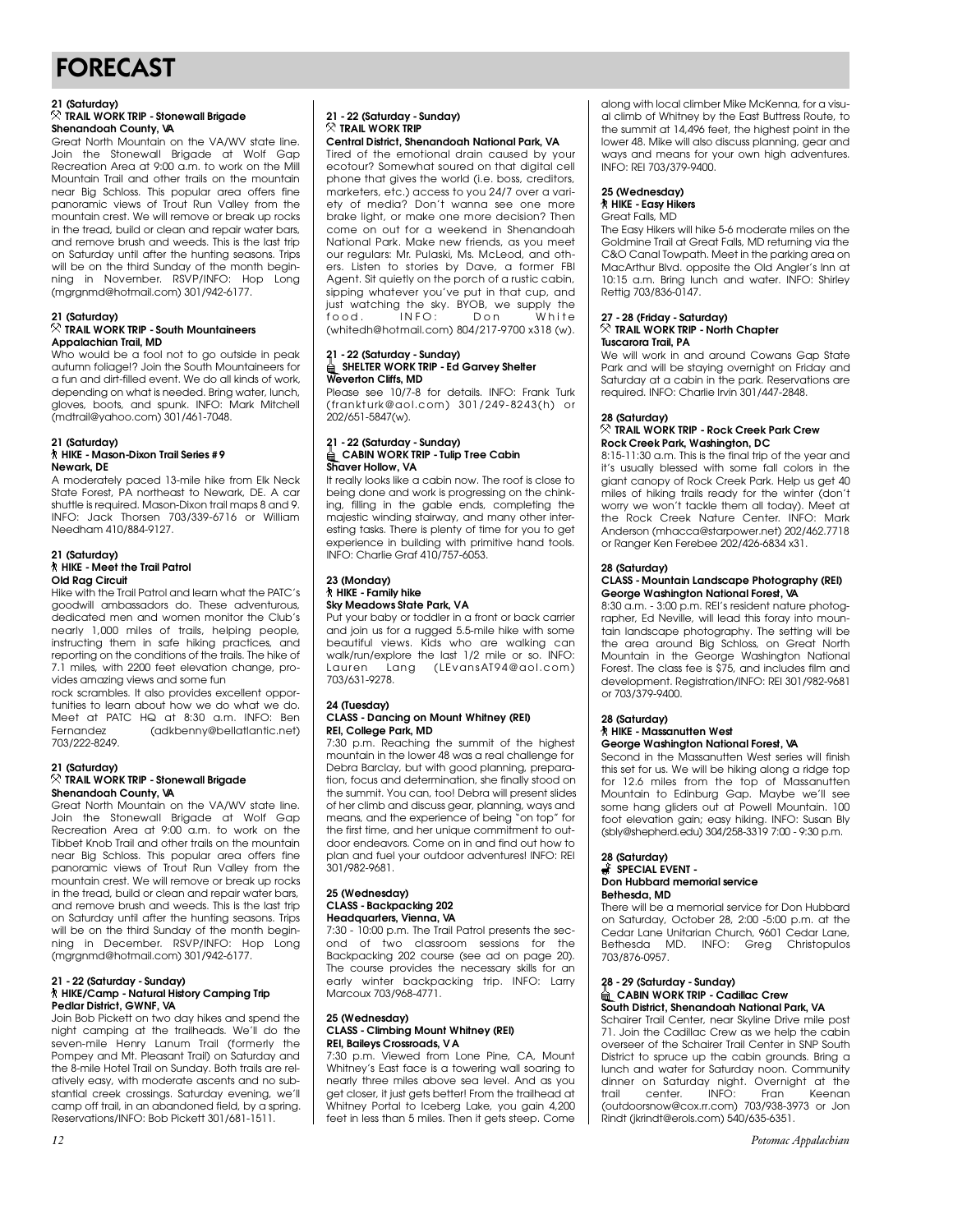## **FORECAST**

#### **28 - 29 (Saturday - Sunday) Weverton Cliffs, MD**

Please see 10/7-8 for details. INFO: Frank Turk rease see 10.<br>
(frankturk@aol.com) 301/249-8243(h) or  $202/651 - 5847$  (w). 202/651-5847(w).

#### **28 - 29 (Saturday - Sunday) Glass House, GWNF**

This semiannual weekend provides you with all the instruction you need to become an active Trail Patrol member (except basic first aid). You will learn how to work with other members to provide a visible, reassuring presence on the trails, educating the public on good hiking practices, minimum impact hiking, and camping ethics. Training includes land navigation, ing ethics. Training includes land navigation, s analis and chicigone, procedures, radio No Trace, and specific techniques for communicating with hikers. Registration deadline: Monday, October 23. Registration/INFO: Kumait Monday, October 23. Registration/INFO: Kumait Jawdat 202/328-8137.

#### **28 - 29 (Saturday - Sunday) Central District, Shenandoah National Park, VA**

Join the Blue & White Crew for our Annual October Trip to Muttontop. Dinner on Saturday night will feature the award-winning chili of our SNP Mystery Chef (hint: "compression and tension"). The weekend project will be a continuation of our AT rehab project near Bootens Gap. Enjoy the fall foliage and spectacular views from the SNP AT and the Muttontop porch. INFO: Kerry Snow (KerrySnow@prodigy.net)  $301/570-0596$ . 3 0 1 / 5 7 0 - 0 5 9 6 .

#### **30 (Monday) Manassas Battlefield Park at the Stone Bridge**

Put your baby or toddler in a front or back carrier and join us for a 2-5 mile hike along Bull Run (length will be determined by group preference). It's possible to hike this trail with a jogging stroller. Hike will be followed by throwing rocks into the stream (what could be more fun) and a stealth lunch if weather permits. INFO: Lauren Lang lunch in Weather permits. In the Laurent Lang (LEvansAT94@aol.com) 703/631-9278.

**31 (Tuesday) MEETING - Shenandoah Mountain Rescue Group (Business meeting), 7:30 p.m.**

## **November**

#### **1 (Wednesday) Headquarters**, Vienna, VA

5:00 p.m. All items for the next issue of the PATC newsletter must be submitted on disk if possible to headquarters, or via e-mail or e-mail attachment to jns-bianca@home.com. Allow one week for postal service delivery. postal service delivery.

**1 (Wednesday)**<br> **1** MEETING - New Members (PATC), **7:30 p.m.**

#### **4 (Saturday) C&O Canal Park, MD**

Join the Maryland Metrolites for a work trip in C&O Canal Park, Montgomery County. We meet at 9:00 a.m. at the Great Falls Parking lot. Bring lunch, gloves, water, and high spirits. INFO: Liles gloves, water, and high spirits. Info: Liles<br>Croighton 110/573 0067 Creighton 410/573-0067.

*Potomac Appalachian*

### **4 (Saturday) North District, Shenandoah National Park, VA**

**Noin us as we assist the overseers in repairing the** I all the assistance in the contract in repairing the treatment of the original treatment. Mountain. Bring workgloves, lunch, water, a strong mournain. Bring workgloves, lunch, water, a shong<br>back, and a willing mind. Overnight at a nearby back, and a willing mind. Overnight at a nearby (mccreaif@aol.com) 610/352-9287.  $(m\texttt{S3} \cup \texttt{S4} \cup \texttt{S5} \cup \texttt{S6} \cup \texttt{S7} \cup \texttt{S7} \cup \texttt{S8} \cup \texttt{S8} \cup \texttt{S7} \cup \texttt{S8} \cup \texttt{S8} \cup \texttt{S8} \cup \texttt{S8} \cup \texttt{S8} \cup \texttt{S8} \cup \texttt{S8} \cup \texttt{S8} \cup \texttt{S8} \cup \texttt{S8} \cup \texttt{S8} \cup \texttt{S8} \cup \texttt{S8} \cup \texttt{S8} \cup \texttt{S8} \cup \texttt$ 

#### **4 (Saturday) Appalachian Trail, MD**

**Appalachian Trail, MD** With leaves freshly falling around us, we will work air. Join us for the fun and rewards of this work event. Bring water, lunch, gloves, and boots. INFO: Mark Mitchell (mdtrail@vahoo.com) 301/461-7048.  $M_{\rm H}$  Mark Mitchell (matrice  $\mu$  and obecamp 301/461-7048.

#### **4 (Saturday) CLASS -** *Outdoor Leadership* **and Wilderness Risk Management (REI)**

**REI, Baileys Crossroads, V A** 10:30 am. - 4:30 p.m. Much has been willen.<br>About wildomore survival skills. Comparativaly little attention has been given to avoiding wilderness survival situations. This class covers prevention, planning, preparation, safety management and risk assessment. The class is taught by Christopher Tate, Director, Wilderness Safety Council. The class fee is \$75, and includes the course, text and materials, and a copy of Outdoor Leadership, by materials, and a copy of Catacor Leadership, by John Graham. Registration/INFO: REI 703/379-9400.

#### **4 - 5 (Saturday - Sunday) Scott Farm, Carlisle, PA**

Trail volunteers should be certified if they use a chainsaw in their maintenance activities. This twoday course will cover safety issues, chainsaw function and maintenance, proper use of equipfunction and maintenance, proper use of equipment, and modern felling, limbing, and bucking techniques. Information Centre Milginia<br>(iwright@ateonf.org) 717/958.5771  $(m, g, n \in \mathbb{Z} \cup \mathbb{Z} \cup \{0\}, m \in \mathbb{Z} \cup \{0\}, m \in \mathbb{Z} \cup \{0\} \cup \{0\}$ 

#### **4 - 5 (Saturday - Sunday)** Shaver Hollow, VA

Hopefully by this time the roof is completed and we will be installing windows and doors; that is, after we make the doors. As usual all work will be done the old fashioned way, with hand tools. There is insulation to install in the gable ends, and board on board to install in the gable ends on the inside of the cabin. If you want to learn how to use and care for all the old classic carpentry hand and care for all the old classic carpentry hand tools give me a call. Info: charlie Grafi<br>410/757 6053 410/757-6053.

#### **4 - 5 (Saturday - Sunday) Appalachian Trail, PA**

Meet at US 30 and PA 233 at the parking lot of Caledonia State Park. Departure 9:00 a.m. sharp. Caledonia State Park. Departure 7:00 a.m. sharp.<br>INEO: Charlie India 301 /447 2848  $\overline{a}$  is characterized in  $\overline{a}$  and  $\overline{a}$ 

#### **4 - 5 (Saturday - Sunday) Weverton Cliffs, MD**

The logs for the shelter are almost in place and the privy pit is dug, but there is still lots of work to be done. Whether you want to task your muscles or take one of the not-so-strenuous jobs, we can use your help. Prior experience in construction helpful but not necessary; you can learn it all as we move along. Come for a day or the weekend. For information on the day or the weekend. For information on the shelter see: www.patc.net/volunteer/garvey/ and to peruse the journal see:<br>www.trailjournals.com/edgarveyshelter/. INFO: w w w w angled material of the garve yerloner, I will be<br>Erank Turk (frankturk@aal.com) 301/940 8943(b) or Frank Turk (frankturk@aol.com) 301/249-8243(h) or 202/651-5847(w).

### **7 (Tuesday)**

**MEETING - Trail Patrol, 7:30 p.m.**

**8 (Wednesday) MEETING - Mountaineering Section, 8:00 p.m.**

## **10 - 12 ANGLE - 12 ANGLE 12 ANGLE 12 ANGLE 12 ANGLE 12 ANGLE 12 ANGLE 12 ANGLE 12 ANGLE 12 ANGLE 12 ANGLE 12 A**<br>Palitics location

Call for location<br>The Trail Patrol Backpacking 202 course (see ad on page 20) concludes with a three-day outing on Veteran's Day weekend in which students will have the opportunity to implement their newly have the opportunity to implement their newly learned skills. INFO: Larry Marcoux 703/968-4771.

## <sub>11</sub> · 12 DENCEMBR/ **TRIP - Ed Garvey Shelter**<br>Meverton Cliffs MD

**Weverton Cliffs, MD**<br>Please see 11/4-5 for details. INFO: Frank Turk (frankturk@aol.com) 301/249-8243(h) or  $(202/651 - 5847$  (M) 202/651-5847(w).

#### **11 - 12 (Saturday - Sunday) Cabin John Trail, MD, near C&O Canal**

It's getting late in the season but we're still going to help out PATC employee Pat Fankhauser with her trail! Bring a lunch and water for Saturday her trail. Community dinner on Saturday night.<br>Noon. Community dinner on Saturday night.<br>Overnight location to be determined INEO: Eran Keenan (outdoorsnow@cox.rr.com) 703/938-3973 noonan (outdoorsnow electrinicem) 708/9889773<br>or Jon Rindt (jkrindt@erols.com) 540/635-6351.

### **13 (Monday) MEETING - New members (Shenandoah Mountain Rescue Group), 7:30 p.m.**

**14 (TUBECAY) MEETING - PATC Council, 7:00 p.m. sharp.**

#### 15 (Wednesday)<br>*A* SPECIAL EVENT - PATC Annual Meeting **Elks Lodge, Fairfax, VA**

6:30 to 10:00 p.m. Come, visit, vote, and enjoy special quest Steve Elkinton from the National Park Service. There will be food, drink, door prizes and the PATC video. Children are welcome. See and the PATC video. Children are welcome. See reservation form page 20 for details.

#### **18 (Saturday) Newark, DE**

A moderately paced 16-mile hike from Newark north to White Clay Creek, PA. A car shuttle is required. Mason-Dixon trail map 9. INFO: Jack required. Mason-Dixon-Mail map 9. Interests.<br>Thorsen 703/339-6716 or William Needham<br>410/884-0127  $10,000,7127.$ 

## **18 - 19 Explorer Street Bank**<br>Moverton Cliffs MD<br>Woverton Cliffs MD

Please see 11/4-5 for details. INFO: Frank Turk Please see 11/4-5 for details. INFO: Frank Turk (frankturk@aol.com) 301/249-8243(h) or 202/651-  $\cdots$ 

## **18 - 19 (Saturday - Sunday) CABIN WORK TRIP - Tulip Tree Cabin**

The cool weather is conducive to working hard at a labor of love, such as working on a beautiful primitive cabin in the woods. Who knows what we will be doing, but whatever it is will be interesting will and challenging. With the cool weather the con-<br>alitions are right for a roginal camping in the evening. With luck someone will show up with a evening. With luck someone will show up with a musical instrument. INFO: Charlie Graf 410/757-6053.

#### **18 - 19 (Saturday-Sunday) Tuscarora Trail PA**

We will work in and around Cowans Gap State Park and will be staying overnight on Friday and Saturday at a cabin in the park. Reservations are Saturday at a cabin in the park. Reservations are required. INFO: Charlie Irvin 301/447-2848.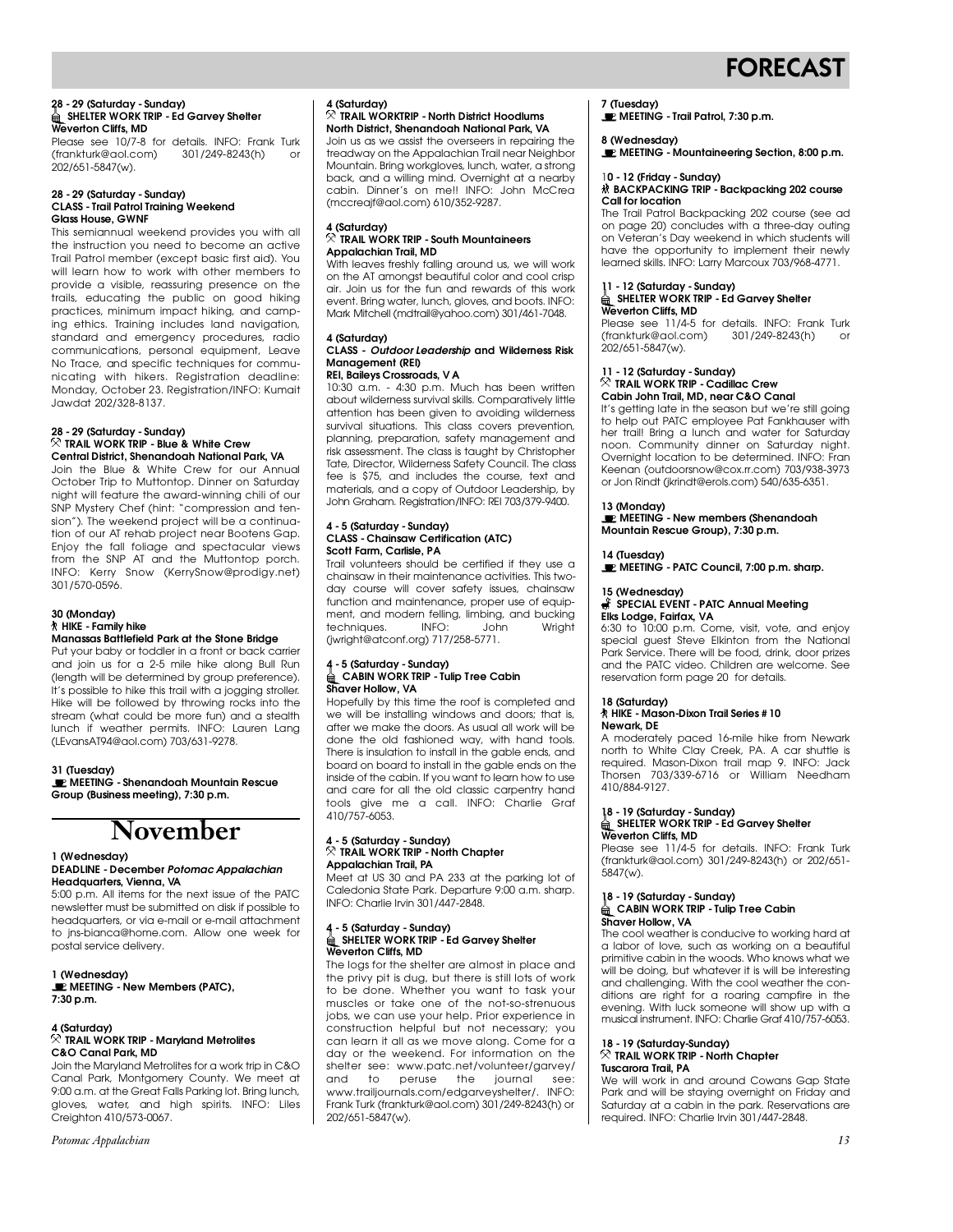#### *Building Trail, from page 9*

The barrier portion of the waterbar can be constructed of rock, a log, or just a mound of packed dirt. The barrier material depends partly on what is available and partly on what kind of traffic is expected on the trail.

A packed-dirt barrier is quickly breached by horse and bike traffic, so dirt barriers are seldom used by the Massanutten Crew, whose trails allow horses and bikes. However, rock and log barriers are seen as obstacles by bike traffic. A rock barrier is a jolting experience if it is not crossed in a skillful manner. And a log barrier is like an exposed tree root, tilted and at a diagonal to the line of travel. When wet, the log is slippery and likely to throw the rear wheel of the bike to one side and spill the rider. Bikers will try to bypass a rock or log barrier and may wear a path for water around the barrier. Therefore, the Massanutten Crew tries to avoid building waterbars.

#### **Grade Dip**

A grade dip is a built-in change of direction in the rising tread, in that the rising tread curves toward the downslope and descends for about 20 feet, then curves back and resumes its ascent. The descending tread has about a 3 percent negative grade. When runoff flows along the tread on the long section, the water reaches the dip and must flow up the 20 feet of 3 percent grade if it is to remain in the tread. Instead, it pools at the low point and spills over the edge of the tread. Note that there is no ditch and no barricade. A well-built grade dip requires no maintenance.

The trail traffic sees the grade dip as a gentle S-curve in the tread. All traffic hugs the inside edge of both curves of the S and may

### **Attention Club members with items for the newsletter**

Give the newsletter staff a break during the busy holidays and get your submissions in early. Deadline for the November issue is 1 October, and 1 November for the December issue.

> **Combined Federal Campaign # 7956**

### **Trail-Building Terms**

**Tread:** The walkable surface of a trail.

**Upslope and downslope:** Areas of the hillside above and below tread.

**Uptrail and downtrail:** Directions along centerline of the tread.

Grade: A measurement of the steepness along the uptrail direction, expressed as a percentage. Most hikers go up an 8 percent grade without difficulty. (That's eight feet of elevation gain for 100 feet of horizontal movement.) Most hikers tire quickly on grades over 15 percent.

**Outslope:** A gentle tilt of the trail surface to allow runoff to flow over the edge of the tread onto the downslope.

**Waterbar:** A shallow ditch and a barrier that diverts water off the trail.

**Grade dip:** A short descending section of the trail that is built into an ascending trail to divert water off the trail.

eventually wear the tread into a straight line! The crew may try to anchor the curves in place by making them go around rock outcrops or trees.

Members of trail crews from the major mountain biking clubs often work with the Massanutten Crew. They appreciate the crew's preference for grade dips.

#### **Constructing The Tread**

Say the trail crew must build a three-footwide, almost level tread across a hillside that has a 20 to 40 percent slope. Two methods are available, dug-in tread and built-up tread.

❐ Dug-in tread. The Cadillac Crew, which builds trail for hikers only, begins building trail by digging into the slope, cutting roots, and removing rocks. Sufficient digging is done to gain a three-foot width. A few inches of loose dirt is left after the removal of rocks and roots. This dirt is raked free of pebbles, outsloped, and tamped into a firm surface. The downslope is cleared of any rocks, brush, and saplings that might cause a dam to form that would trap water in the tread. Dug-in tread is ideal for hikers, but not good for bikes and horses.

As bike and horse traffic wear away the center of the tread, underlying roots and rocks appear. Bikers look for the smoothest track, and the smoothest surface is often along the downslope edge, where a dam of silt and mud accumulates. Bikers ride along this smooth edge, compressing it when wet and causing it to slip downhill. As the tread collapses, horse and foot traffic follow the smooth track. After a few years, the tread may consist of many parallel paths along the previously cleared downslope. These paths are called terraced tread.

*See Building Trail, page 20*

## FORECAST

#### **18 - 19 (Saturday - Sunday) Shenandoah National Park, VA**

November is the month for the Second Annual Blue & White/North District Hoodlums Joint Extravaganza. The Crews will cohabit in the newly renovated Range View Cabin, and swing picks renovated range view Cabin, and crining picket the Crews as we sample beverages from many lands, swap tall tales, and compete in the Annual North District/Central District Snoring Showdown. North District, Central District Showing Showdown.<br>INEO: Korry Spow (KorrySpow@prodigy.pot) INFO: Kerry Snow (KerrySnow@prodigy.nor)<br>3017570.0506 or Coorde Walters 301/570-0676 or George Manute  $(g_j$ malters erols.com)  $f_j$  and  $f_j$  and  $f_j$ 

## **18 - 19 (Saturday - Sunday)**

**Central District, Shenandoah National Park, VA** Tired of the emotional drain caused by your ecotour? Somewhat soured on that digital cell phone that gives the world (i.e. boss, creditors, marketers, etc.) access to you 24/7 over a variety of media? Don't wanna see one more brake light, or make one Don't wanna see one more brake light, or make one more decision? Then come on our for a mediterial.

Shenandoah National Park. Make new friends, as<br>you meet our regulars: Mr. Pulaski, Ms. McLeod, and others. Listen to stories by Dave, a former FBI Agent. Sit quietly on the porch of a rustic cabin, sipping whatever you've put in that cup, and just watching the sky. BYOB, we supply the food. INFO: Don White the sky. By OB, we supply the food. Info: Don White<br>Whitedb@betmeil.com &04/917.0700.x318.6.A  $(m \mod 1011)$  and  $(m \mod 1011)$  and  $(m \mod 1011)$  and  $(m \mod 1011)$ .

#### 19 (Sundav)

## **19 (Sunday) TRAIL WORK TRIP - South Mountaineers**

**Appalachian Trail, MD**<br>In order to miss hunting season, the South Mountaineers move the last two events of the year to Sundays. Join us for a fun journey into the woods. Bring lunch, water, gloves, and boots. woods. Bring lunch, water, gloves, und boots.<br>INEO: Mark Mitchell (matrail@vaboo.com) INFO: Mark Mitchell (markangyahoo.com)<br>301/441/7048 301/461-7048.

**21 (TUESDAY) MEETING - The Futures Group, 7:00 p.m.**

**28 (Tuesday) MEETING - Shenandoah Mountain Rescue Group (Business meeting), 7:30 p.m.**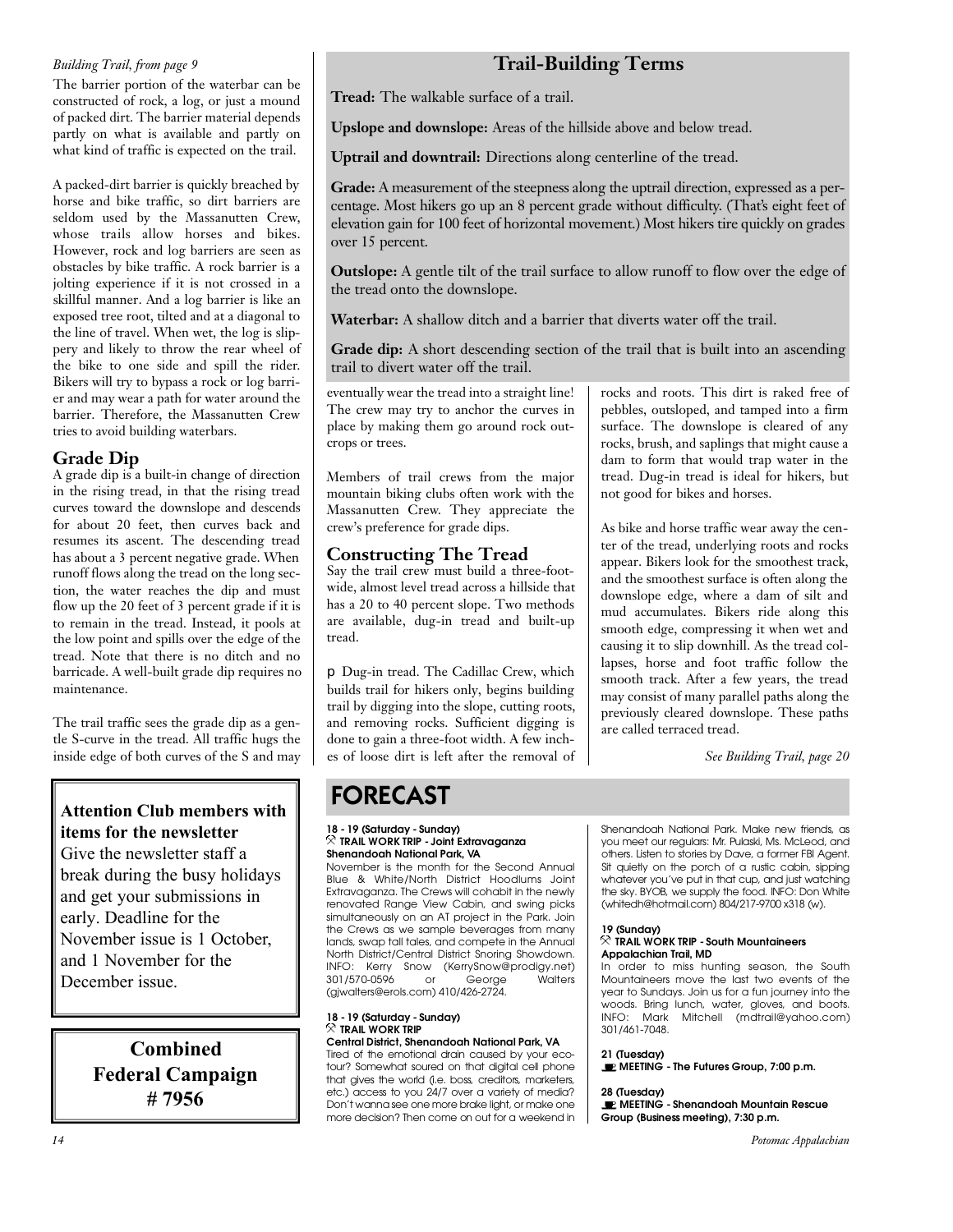## **In Memoriam**

### **Tomoko Flavin**

Tomoko Flavin of Garrett Park, Maryland, a longtime member of PATC, succumbed to kidney cancer in late July 2000. Tomoko was born in Tokyo in 1930. She lived in Tokyo throughout her childhood and World War II. After graduating from Tsuda Women's College in Japan, she came to the United States in

### **Donald Hubbard, 1900 - 2000**

Don Hubbard succumbed to the infirmities of old age on July 20, 2000 in McLean, Va. less than three months short of his 100th birthday. The doctors called it cardiopulmonary arrest.

A research chemist at the National Bureau of Standards for over 40 years, Don spent most of his weekends rock climbing in the mid-Atlantic region. Don may have been the last of the patriarchs of the Washington Rock Climbers, the group that initiated technical climbing in the area under the tutelage of Gus Gambs prior to World War II. Don's group of climbers in the Washington area became the Mountaineering Section of the Potomac Appalachian Trail Club about 50 years ago.

For over 40 years the group led by Sterling Hendricks and Arnold Wexler mounted major expeditions to the mountains of western Canada. With his characteristic modesty Don always said that he just went along because his friends asked him to, but he was a stalwart member of the party and participated in primary ascents on numerous peaks in the Selkirks, Monashees, Cariboos, Adamants, the Coast ranges, and others.

During a fall on Mount Howard in which Rex Gibson, President of the Alpine Club of Canada, lost his life Don broke his knee. He used a tent pole as a crutch for two days while he hobbled down the mountain to find shelter and assistance. He was an iron man.

Don is credited, along with Paul Bradt and Sam Moore, with making the first ascents of the Skyline Traverse on Seneca Rocks and

the 1950's to attend Carleton College in Minnesota. She moved to New Jersey, married, and had three children. The family moved to Bethesda, Maryland in the early 1960's. After raising her children, she began working at the Library of Congress in 1967 and retired in 1991 as a senior descriptive cataloguer for the Japanese Language Section. She remarried in 1983.

Throughout Tomoko's life she was a lover of nature and was an avid photographer, hiker, bicyclist, whitewater kayaker, skier, and swimmer. She wrote poetry and enjoyed traveling. Tomoko was a member of the Bethesda Friends Meeting. She is survived by her three children, Dr. Leo Kusuda, Kay Zimmer, and Yuri Plowden; her two grandchildren, Marissa and Luke Plowden; her twin sister, Kazuko Miyamura; and her husband, Dr. Martin Flavin. ❏

Gunsight Notch to the South Peak in 1939. He participated in the early exploration of Schoolhouse Cave in the 1940s. Long before rock climbing became the popular sport that it is today, Don was recognized as an outstanding teacher of climbing techniques, with emphasis on safety. With soothing, gentle instructions he could talk neophyte climbers up Class 5 pitches and make them like it. He delighted in teaching beginning climbers to descend from the South Peak of Seneca Rocks by rappelling off the Gryphon's Beak and swinging like a pendulum to safety in Gunsight Notch. His visage was immortalized in Tom Culverwell's drawings, which pictured him climbing, and in the original logo of the National Speleological Society.

Don was born on October 4, 1900 on Terra Ceia Island just south of Tampa Bay, Fla. He was educated at the University of Florida where he received a Master's degree in chemistry. Later he earned his Ph.D. in chemistry at American University in Washington. During his career at the Bureau of Standards he did research on such esoteric subjects as the hydroscopicity of glass and the effects of various substances on human health, producing numerous research papers and pamphlets. He was a Fellow of the Washington Academy of Science and a Life Member of the American Alpine Club and the Potomac Appalachian Trail Club.

Don never married. He is survived by several generations of nieces and nephews with whom he enjoyed canoeing and oystering in the Tampa Bay area during his annual visits.

The memorial service will be held Sat. October 28, 2-5 p.m. at Cedar Lane Unitarian Church, 9601 Cedar Lane, Bethesda Md. ❏

*–Theodore M. Schad*

## **Mike Karpie's Photo Tips: Fun With Filters, Part One**

The first filter we will discuss is not real-<br>ly a "fun" filter, but it is certainly he first filter we will discuss is not realimportant and should be mentioned here. The skylight or 1A filter's function is to filter out ultraviolet rays. Though UV light is not visible to our eyes, it can appear as additional haze in scenic photographs. Because the skylight filter is relatively neutral, it may be left on your lens as extra protection against scratches.

The polarizing filter is an essential accessory for outdoor photography. It works much like polarized sunglasses in that it reduces glare and reflection. The glare effect is most obvious on glass and water. But virtually all surfaces reflect light and most of them, including dust and moisture particles in the air, will reflect a certain amount of glare. A polarizing filter will cut through this glare and help "saturate" the colors of rocks, foliage, and even the sky itself. The effects of the polarizing filter are most noticeable in direct lighting. For instance, you will get more benefit from the filter on sunny days than you will on overcast days. Since the





or flash photography.

Next Month: Fun With Filters, Part Two

The archive of Photo Tips and sample photos can be found at: www.geocities.com/mkarpie/tips.html ❏ *-Mike Karpie*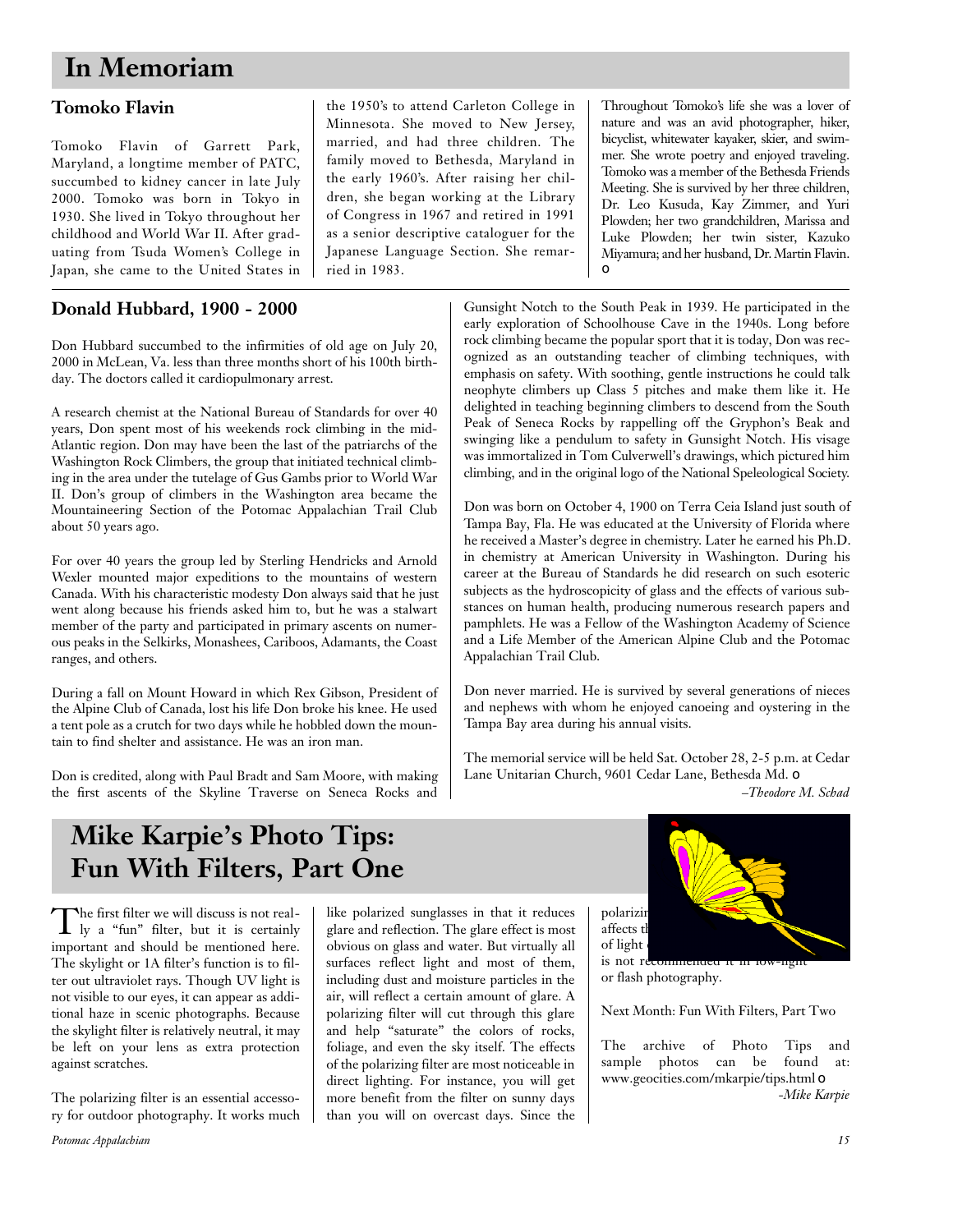### **NEW NOTICES**

**ELEPHANTS, LIONS, WILD DOGS.** The mobile camping safari in 2001 to Okovango Delta, Moremi, and Chobe Reserves, Victoria Falls, class reservations October 15. Projected costs are  $$4,500$  for a 12-day safari plus  $$1,500$ round-trip air. INFO: Paula Strain, 301/340-6895. 3 0 1 / 3 4 0 - 6 8 9 5 .

**Attention Federal Employees.** PATC is<br>participating in the Combined Federal Campaign of the National Capital Area. Please consider a payroll donation to PATC. Our 2000 Designation Number is 7956. Thank Designation Number is 7956. Thank you for your support.

**MAGAZINES FOR SALE.** 20 years of<br>PATC Newsletter, Virginia Wildlife, Natural History, Sierra Amicus, Audubon, and many others, Baraainpriced or free. INFO: Don Walsh  $703/548 - 5742.$ 7 0 3 / 5 4 8 - 5 7 4 2 .

**HIKERS:** Have you noticed locations<br>along a trail that have good scenic views? Do you want this "view" location labeled on PATC hiking maps so future hikers can better plan their trips? It is best that the viewpoint is noticeable from the trail and is a yearround clearing. The process is simple: Make an enlarge photocopy of the appropriate section of the PATC map, place a "dot" at the correct location with an arrow pointing in the general direction of the view, and mail the all behind the view, and mail the<br>suggestion to PATC Attn: Mans suggestion to PATC, Attn: Maps.

#### ATTENTION CONSERVATION BUYERS If

you are interested in teaming up with like-minded individuals to purchase property along the AT, (1/2 mile from the trail) then look no further. There are 200+ acres of beautiful pasture and forested property in Bland, Virginia, at the base of Big Walker Mountain. If you would like to discuss this further, please call Melody Blaney, or Patti Landovek at Bears Den Hostel 540/554-8708, or e-mail us at 540/564-8700, or e-mail as at<br>bearden@crosslink.net b e a rd e n @ c ro s s l i n k . n e t .

#### **VOLUNTEER OPPORTUNITIES**

**THE SALES OFFICE** is looking for volun-<br>teers interested in working as little or as long as you can manage it-Monday through Friday between 9 and 5 p.m. If interested, please contact the Sales Coordinator, Maureen Estes, by either calling headquarters at 703/242-0693, ext. 19 or by e-mail at  $\alpha$  703/242-0693, ext. 19 or by e-mail at  $p$  a researcs e croiorcomm

## NOTICES

**NOT INTERESTED IN WORKING OUT-**<br>**DOORS?** PATC has a continuous need for Headauarters Volunteers willing to help out with a variety of tasks-from manning the sales desk in the evening, to providing typing or office support. It takes a lot more than trail workers to keep the Club going! INFO: Wilson Riley, wriley1226@aol.com or wilson Riley, writey12268@aol.com or<br>703/242-0603 ext 11  $703/24203$ 

**PATC OVERSEERS** get big discounts from the following merchants who support our volunteer programs: Blue Ridge Mountain Sports (Char-Iottesville, Tidewater)-20%, Hudson Trail Outfitters (Metro DC)-15%, The Trailhouse (Frederick, Md.)-15%, Casual Adventures (Arlington, Va.)— 10%, Campmor (mail order via PATC HQ)-10%. Check the back page of the PA for the latest trail, cabin, and shelter overseer opportunities. And all PATC members receive a 10% discount from Blue Ridge Mountain Sports. Be sure to have your membership ID or overseer ID ready when you shop. overseer ID ready when you shop.

**SHENANDOAH MOUNTAIN RESCUE** interested in wilderness search and rescue. New member orientation meetings are held every month at PATC headquarters. No experience is necessary. INFO: SMRG Operations necessary. Informations operations  $703/255-5034$ , then press  $\#5$ .

### **HIKING VACATIONS**

**IRELAND HIKING TOUR:** Apr 27- May 7,<br>2001 (tentative). See the magnificent landscape of western Ireland on a 10day hiking tour to the "most Irish" part of Ireland planned. The tour offers spectacular walking in ancient and unspoiled landscapes in the most fascinating and beautiful areas of cinating and beautiful areas of<br>County Clare and Galway County Clare and Galway.

Destinations to be visited offer a rare<br>chance to experience the people, culture, music, and landscape and include such gems as the mountains of Connemara, (Joyce and Yeats country), the stunning Cliffs of Moher, Killary Harbor (Ireland's only fjord), the Aran Islands, the dramatic Burren region and much more. Walk rugged mountains that soar above majestic coastlines, tread softly on orchid rich boas, visit Celtic islands and explore mythic landscapes with expert guides with an in-depth knowledge of with an in-depth knowledge of<br>Ireland's history archeology, and cul-I reland's history, archeology, and cul- $\overline{\phantom{a}}$ 

Price (\$1,600-\$1,800 estimated) to<br>include round-trip airfare (DCinclude round-mp airfaic (DC-<br>Ireland) around-transfers 8 quided I reland), ground transfers, 8 guided

hikes with lunch, 9 nights accommodations with breakfast, most evening meals, and transfer to and from hiking meals, and handler to and from himing  $100$  c and  $100$ 

If interested, please call or e-mail the<br>trip leader, Joan Burg, 5904 Mount Eagle Drive #1215, Alexandria, VA 22303, 703/960-1026 (joanburg@gis.net) for more details as they firm up. Initial deposit of \$300 is they firm up. Initial deposit of \$300 is re qui red to receive your space.

#### **LOST and FOUND**

**LOOKING FOR THE RIGHTFUL OWNER** of 1996 Finisher Bar found on the trail during the 2000 Dogwood Half Hundred. Call Pat Fankhauser at 1131131031 - 031 - 131 - 131 Martiascor at<br>703/242-0603 ext 17  $703/2 + 0070$ , ext. 17.

### **WANTED/FOR SALE /FOR RENT**

**NEEDED FOR BLACKBURN TRAIL** picnic tables. Call Chris Brunton  $703/560 - 8070.$ 7 0 3 / 5 6 0 - 8 0 7 0 .

*Notices are published free of charge for PATC members only. PATC cannot* vouch for any of the advertised items. *No commercial advertisement or per*sonal notices unrelated to hiking will be accepted. Deadline for inclusion is the first day of the month preceding *issuance of the newsletter. Notices will* be run for 3 months unless we are oth *be run for 3 months unless we are oth erwise advised.*



for your contribution to the outdoor community. Stop by on Thursday, October 26 and gear up for another great season of fun in the outdoors.

### 20% Off Everything! Thursday, October 26

Just bring proof of membership in an outdoor organization or this ad, and we'll take 20% off your entire purchase at EMS that day. It's just our way of saying-Thanks

**Toll-free Customer Service**  $(888)$  463-6367

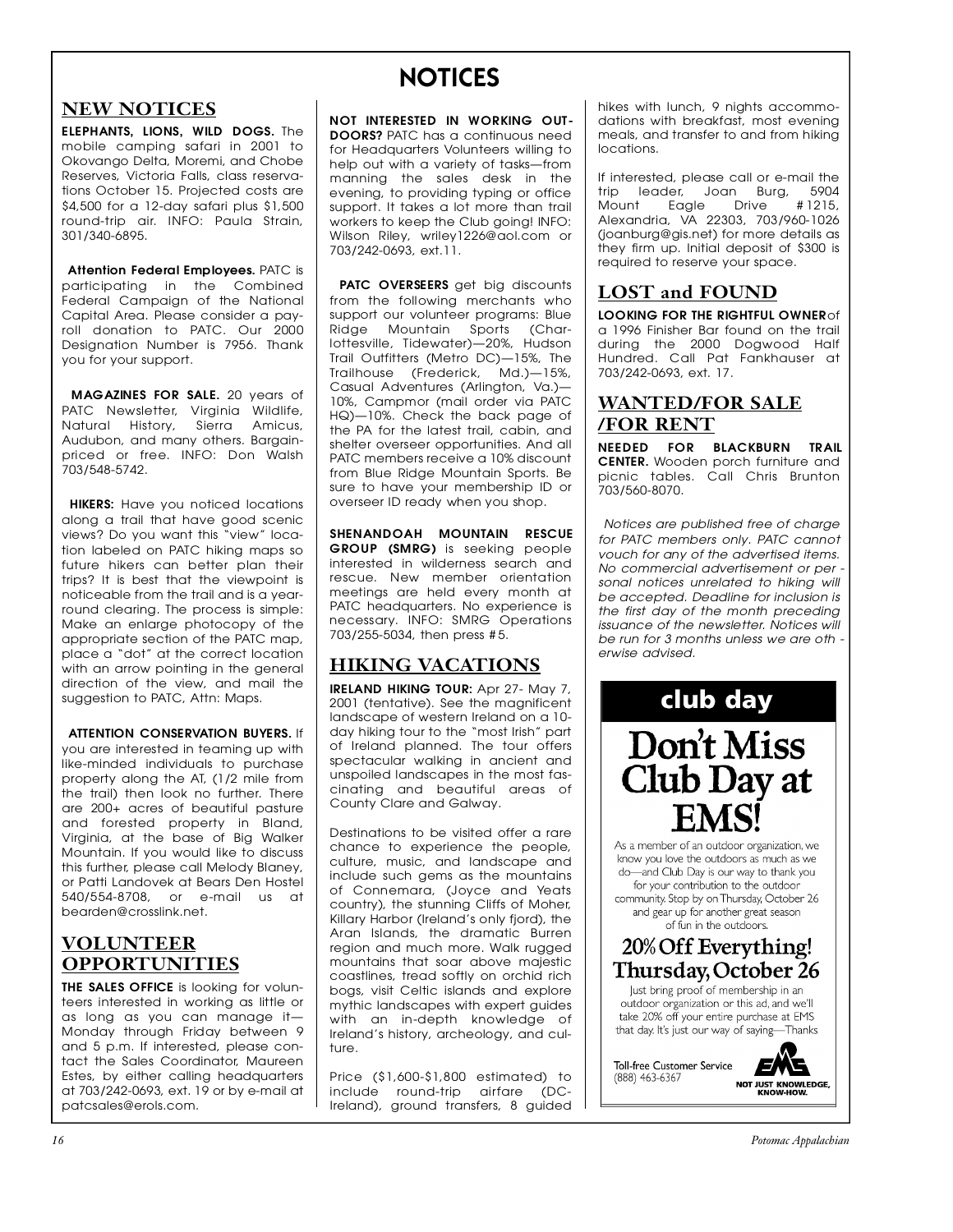## **From the PATC Store**

### **PATC Publications**

| ITEM #                | <b>DESCRIPTION</b>                                                                                                                        | <b>RETAIL</b> | <b>MEMBER</b> |
|-----------------------|-------------------------------------------------------------------------------------------------------------------------------------------|---------------|---------------|
| <b>PA100</b>          | AT Cumberland Valley, PA (Susquehanna Rived to Route 94)<br>(ed. 9, 1998)<br>Map 1                                                        | 5.00          | 4.00          |
| PA110                 | Map 2-3<br>(ed. 8, 1998)<br>AT Michaux State Forest, PA (Route 94 to Route 30)                                                            | 5.00          | 4.00          |
| <b>PA120</b>          | Map 4<br>(ed. 7, 1998)<br>AT Michaux State Forest, PA (Route 30 to PA-MD State Line)                                                      | 5.00          | 4.00          |
| PA130<br><b>PA140</b> | Map 5-6<br>(ed. 15, 1998)<br>AT Maryland<br>(ed. 12, 1998)<br>AT Northern Virginia (Potomac River to Snickers Gap)<br>Map 7               | 5.00<br>5.00  | 4.00<br>4.00  |
| <b>PA150</b>          | (ed. 12, 1998)<br>Map 8<br>AT Northern Virginia (Snickers Gap to Chester Gap)                                                             | 5.00          | 4.00          |
| PA160                 | Map 9<br>(ed. 15, 1999)<br>AT Shenandoah National Park (North District)                                                                   | 5.00          | 4.00          |
| PA170                 | (ed. 18, 1997)<br>Map 10<br>AT Shenandoah National Park (Central District)                                                                | 5.00          | 4.00          |
| <b>PA180</b>          | Map 11<br>(ed. 13, 1999)<br>AT Shenandoah National Park (South District)                                                                  | 5.00          | 4.00          |
| <b>PA190</b>          | Map 12<br>(ed. 8, 1999)<br>AT GWNF Pedlar District (Rockfish Gap to Tye River)                                                            | 5.00          | 4.00          |
| <b>PA200</b>          | Map 13<br>(ed. 4, 1999)<br>AT GWNF Pedlar District (Tye River to James River)                                                             | 5.00          | 4.00          |
| PA210                 | Map D<br>(ed. 2, 1991)<br>Potomac River Gorge Area and Cabin John Trail                                                                   | 3.50          | 2.80          |
| <b>PA220</b>          | Map F<br>(ed. 4, $19\overline{95}$ )<br>Great North Mountain-North Half (Virginia/West Virginia)                                          | 5.00          | 4.00          |
| PA230                 | $Mag$ $G$<br>(ed. 6, 1998)<br>Massanutten Mountain-North Half (Signal Knob to New Market Gap)                                             | 5.00          | 4.00          |
| <b>PA240</b>          | Map H<br>(ed. 3, 1999)<br>Massanutten Mountain-South Half (New Market Gap to Mass. Peak)                                                  | 5.00          | 4.00          |
| PA250<br>PA260        | Map J<br>(ed. 2, 1997)<br>Tuscarora Trail AT, PA to PA Route 641<br>Map K<br>Tuscarora Trail PA Route 641 to Hancock, MD<br>(ed. 2, 1997) | 5.00<br>5.00  | 4.00<br>4.00  |
| <b>PA270</b>          | Tuscarora Trail (Hancock, MD, to Capon Springs, WV, and Cacapon St.)<br>Map L<br>(ed. 2, 1996)                                            | 5.00          | 4.00          |
| PA290                 | Map N<br>(ed. 1, 1993)<br>Rock Creek Park Area, DC                                                                                        | 5.00          | 4.00          |
| PA300                 | PATC Elevation Profile of Appalachian Trail (Pine Grove Furnace to Rockfish Gap)                                                          | 1.75          | 1.40          |
| PB100                 | AT Guide Book #6 (ed. 15, 1995) Maryland and Northern Virginia                                                                            | 7.00          | 5.60          |
| PB 110                | AT Guide Set #6 (AT Guide Book to MD and Northern VA with Maps 5-6, 7 & 8)                                                                | 18.00         | 14.40         |
| <b>PB120</b>          | AT Guide Book #7 (ed. 12, 1999) Shenandoah National Park                                                                                  | 9.00          | 7.20          |
| PB130                 | AT Guide Set #7 (AT Guide Book to Shenandoah National Park with Maps 9, 10 & 11)                                                          | 20.00         | 16.00         |
| PB140                 | Massanutten Guide Set (Guide to Massanutten Mountain with Maps G & H)                                                                     | 14.00         | 11.20         |
| PC100                 | Circuit Hikes in Shenandoah National Park (ed. 14, 1996)                                                                                  | 6.00          | 4.80          |
| <b>PC110</b><br>PC115 | Circuit Hikes in Virginia, West Virginia, Maryland, and Pennsylvania (ed. 6, 2000)                                                        | 6.00<br>6.00  | 4.80<br>4.80  |
| <b>PC116</b>          | Hikes in Western Maryland (ed. 1, 1997)<br>The Tuscarora Trail North (Guide to Maryland and Pennsylvania) (ed. 3, 1997)                   | 6.00          | 4.80          |
| <b>PC117</b>          | The Tuscarora Trail South (Guide to West Virginia and Virginia) (ed. 3, 1997)                                                             | 6.00          | 4.80          |
| PC120                 | Hikes in the Washington Region: Part A Northern Maryland Counties (ed. 3, 1992)                                                           | 6.00          | 4.80          |
| PC130                 | Hikes in the Washington Region: Part B Northern Virginia Counties (ed. 3, 1993)                                                           | 6.00          | 4.80          |
| PC140                 | Hikes in the Washington Region: Part C DC/Southern Maryland Counties (ed. 2, 1999)                                                        | 6.00          | 4.80          |
| PC160                 | Guides to Massanutten Mountain (2000)                                                                                                     | 6.00          | 4.80          |
| <b>PC180</b>          | Hiking Guide to the Pedlar District, George Washington National Forest (ed. 2, 1990)                                                      | 6.00          | 4.80          |
| <b>PC190</b>          | Climbers' Guide to the Great Falls of the Potomac (1985)                                                                                  | 6.00          | 4.80          |
| <b>PC200</b>          | Carderock Past and Present: A Climbers Guide (1990)                                                                                       | 7.00          | 5.60          |
| <b>PC205</b>          | Pioneering Ascents (the origins of climbing in America)                                                                                   | 14.00         | 11.20         |
| PC210<br>PC220        | Clearing Trails in War Time                                                                                                               | 5.95<br>12.50 | 4.76<br>10.00 |
| PC230                 | Breaking Trails in the Central Appalachians - a narrative<br>Lost Trails and Forgotten People: The Story of Jones Mountain (ed. 2, 1985)  | 7.50          | 6.00          |
| PC240                 | The Dean Mountain Story (1982)                                                                                                            | 5.50          | 4.40          |
| PC250                 | Shenandoah Heritage: The Story of the People Before the Park (6th printing, 2000)                                                         | 7.00          | 5.60          |
| PC260                 | Shenandoah Vestiges: What the Mountain People Left Behind (3rd printing, 1993)                                                            | 5.00          | 4.00          |
| PC270                 | Shenandoah Secrets: The Story of the Park's Hidden Past (Revised 1998)                                                                    | 12.95         | 10.36         |
| PC280                 | PATC Cabins Booklet (1997)                                                                                                                | 4.00          | 3.20          |
| <b>PC300</b>          | Wildflowers of the Potomac Appalachians: A Hikers Guide (1979)                                                                            | 2.50          | 2.00          |
| PC310                 | The Blue Hills of Maryland (ed. 1, 1993)                                                                                                  | 14.00         | 11.20         |
| PC320                 | Memories of a Lewis Mountain Man (1993)                                                                                                   | 8.00          | 6.40          |
| <b>PD100</b>          | Map of Stony Man Region of the Shenandoah National Park (Illustrated) (1964)                                                              | 2.00          | 1.60          |
| <b>PE120</b><br>PE130 | PATC Member Decal<br>PATC Member Patch                                                                                                    | N/A<br>N/A    | 1.00<br>2.00  |
| PE140                 | PATC Member Pin                                                                                                                           | N/A           | 2.95          |
| PE 150                | PATC Ballpoint Pen with gift box                                                                                                          | 3.00          | 3.00          |
| PE250                 | Long Sleeve T-Shirt                                                                                                                       | 20.00         | 20.00         |
| PE260                 | Short Sleeve T-Shirt                                                                                                                      | 15.00         | 15.00         |
| PE265                 | Notecards with Drawings of 3 PATC Cabins (box of 10 with envelopes)                                                                       | 4.00          | 4.00          |
| PE280                 | PATC Coffee Mug                                                                                                                           | 7.50          | 6.00          |
| PE320                 | PATC Hat                                                                                                                                  | 12.00         | 12.00         |
|                       |                                                                                                                                           |               |               |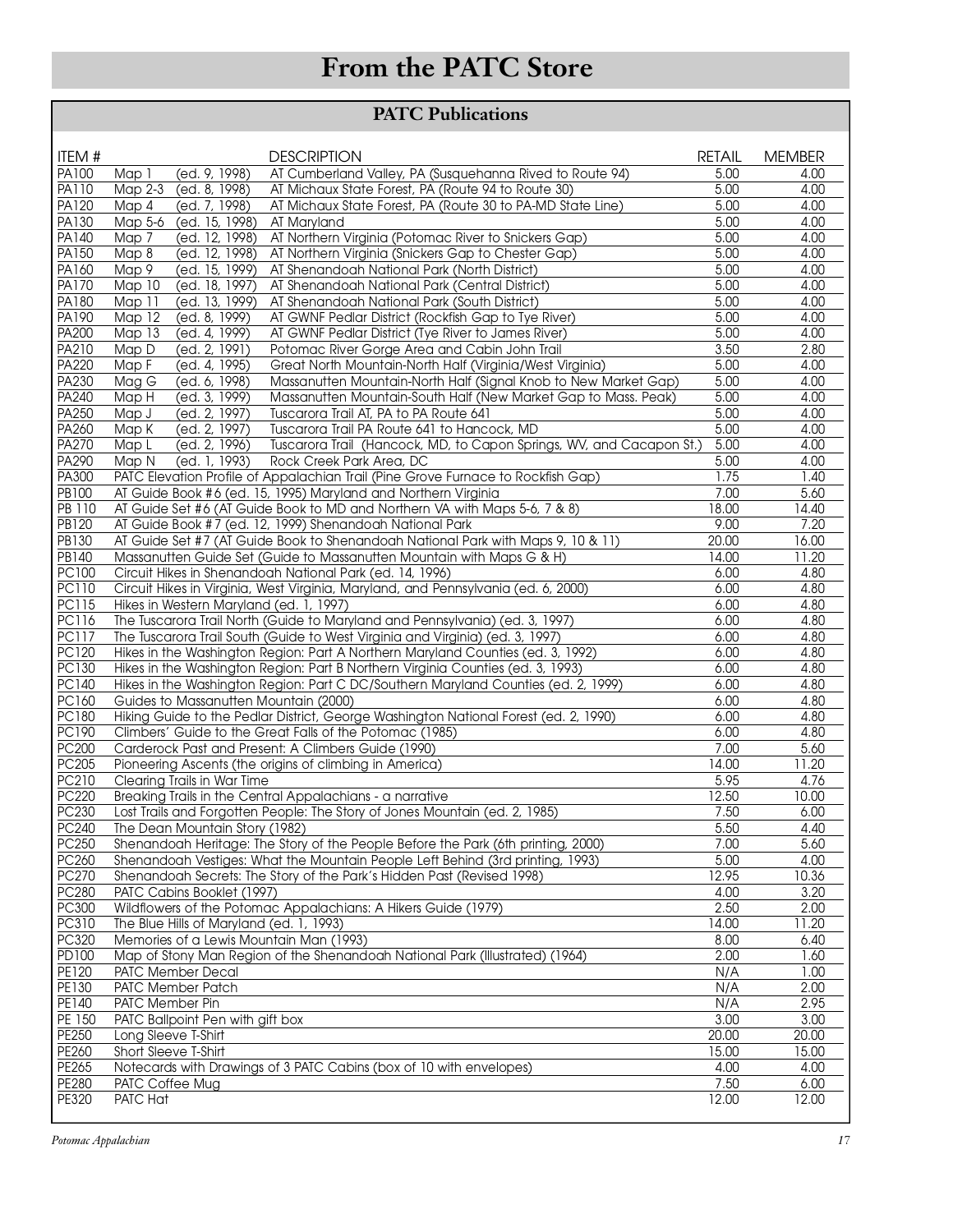### **Publications from Other Publishers**

| <b>DESCRIPTION</b>                                              | RETAIL/ MEMBER |       |
|-----------------------------------------------------------------|----------------|-------|
| 184 Miles of Adventure (C&O Towpath) (1991)                     | 4.75           | 3.80  |
| 50 Hikes in Northern Virginia (1998)                            | 13.00          | 10.40 |
| Appalachian Trail Field Book (1982)                             | 3.50           | 2.80  |
| Appalachian Trail Patch                                         | 3.00           | 2.40  |
| Appalachian Trail Thru-Hikers' Companion (1998)                 | 10.00          | 8.00  |
| Backpacker Magazine Guide to the AT (1989)                      | 16.95          | 13.56 |
| Camping and Backpacking with Children (1995)                    | 16.95          | 13.56 |
| Common Sense Medical Guide (1987)                               | 15.00          | 12.00 |
| Cross-Country Skiing (1988)                                     | 9.00           | 7.20  |
| Exploring Washington on Foot                                    | 12.95          | 10.36 |
| Exploring Wildflowers in Washington/Baltimore Area (1995)       | 15.95          | 12.76 |
| Food and Lodging Along the C&O Canal (1994) — out of stock      | 3.00           | 2.40  |
| Guide to Skyline Drive and SNP (1997)                           | 7.50           | 6.00  |
| Guide to the Mason-Dixon Trail System (1992) Map Series         | 15.12          | 12.60 |
| Hikes to Waterfalls (1997)                                      | 3.00           | 2.40  |
| Hiking Guide to the Monongahela National Forest (1999)          | 12.00          | 10.00 |
| Hiking Virginia's National Forests (1998)                       | 10.00          | 8.00  |
| Hollow Boy by Rayner V. Snead (1995)                            | 13.95          | 11.16 |
| Insiders Guide to Virginia's Blue Ridge (1998)                  | 15.00          | 12.00 |
| Lightly on the Land                                             | 19.95          | 15.95 |
| Moonshiner's Son by Carolyn Reeder                              | 4.79           | 3.99  |
| Mountaineering First Aid (1996)                                 | 7.00           | 5.60  |
| Pennsylvania Hiking Trails (ed. 12, 1998)                       | 7.00           | 5.60  |
| Potomac Trails (1997)                                           | 14.95          | 12.00 |
| Rock Climbing (A Trailside How-To Guide) (Don Mellor)           | 17.95          | 14.50 |
| Skyland: The Heart of Shenandoah National Park (1960)           | 6.00           | 4.80  |
| The 18 Cabins of Old Rag                                        | 5.00           | 5.00  |
| The Appalachian Trail Backpacker (1994)                         | 11.00          | 8.80  |
| The Appalachians (1975) (Maurice Brooks)                        | 18.95          | 15.16 |
| The C&O Canal Companion (1997)                                  | 23.50          | 19.60 |
| The New Appalachian Trail (Ed Garvey) (1997)                    | 14.95          | 11.95 |
| The Potomac River and the C&O Canal (1992)                      | 8.50           | 6.80  |
| The Undying Past of the Shenandoah National Park                | 18.95          | 15.16 |
| There are Mountains to Climb (1996)                             | 12.95          | 10.36 |
| Thru-Hikers Handbook (Dan "Wingfoot" Bruce, 1998)- out of stock | 12.00          | 9.60  |
| Thru-Hikers Planning Guide - out of stock                       | 12.00          | 9.60  |

| Towns along the Towpath                               | 14.00 | 11.20 |
|-------------------------------------------------------|-------|-------|
| Towpath Guide to the C&O Canal (1999)                 | 14.00 | 11.20 |
| Trail Building and Maintenance (ed. 2, 1981) (AMC)    | 12.95 | 10.36 |
| Trail Design, Construction and Maintenance 2000       | 14.95 | 11.96 |
| Trails in Southwest Virginia (2000) - out of stock    | 6.95  | 5.50  |
| W & OD Railroad Trail Guide (1996)                    | 8.00  | 6.40  |
| Walker's Guide to Harpers Ferry (1994)                | 8.00  | 6.40  |
| Walking the Appalachian Trail (1994)                  | 16.95 | 13.56 |
| Wilderness Navigation (1999)                          | 9.95  | 8.00  |
| Workbook for Planning Thru-Hikes                      | 6.00  | 4.80  |
| <b>Appalachian Trail Poster Maps</b>                  |       |       |
| b) AT and eight full-color trail photos 32" x 47"     | 6.95  | 5.56  |
| c) AT strip map with forest green border 9" x 48"     | 3.50  | 2.80  |
| Other AT Guide Books with Trail Maps                  |       |       |
| AT Data Book (supplement to guide sets) (1999)        | 4.95  | 3.95  |
| Central Virginia (1994)                               | 18.00 | 14.40 |
| Maine (1993)                                          | 25.00 | 20,00 |
| Massachusetts-Connecticut (1994)                      | 20.00 | 16.00 |
| New Hampshire-Vermont (1995)                          | 17.00 | 13.60 |
| New York-New Jersey (1994)                            | 16.00 | 12.80 |
| North Carolina-Georgia (1998)                         | 25.00 | 20.00 |
| Pennsylvania (1998)                                   | 40,00 | 32.00 |
| Southwest Virginia (1994)                             | 17.00 | 13.60 |
| Tennessee-North Carolina (1995)                       | 25.00 | 20.00 |
| <b>Trails Illustrated Topo Maps</b>                   |       |       |
| American Discovery Trails (coves DE, MD, & WV) (1995) | 9.00  | 7.20  |
| Shenandoah National Park (1994)                       | 9.00  | 7.20  |
| <b>Trinkets</b>                                       |       |       |
| Appalachian Trail South Bandanna                      | 5.00  | 5.00  |
| Hand-Painted Scenics on Slate Rock                    | 19.95 | 19.95 |
| PATC Water Bottle                                     | 5.00  | 5.00  |
| Smokey the Bear Pin                                   | 4.00  | 3.20  |
| <b>Tuscarora Trail Patch</b>                          | 2.00  | 2.00  |
| PATC Detachable Neck Lanyard                          | 5.00  | 5.00  |
|                                                       |       |       |

### **ORDER FORM**

| TELEPHONE     |
|---------------|
| <b>HOURS:</b> |
|               |

Monday - Thursday, 7 p.m. - 9 p.m.<br>Thursday - Friday, 12 noon - 2 p.m.  $T_{02}$   $T_{04}$   $T_{04}$   $T_{02}$   $T_{04}$   $T_{04}$   $T_{04}$   $T_{04}$   $T_{04}$   $T_{04}$  $703/242098$  Fax  $700/242098$ 

| <b>SEND ALL PATC</b>                  |
|---------------------------------------|
| <b>ORDERS TO:</b> 118 Park Street, SE |
| Vienna, VA 22180-4609                 |
|                                       |

 $S<sub>3</sub>$  , and are:

| Credit card orders (Visa or Mastercard only). Please have all<br>information ready when you call.<br>Make checks payable to the Potomac Appalachian Trail Club (PATC).<br>Do not send cash, stamps, or C.O.D. orders. Please allow 3 weeks for<br>delivery. Orders may be shipped by UPS or First Class Mail.<br>Please include Shipping and Handling costs to expedite your order. |          |                      | SHIPPING AND HANDLING |                                                                                                                |                                                    |                                                               |
|-------------------------------------------------------------------------------------------------------------------------------------------------------------------------------------------------------------------------------------------------------------------------------------------------------------------------------------------------------------------------------------|----------|----------------------|-----------------------|----------------------------------------------------------------------------------------------------------------|----------------------------------------------------|---------------------------------------------------------------|
|                                                                                                                                                                                                                                                                                                                                                                                     |          |                      |                       | Order Subtotal<br>Up to \$10.00<br>\$10.01 to \$25.00<br>\$25.01 to \$50.00<br>Above \$50,00                   | S & H Cost<br>\$2.00<br>\$4.00<br>\$6.00<br>\$8.00 |                                                               |
| ITEM#                                                                                                                                                                                                                                                                                                                                                                               | QUANTITY | <b>DESCRIPTION</b>   |                       |                                                                                                                | <b>UNIT PRICE</b>                                  | <b>TOTAL</b>                                                  |
|                                                                                                                                                                                                                                                                                                                                                                                     |          |                      |                       |                                                                                                                |                                                    |                                                               |
|                                                                                                                                                                                                                                                                                                                                                                                     |          |                      |                       |                                                                                                                |                                                    |                                                               |
|                                                                                                                                                                                                                                                                                                                                                                                     |          |                      |                       |                                                                                                                |                                                    |                                                               |
|                                                                                                                                                                                                                                                                                                                                                                                     |          |                      |                       |                                                                                                                | Order Subtotal                                     |                                                               |
| Name:                                                                                                                                                                                                                                                                                                                                                                               |          |                      |                       | 4.5 Sales Tax (VA residents only)                                                                              |                                                    | <u> The Communication</u>                                     |
| <b>Shipping Address:</b><br><u> 1989 - Johann Stein, markin fan de Frysk kampen oantal fan de Fryske kampen oantal fan de Fryske kampen oantal</u>                                                                                                                                                                                                                                  |          |                      |                       | Shipping and Handling (see above)<br>Grand Total for Order                                                     |                                                    | $\frac{1}{2}$ . The contract of the contract of $\frac{1}{2}$ |
|                                                                                                                                                                                                                                                                                                                                                                                     |          | Zip: _______________ |                       | <b>METHOD OF PAYMENT:</b><br>credit card number                                                                | expiration date (mth/yr.)                          | $\Box$ Check or<br><b>Money Order</b><br>$\Box$ Visa or       |
|                                                                                                                                                                                                                                                                                                                                                                                     |          |                      |                       | Signature: the contract of the contract of the contract of the contract of the contract of the contract of the |                                                    | Mastercard                                                    |

*18 Potomac Appalachian*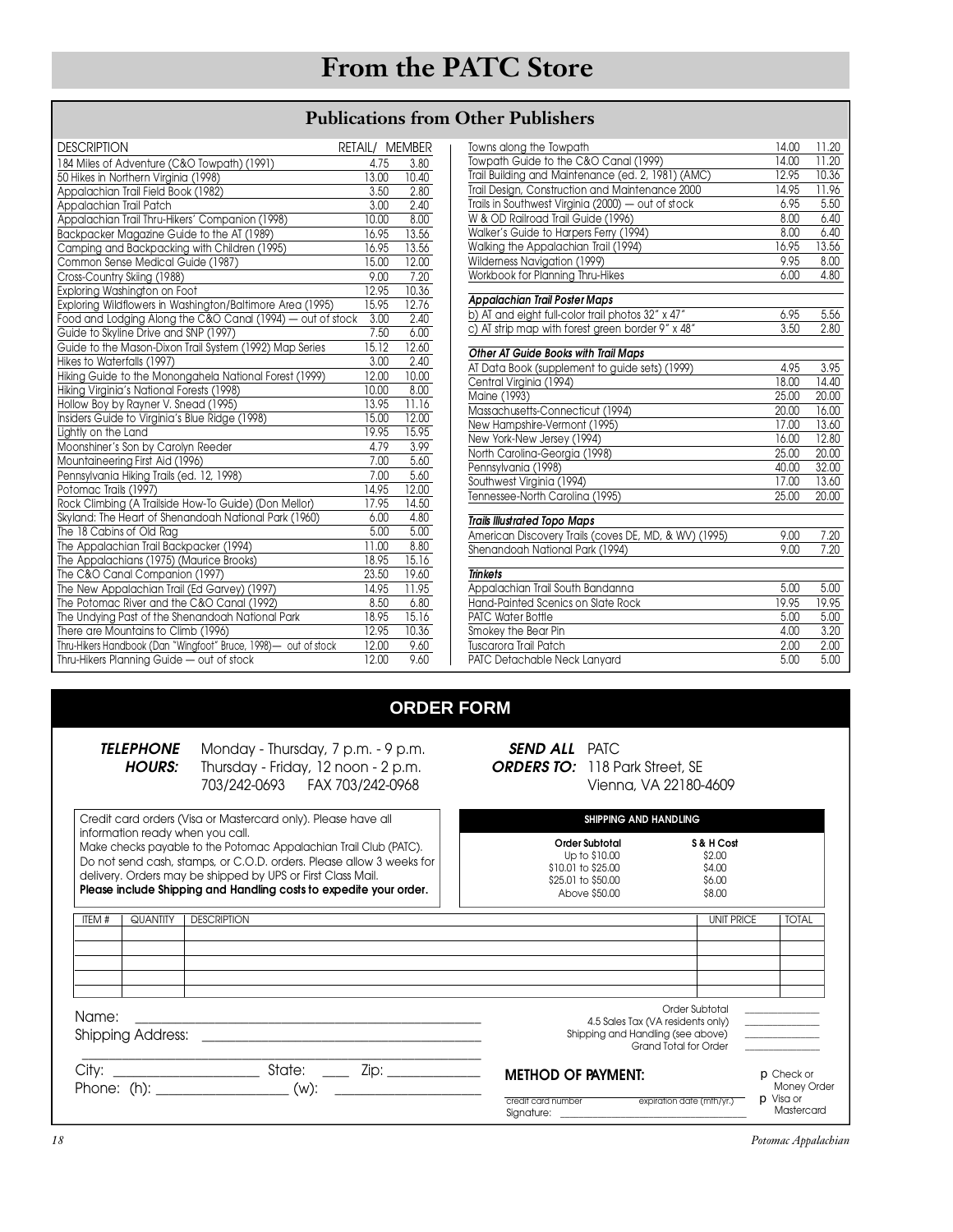## **Rethinking Hypothermia: So much more than temperature**

Sooner or later, anyone who writes about<br>
wilderness medicine needs to tackle the wilderness medicine needs to tackle the problem of hypothermia. Until now, I have assiduously avoided the topic, not because it was unimportant, but rather because I could not think of anything new to say about it. The basics of preventing, detecting, and treating hypothermia are well described in scores of books aimed at both the casual user and the highly skilled backcountry traveler. Sure, there have been some recent advances in management. Patients, for example, may now be rewarmed by a modified heart-lung bypass technique—clearly a major, hightech advance but not likely to be applied at Lake Colden! For field use, adaptations of equipment originally designed for the military are beginning to be used for rewarming.

Over the past few months, I have been reviewing a variety of recent hypothermia incidents, as well as studying some famous episodes in mountaineering history. I have even revisited (quite uncomfortably) a personal "near miss" as a teenager. All of this has convinced me that our focus in teaching the public about hypothermia is misplaced. Sorry to say, the problem may be the fault of "us doctors." Let me explain.

Physicians like to analyze situations according to what might be called the "medical model." Consider pneumonia, for example. According to the medical model, a bacterium gains entrance to a "host" (read "patient"). If the host's natural defenses are impaired or overwhelmed, the bacteria multiply and give off chemicals, which damage tissue. Treatment centers around the use of antibiotics to control the bacteria. Prevention involves protecting the body's defenses (such as not smoking) or enhancing them (such as immunization against some common bacteria). For most ailments afflicting mankind, this medical model works pretty well.

Just about every discussion of hypothermia in the backpacking, mountaineering, and medical literature follows the medical model. Exposure to cold lowers the body's core temperature whenever heat loss to the environment exceeds heat generation. Since the chemical reactions that define life have a rather narrow range of temperature in which they can take place, reduction in core temperature slows and eventually stops these reactions. Treatment consists of reestablishing normal core temperature before death ensues. Simple enough.

#### **An Unreal Model**

The problem with this way of looking at hypothermia is that it ignores reality. Exposure to cold, by itself, virtually never causes hypothermia. If it did, anytime we ventured out in an environment in which the temperature is below about 80 degrees we would develop it. The well-hydrated, well-rested, uninjured, properly equipped, properly oriented-to-place member of an appropriate-sized group with competent

**While the county coroner may certify the death of a backpacker as "hypothermia," the real cause is more likely to be "failure to carry a compass," "improper gear for anticipated conditions," "unrealistic trip planning," or the like.**

leadership will hardly ever develop hypothermia, regardless of the ambient temperature. (Kayakers and rafters please note: My remarks do not apply to the special situation of "immersion hypothermia," an often-unpredictable event for which the medical model is entirely appropriate.)

Rather than being a primary "disease," suddenly striking the unwary hiker or climber, hypothermia is usually nothing more than the final nail in a coffin whose construction may have started well before the trip even began. While the county coroner may certify the death of a backpacker as "hypother-



mia," the real cause is more likely to be "failure to carry a compass," "improper gear for anticipated conditions," "unrealistic trip planning," or the like. In short, rather than looking upon hypothermia as a disease, explained by the medical model, we should see the condition as a manifestation of leadership dysfunction that should best be viewed through a model of group dynamics and expedition behavior. While only one member of a group may actually suffer a dangerous reduction in core body temperature, it is generally a breakdown in the entire party that allows this to happen. Stressing the technical details of wind chill, thermogenesis, and the like is interesting for the aficionado, but inappropriately directs the focus on temperature rather than leadership.

#### **Important Knowledge**

Similarly, training in recognition and field rewarming techniques may be vitally important for potential rescuers. Such knowledge is also important for any backcountry user who may fortuitously happen across a fellow hiker in difficulty, thus becoming a "first responder."

Keep in mind, however, that these techniques are unlikely to be effective within a group. Simply put, a party with the experience, equipment, and wherewithal to treat successfully one of its own for hypothermia would not be likely to confront the problem in the first place.

Paul Petzoldt, the late father of modern mountaineering, frequently taught that true accidents in the wilderness were rare. More often, in his opinion, incidents were the predictable outcome of a series of bad decisions. The same can be said for hypothermia.

At risk of closing with some controversy, I can add that readers might do well to remember this: The vast majority of hypothermia deaths in the United States do not occur among backpackers anyway. The usual victims are the untreated mentally ill, alcoholic, and drug-using unfortunates who make their homes on the streets of our cities. The "medical model" doesn't work very well there either. Political leadership can also be dysfunctional. ❏

*—Thomas R. Welch, M.D.*

*Re-printed with permission from the Adirondac Magazine, the Magazine of the Adirondack Mountain Club.*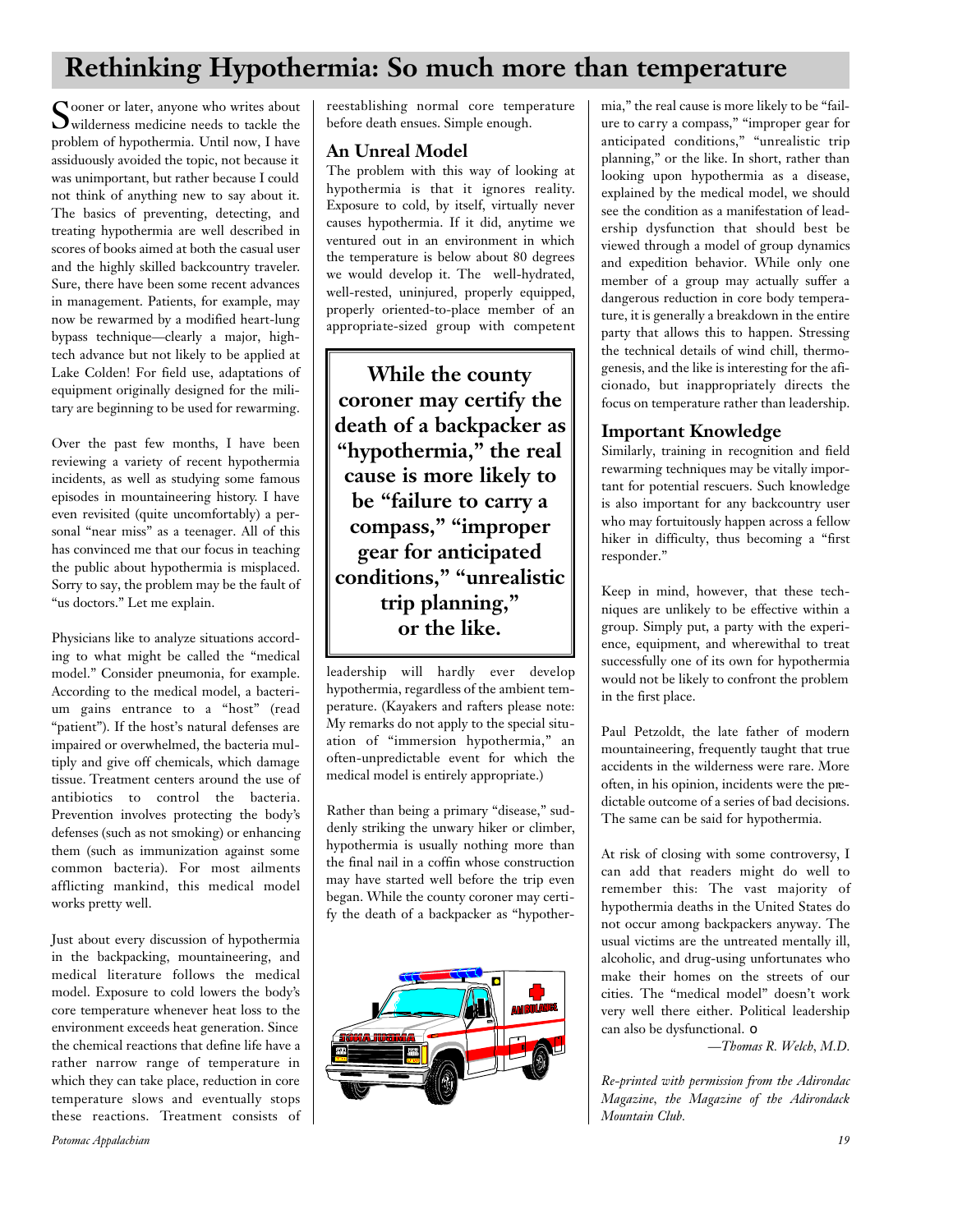#### *Building Trail, from page 14*

❐ For built-up tread, the Massanutten Crew creates a downslope edge that is hard and bumpy to prevent the possibility of terracing. The crew builds a low rock wall along the downslope edge, then fills the area above the wall with dirt obtained from a pit nearby, called a dirt mine. The filled area is outsloped so that water will pass over the top of the rock wall. This new tread and the retaining wall that holds it up is called built-up tread. Brush is not removed below the wall, since having brush growing below the wall helps keep the traffic in the center of the tread.

The Massanutten Crew repairs terraced tread using the same technique. The rock wall is built along one of the terraces, and the area above it is filled with imported rock and dirt.

The only advantage to built-up tread is the protection against terracing. Built-up tread still erodes along the centerline and still requires frequent grade dips to ensure that water does not flow far along the tread.

Dug-in tread and built-up tread require different tools. The Cadillac Crew uses McLeods to rake and tamp the tread and rarely uses shovels or any form of dirt transport. The Massanutten Crew usually has its shovels, buckets, and wheelbarrows and gets by with firerakes, tamping the tread surface with boots. The Massanutten Crew does not fine finish the tread as well as the Cadillac Crew, since the tread will soon be torn up by the traffic.

Next month: In Part 3, we'll look at switchbacks—what's best for each type of trail traffic and what the crew does to construct a switchback. ❏

> *—Wil Kohlbrenner leads the Massanutten Crew and is an occasional member of the Cadillac Crew.*

## **Potomac Appalachian Trail Club Trail Patrol**

### **presents Backpacking 202**

A Course for INTERMEDIATE/ADVANCED BACKPACKERS

**Learn how to:** Enjoy the Backcountry Under Challenging Conditions

The course teaches the needed skills for planning and executing an early winter backpacking trip. Two pre-trip sessions cover equipment selection and use, route planning, food planning, safety, comfort and Leave No Trace principles. A weekend trip accompanied by experienced instructors gives you the opportunity to try out your new skills.

#### **Classroom Instruction:**

Wednesdays, October 18 and 25, 2000 7:30-10:00 p.m. PATC Headquarters 118 Park St., SE, Vienna, Virginia

#### **Weekend Outing:**

November 10-12, 2000 (Veteran's Day weekend) Fee: \$40.00 for PATC members, \$55.00 for non-members

> To receive a registration form and all other information, please call: Larry Marcoux: home, 703/968-4771 or work, 703/402-5441 nolslntmaster@aol.com

#### *Meeting, from page 1*

long awaited PATC video will be premiered. A buffet dinner will be served with a cash bar. A modest fee of \$15.00 per person will be collected for those who come for dinner. The children's fee is \$8.00. There is no fee for those not wanting dinner. So don't hesitate to fill out the attached form and mail it back to Pat Fankhauser at PATC Club headquarters, 118 Park St., SE, Vienna, Va. 22180.

The Elks Lodge is at 8421 Arlington Boulevard in Fairfax. It is just west of the 495 on Route 50. The meeting starts at 6:30 and will conclude by 10:00. Please make a reservation before November 1, and bring a friend. There will be room for displays, so committee chairs and others are encouraged to bring something to show the membership what you've been up to. Hope to see you there.

Please fill out the attached form and mail it back to PATC by November 1, 2000. ❏

| Name:             | E-mail:                                                                                                                                                                                                 |                     |
|-------------------|---------------------------------------------------------------------------------------------------------------------------------------------------------------------------------------------------------|---------------------|
| Address:          |                                                                                                                                                                                                         |                     |
| Number of adults: | Number of children: Phone:                                                                                                                                                                              |                     |
|                   | Please enclose a check in the amount of \$15.00 per adult/\$8.00 per child for dinner.                                                                                                                  |                     |
| Mail to:          | Potomac Appalachian Trail Club<br>118 Park Street SE<br>Vienna, Virginia 22180<br>Attn: Annual Meeting - Regina Garnett<br>Because PATC pays for dinners in advance, no refunds after November 1, 2000. |                     |
| 20                |                                                                                                                                                                                                         | Potomac Appalachian |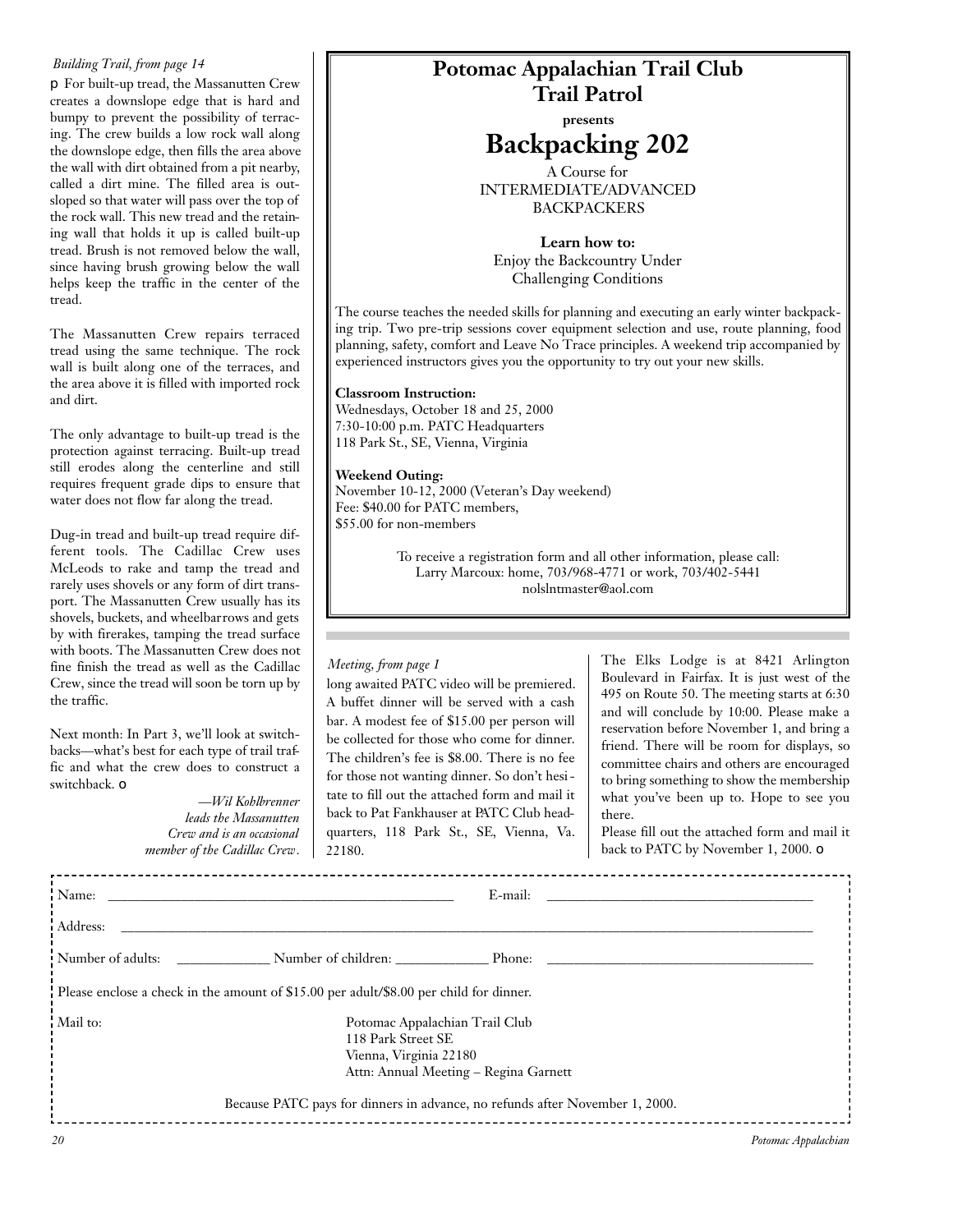## **Honorary Members - September 8**

PATC recognizes members for their outstanding commitment to the Club over an extended period with the Honorary Life Membership. PATC has 24 active honorary life members and 54 total. Thanks to those who have demonstrated their commitment to the Club and to those who have recognized them. Anyone can nominate a PATC member for this most prestigious award. If you think a member has rendered outstanding service or contributions to the Club or its objectives over an extended period send your nomination to Mickey McDermott or Terry Cummings at Club headquarters no later than Friday, October 6.

#### **HONORARY LIFE MEMBERS - DECEASED**

#### **HONORARY LIFE MEMBERS - ACTIVE**

| <b>NAME</b>                                                                           | <b>DATE AWARDED</b> |
|---------------------------------------------------------------------------------------|---------------------|
|                                                                                       |                     |
| Bates, David M. $\ldots \ldots \ldots \ldots \ldots \ldots \ldots \ldots \ldots$ 4/91 |                     |
|                                                                                       |                     |
| Dexter, Marjorie  12/8/98                                                             |                     |
|                                                                                       |                     |
|                                                                                       |                     |
|                                                                                       |                     |
|                                                                                       |                     |
|                                                                                       |                     |
| Humphrey, Robert G.  1/25/82                                                          |                     |
|                                                                                       |                     |
|                                                                                       |                     |
|                                                                                       |                     |
|                                                                                       |                     |
|                                                                                       |                     |
|                                                                                       |                     |
|                                                                                       |                     |
| Schneeberger, Marguerite V.  11/5/99                                                  |                     |
|                                                                                       |                     |
|                                                                                       |                     |
|                                                                                       |                     |
|                                                                                       |                     |
|                                                                                       |                     |
|                                                                                       |                     |
|                                                                                       |                     |
|                                                                                       |                     |

**Total Honorary Life Memberships Granted: 44**

Total: . . . . . . . . . . . . . . . . . . . . . . . . . . . . . . . . . . . . . . . . . . . 20

# **THE ATC<br>MID ATLANTIC CREW IS COMING!**

**OCTOBER 5-9, 2000** OCTOBER 5-97, 2000<br>NCT SHENIANDOAH N CENTRAL DISTRICT, SHENANDOAH NATIONAL PARK

The ATC Mid Atlantic Crew will bring its rockwork expertise to the AT in the Central District of Shenandoah over the long Columbus Day weekend. The project will involve the rebuilding of a series of tight, cribbed switchbacks near the Pocosin Cabin and will include winch rigging, rock shaping, and the construction of large rock steps. The project will provide an excellent opportunity for PATC volunteers to learn new skills and to meet other trail workers from for PATC volunteers to learn new skills and to meet official workers from around the country.

The Blue and White Crew will welcome the crew with a potluck dinner on Saturday night. Join us for the evening or the weekend, or come out for the Saturday night. Join us for the evening or the weekend, or come out for the day (any day from Thursday through Monday).

 $F \sim 201$  details on meeting places, times, etc. call:  $K \sim 202/382.8175$  or method or  $202/782$  8175, e-mail: KerrySnow oprodigy.net

# **PATC ANNUAL MEETING**

*—Pat Fankhauser*

**Wednesday, November 15 Elks Lodge, Fairfax, Va.**

> **See the Forecast for details**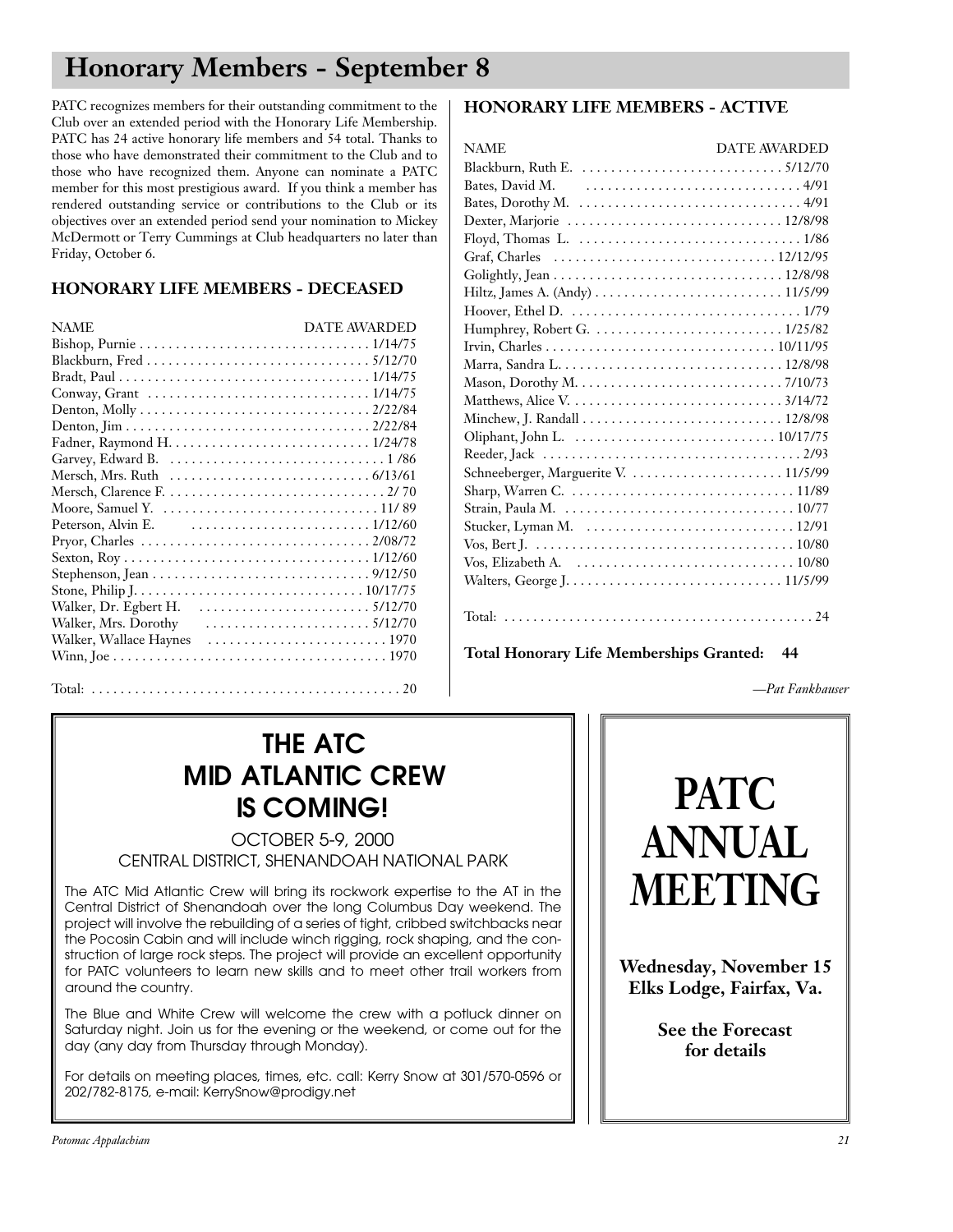## **Trailhead**

Cooler, bug free days of October provide<br>Ca great opportunity to do trail mainteooler, bug free days of October provide nance after the muggy days of summer. District managers remind overseers that this summer's persistent rain has filled many waterbars, check dams, and other drainage and erosion control devices. The bears have been active this year as well. In their zeal to get ants and grubs, they have not taken time to remove the rocks they pulled into the tread or replace the rocks they removed from steps and waterbars.

It is also that time of year to keep our Trails Coordinator, Heidi Forrest, happy. Submit all outstanding work trip reports before her cutoff date of 9 October.

#### **Weather and Trails**

It has certainly been an unusual year weather wise, for PATC trail maintainers and just about everyone else. Of course, unusual weather hasn't been anything new for PATC, even within the past decade. Entire trail sections were totally washed out in Madison County, Va., in June, 1995. In September of the following year, Hurricane Fran left hundreds of blowdowns that had to be cut through or removed before hikers could even get back onto normal trails.

The work of the PATC North Chapter in removing an equal number of deadfalls from gypsy moth damage earlier in the decade is still legendary. And even more recently, there were major messes to clean up after ice storms on the Blue Ridge and elsewhere. So how bad could it really get for a volunteer trail maintainer? Problems like those just mentioned could easily intimidate newcomers.

But others have been able to stand up to the challenge. Take Andy Hiltz, a former PATC Supervisor of Trails, who found out that his entire Staunton River Trail section had been washed away by the torrential rains of June 1995. But this didn't stop Andy. His response was to organize a major clean-up effort to help trail neighbors further downstream, just one reason why he is an Honorary Life Member of PATC today.

Speaking of washouts, a couple occurred this past summer on the newly dedicated section of the Tuscarora Trail, south of Shockeys Knob. But these washouts were out on Shockeysville Road (VA 671) and thus became VDOT's responsibility to repair! Just one more reason why PATC still needs a few more off-road relocations! The PATC-built trail sections in that area were designed to withstand problems of this

nature have held up quite well in spite of local reports of up to 7" of rainfall within a single hour.

So what is the worst section that anyone has had to deal with this year, in terms of vegetative growth because of all this rainfall? The nominations are of course still open and should be no reflection upon the overseers! As the old saying goes, stuff happens, and if it has been growing on your section at the advertised rate of an inch per day or faster, it might make an interesting write-up for a future issue, so just send in your report! The winning entry should be well known by the end of this year, at the latest!

### **From SNP Central District**

The Blue and White Crew hit the trail twice in July. Both trips were used to rehab a section of the AT near its intersection with the Crusher Ridge Trail. The crew cut laurel back from the trail corridor, regraded the eroded tread, and installed numerous erosion control devices (using both skinned locust and rock).

In October, the SNP Central District will host the ATC Mid Atlantic Crew. The Crew plans to rebuild a series of rock-cribbed switchbacks on the AT near the Pocosin Cabin. PATC members are welcome to join the Crew in this effort. The project will involve considerable use of grip hoist techniques and rock shaping. Tentative dates for the project are October 5th through October 9th. Club members who are interested in helping out with the project should contact Kerry Snow at 301/570-0596 or at KerrySnow@prodigy.net.

#### **Trail Guide**

Trails are opened, closed, rerouted, abandoned and otherwise changed over the years. It is a time consuming task to update maps and trail guides. Wil Kohlbrenner, a PATC district manager, is in the process of blazing, measuring, and recording trail data for the Guide to Great North Mountain Hiking Trails. Thanks Wil; your efforts are appreciated. Last year Wil published a Trail Maintenance Handbook for Trail Cooperators in Lee District of the GWNF. Some of the information in the handbook is appearing in Wil's three part series on "Building New Trail" which started in the September PA.

#### **Jammin' Hoodlums**

The AT relocation on Compton Peak should be open by the time you are reading this. George Walters reported that the North District Hoodlums were on schedule for the planned September opening. The trail now gently ascends through an attractive stand of Mountain Laurel and turns on a switchback of a dozen rock steps to bypass a steep, gullied section of trail that will now be rehabbed. More on the September opening will be reported next month.

After their August worktrip, the Hoodlums reggae'd on down to a Jamaican Feast at Indian Run Hut. Flames were soon seen emanating from the shelter. No, the Hoodlums did not set the hut on fire; it was chef John McCrea flambéing fried plantains with overproof rum! Mix in a little pepperpot soup, jerk chicken, rice and peas, curried veggies, and banana bread, and, hey mon, de Hoodlums were jammin'! Noooo problem!

#### **The Bigger They Are...**

Reports of a "blowdown" on Old Rag's Saddle Trail last month were understatements at best. Arriving at the wilderness site with a two-man crosscut saw, Dan Dueweke and Fred Mohr (see photo) were awed by what at first appeared to be the last east coast sequoia lying across the trail. Further inspection revealed it to be an oak but one that probably shaded Pocahontas. Unfurling their toothed excalibur, they set to work in classic pushme-pullyou fashion until an enormous log was sectioned out of the blowdown. Being a Sunday, it wasn't long before an energetic group of college athletes looking for a good deed to do arrived and provided the horsepower necessary to roll the log off the trail. Clear to hike!



*Using one of the best tools in the business, Dan Dueweke and Fred Mohr tackle a monster blowdown on Old Rag's Saddle Trail.*

### **SNP North District Report**

The ATC began their assessment of the AT in SNP North District on 7 August. Led by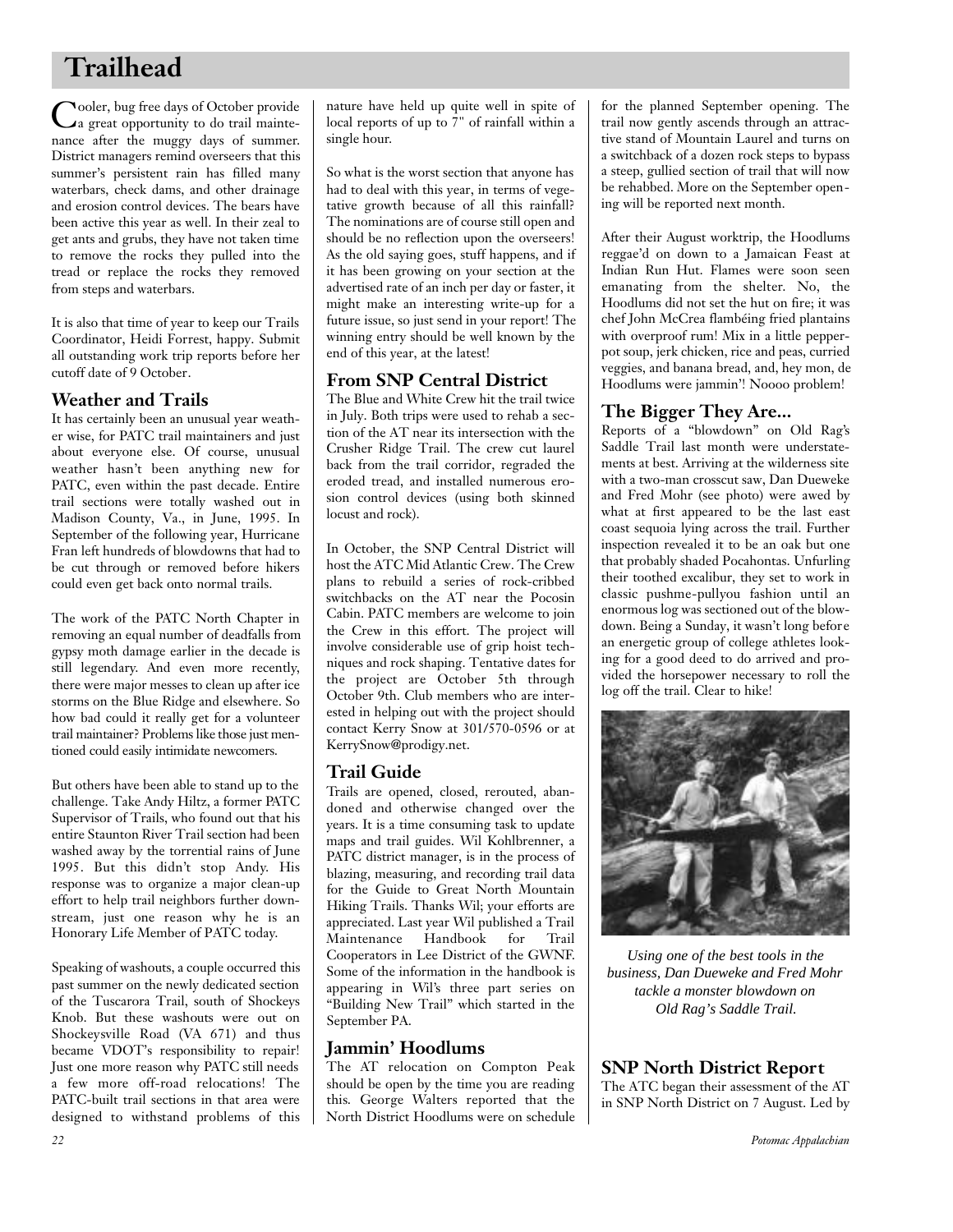## **Trailhead**

ATC's Karen Lutz, Shawn Green, and Mike Montgomery of the Park staff, and John McCrea, George Walters, and Jon Rindt of the PATC hiked from Chester Gap to the Marshall Saddle. Some vista management and possible relocations were discussed, and the new relocation near Compton Peak was inspected. The assessment is scheduled for completion on October 2-3 and is the last section remaining of the ATC's end-to-end assessment of the AT.

The North District Shenandoah Summer Crew assisted the Hoodlums' planned opening of the AT relocation near Compton Peak in September. They helped finish the ends and fine-tuned the tread for the official opening of the new section.

On August 26, overseers Stephanie Bill, Bronna Zlochiver, and Gary Fisher as well as Dick Dugan, Ray Galles, Steve Willeumier, and John McCrea installed 16 new fixtures and replaced some existing ones on Pass Mountain. This continued the work that had begun last year during the North District Trails Workshop.

#### **Two Seconds Is Too Close**

Lightning cut short a Cadillac Crew August work trip to Great North Mountain. But not before about one mile of the Big Schloss Cutoff Trail received significant erosion control treatment. Working their way from the FS 92 trailhead, the crew was making great progress until a dark cloud dispensed a sharp strike nearby. A count of less than two seconds between the flash and thunder was sufficient for the crew to decide to vacate the area. A comment that the heavy rain would probably be past by the time the crew reached cover proved true.

Please send any interesting tale, technical advice, individual or group accomplishments, and trail maintenance questions to Trailhead, c/o Jon Rindt, 621 Skyline Forest Drive, Front Royal, VA 22630 or to jkrindt@erols.com. ❏

#### **Don't Miss the Annual Blackburn Pig Roast! Blackburn Pig Roast — Saturday and Sunday, October 7-8, 2000** Name: \_\_\_\_\_\_\_\_\_\_\_\_\_\_\_\_\_\_\_\_\_\_\_\_\_\_\_\_\_\_\_\_\_\_\_\_\_\_\_\_\_\_\_\_\_\_\_\_\_\_\_\_\_\_\_\_\_\_\_\_\_\_\_\_\_\_\_\_\_\_\_\_\_\_\_\_\_\_\_\_\_\_\_\_\_\_\_\_\_\_\_\_\_\_\_\_\_\_\_\_\_\_\_\_\_\_\_\_ Address:\_\_\_\_\_\_\_\_\_\_\_\_\_\_\_\_\_\_\_\_\_\_\_\_\_\_\_\_\_\_\_\_\_\_\_\_\_\_\_\_\_\_\_\_\_\_\_\_\_\_\_\_\_\_\_\_\_\_\_\_\_\_\_\_\_\_\_\_\_\_\_\_\_\_\_\_\_\_\_\_\_\_\_\_\_\_\_\_\_\_\_\_\_\_\_\_\_\_\_\_\_\_\_\_\_\_\_\_ Phone: (day)\_\_\_\_\_\_\_\_\_\_\_\_\_\_\_\_\_\_\_\_\_\_(evening)\_\_\_\_\_\_\_\_\_\_\_\_\_\_\_\_\_\_\_\_\_\_Number of reservations: \_\_\_\_\_\_\_\_\_\_\_@ \$20.00 each This year's pig roast at Blackburn Trail Center is scheduled for Saturday, October 7. Attendees are welcome to come early to help out in the kitchen or take advantage of the nearby AT for hiking. Dinner will be served early evening. In addition to the evening meal, children attending the event are given pumpkins to carve for the Jack-o-lantern carving contest. This fun event requires the participants to tell a ghost story about the pumpkin they have carved. Arrive early Saturday if you'd like to stay overnight at the Trail Center. Bunk space is limited at the Trail Center, but a campsite a quarter-mile from the Center is available. A hearty breakfast is served the next day. Members and others interested in attending the Roast should complete the form shown below with a check for \$20 to Nancy Hughes, 7312 Willow Ave, Takoma Park, Md. 20912. ❏

I will be bringing children under 12 tears of age (no charge for children under 12)

Include a \$20.00 payment per person for each reservation and mail to:

Nancy Hughes, 7312 Willow Ave.,Takoma Park, MD 20912

**IMPORTANT: Please be sure to make your check payable to Nancy Hughes.**

## **Volunteers - Appointed September 8, 2000**

#### **Trail Overseers**

Amount enclosed:

| Glenn Palatini    | Tuscarora Trail - Waites Run Road to Mill Mountain Trail                      |
|-------------------|-------------------------------------------------------------------------------|
| Chris Blood       | Trayfoot Mountain Trail - Skyline Drive to the summit of Trayfoot<br>Mountain |
| Chris Blood       | <b>Blackrock Spur Trail</b>                                                   |
| Gary Fisher       | AT - Beahms Gap to Pass Mountain Hut Trail [co-overseer]                      |
|                   | Stephen Willeumier AT - Pass Mountain Hut Trail to Thornton Gap [co-overseer] |
| Patrice Harvey    | Bull Run-Occoquan Trail - Johnny Moore Creek to Popes Head Creek              |
| <b>Steve Gass</b> | Bull Run-Occoquan Trail - Bull Run Marina to White Garage<br>[co-overseer]    |

#### POTOMAC APPALACHIAN

(UPS-440-280) ©2000, Potomac Appalachian Trail Club, Inc.

Published monthly by the Potomac Appalachian Trail Club, 118 Park Street, S.E., Vienna, VA 22180.

Periodical class postage paid at Vienna, VA. Postmaster: send address changes to Potomac Appalachian Trail Club, 118 Park Street, S.E., Vienna, VA 22180.

Subscription: \$6.00 annually; \$.50 single copies.